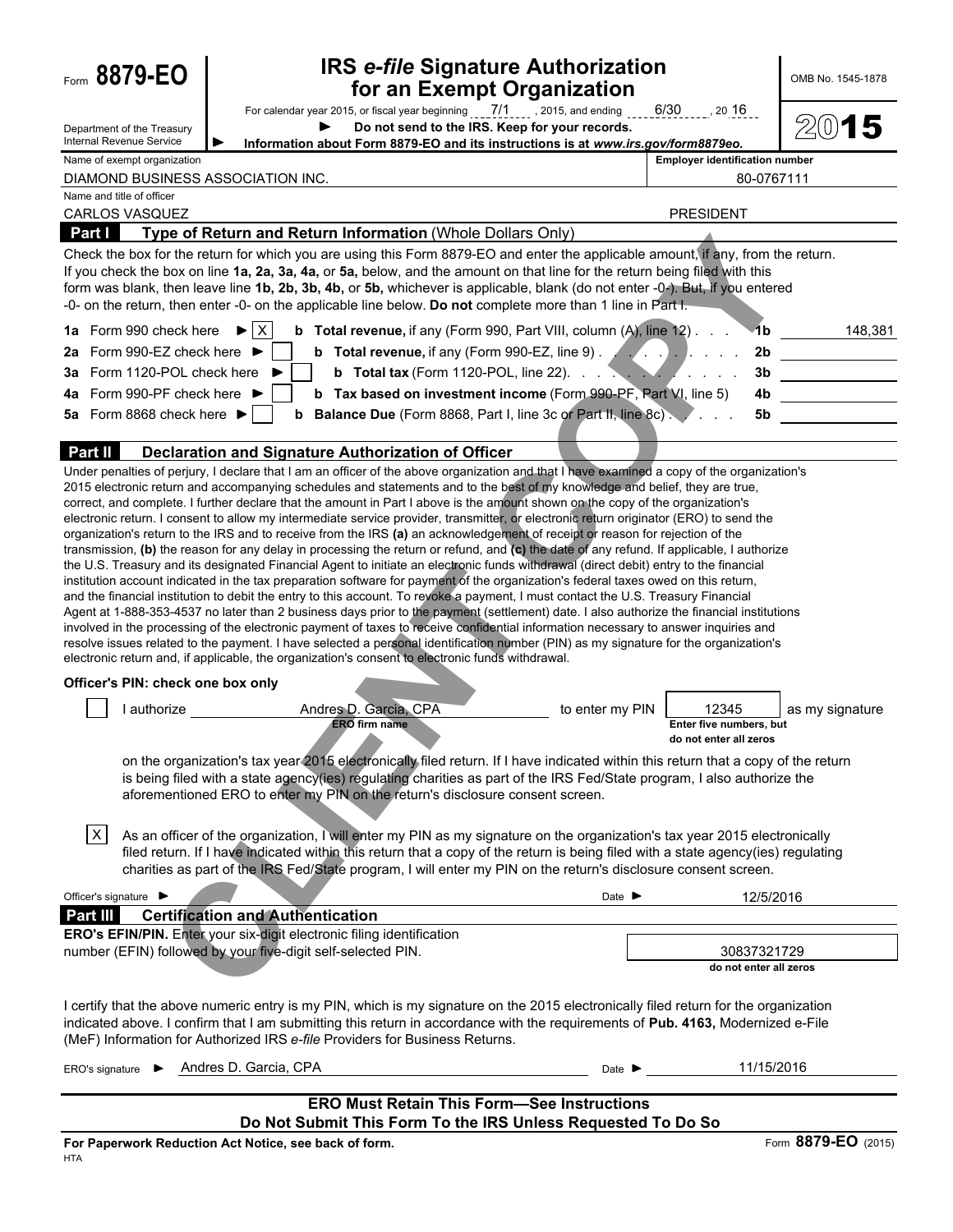| Form 8879-EO                                                     | <b>IRS e-file Signature Authorization</b><br>for an Exempt Organization                                                                                                                                                                                                                                                                                                                                                                                                                                                                                                                                                                                                                                                                                                                                                                                                                                                                                                                                                                                                                                                                                                                                                                                                                                                                                                                                                                                                                                                                                                                                                                                                                                                                                                                 |                                                                               | OMB No. 1545-1878                     |
|------------------------------------------------------------------|-----------------------------------------------------------------------------------------------------------------------------------------------------------------------------------------------------------------------------------------------------------------------------------------------------------------------------------------------------------------------------------------------------------------------------------------------------------------------------------------------------------------------------------------------------------------------------------------------------------------------------------------------------------------------------------------------------------------------------------------------------------------------------------------------------------------------------------------------------------------------------------------------------------------------------------------------------------------------------------------------------------------------------------------------------------------------------------------------------------------------------------------------------------------------------------------------------------------------------------------------------------------------------------------------------------------------------------------------------------------------------------------------------------------------------------------------------------------------------------------------------------------------------------------------------------------------------------------------------------------------------------------------------------------------------------------------------------------------------------------------------------------------------------------|-------------------------------------------------------------------------------|---------------------------------------|
| Department of the Treasury<br><b>Internal Revenue Service</b>    | For calendar year 2015, or fiscal year beginning $\frac{7}{1}$ , $\frac{7}{1}$ , 2015, and ending $\frac{6}{30}$ , $\frac{6}{30}$ , 20 16<br>Do not send to the IRS. Keep for your records.<br>Information about Form 8879-EO and its instructions is at www.irs.gov/form8879eo.                                                                                                                                                                                                                                                                                                                                                                                                                                                                                                                                                                                                                                                                                                                                                                                                                                                                                                                                                                                                                                                                                                                                                                                                                                                                                                                                                                                                                                                                                                        |                                                                               | 2(0)<br>5                             |
| Name of exempt organization<br>DIAMOND BUSINESS ASSOCIATION INC. |                                                                                                                                                                                                                                                                                                                                                                                                                                                                                                                                                                                                                                                                                                                                                                                                                                                                                                                                                                                                                                                                                                                                                                                                                                                                                                                                                                                                                                                                                                                                                                                                                                                                                                                                                                                         | <b>Employer identification number</b>                                         | 80-0767111                            |
| Name and title of officer                                        |                                                                                                                                                                                                                                                                                                                                                                                                                                                                                                                                                                                                                                                                                                                                                                                                                                                                                                                                                                                                                                                                                                                                                                                                                                                                                                                                                                                                                                                                                                                                                                                                                                                                                                                                                                                         |                                                                               |                                       |
| CARLOS VASQUEZ                                                   |                                                                                                                                                                                                                                                                                                                                                                                                                                                                                                                                                                                                                                                                                                                                                                                                                                                                                                                                                                                                                                                                                                                                                                                                                                                                                                                                                                                                                                                                                                                                                                                                                                                                                                                                                                                         | <b>PRESIDENT</b>                                                              |                                       |
| <b>Part I</b>                                                    | Type of Return and Return Information (Whole Dollars Only)<br>Check the box for the return for which you are using this Form 8879-EO and enter the applicable amount, if any, from the return.                                                                                                                                                                                                                                                                                                                                                                                                                                                                                                                                                                                                                                                                                                                                                                                                                                                                                                                                                                                                                                                                                                                                                                                                                                                                                                                                                                                                                                                                                                                                                                                          |                                                                               |                                       |
|                                                                  | If you check the box on line 1a, 2a, 3a, 4a, or 5a, below, and the amount on that line for the return being filed with this<br>form was blank, then leave line 1b, 2b, 3b, 4b, or 5b, whichever is applicable, blank (do not enter -0-). But, if you entered<br>-0- on the return, then enter -0- on the applicable line below. Do not complete more than 1 line in Part I.                                                                                                                                                                                                                                                                                                                                                                                                                                                                                                                                                                                                                                                                                                                                                                                                                                                                                                                                                                                                                                                                                                                                                                                                                                                                                                                                                                                                             |                                                                               |                                       |
| 1a Form 990 check here ▶                                         | <b>b</b> Total revenue, if any (Form 990, Part VIII, column (A), line 12)                                                                                                                                                                                                                                                                                                                                                                                                                                                                                                                                                                                                                                                                                                                                                                                                                                                                                                                                                                                                                                                                                                                                                                                                                                                                                                                                                                                                                                                                                                                                                                                                                                                                                                               |                                                                               | 1 <sub>b</sub>                        |
| Form 990-EZ check here ▶<br>2a                                   | <b>b</b> Total revenue, if any (Form 990-EZ, line 9) $\ldots$ , $\ldots$                                                                                                                                                                                                                                                                                                                                                                                                                                                                                                                                                                                                                                                                                                                                                                                                                                                                                                                                                                                                                                                                                                                                                                                                                                                                                                                                                                                                                                                                                                                                                                                                                                                                                                                |                                                                               | 2 <sub>b</sub>                        |
| Form 1120-POL check here<br>За                                   | <b>b</b> Total tax (Form 1120-POL, line 22). $\ldots$ $\ldots$ $\ldots$ $\ldots$                                                                                                                                                                                                                                                                                                                                                                                                                                                                                                                                                                                                                                                                                                                                                                                                                                                                                                                                                                                                                                                                                                                                                                                                                                                                                                                                                                                                                                                                                                                                                                                                                                                                                                        |                                                                               |                                       |
| 4a Form 990-PF check here ▶                                      | <b>b</b> Tax based on investment income (Form 990-PF, Part VI, line 5)                                                                                                                                                                                                                                                                                                                                                                                                                                                                                                                                                                                                                                                                                                                                                                                                                                                                                                                                                                                                                                                                                                                                                                                                                                                                                                                                                                                                                                                                                                                                                                                                                                                                                                                  |                                                                               | 4b                                    |
| 5a Form 8868 check here $\blacktriangleright$ $ X $              | <b>b</b> Balance Due (Form 8868, Part I, line 3c or Part II, line 8c)                                                                                                                                                                                                                                                                                                                                                                                                                                                                                                                                                                                                                                                                                                                                                                                                                                                                                                                                                                                                                                                                                                                                                                                                                                                                                                                                                                                                                                                                                                                                                                                                                                                                                                                   |                                                                               | 5b                                    |
| Part II                                                          | Declaration and Signature Authorization of Officer                                                                                                                                                                                                                                                                                                                                                                                                                                                                                                                                                                                                                                                                                                                                                                                                                                                                                                                                                                                                                                                                                                                                                                                                                                                                                                                                                                                                                                                                                                                                                                                                                                                                                                                                      |                                                                               |                                       |
|                                                                  | Under penalties of perjury, I declare that I am an officer of the above organization and that I have examined a copy of the organization's<br>2015 electronic return and accompanying schedules and statements and to the best of my knowledge and belief, they are true,<br>correct, and complete. I further declare that the amount in Part I above is the amount shown on the copy of the organization's<br>electronic return. I consent to allow my intermediate service provider, transmitter, or electronic return originator (ERO) to send the<br>organization's return to the IRS and to receive from the IRS (a) an acknowledgement of receipt or reason for rejection of the<br>transmission, (b) the reason for any delay in processing the return or refund, and (c) the date of any refund. If applicable, I authorize<br>the U.S. Treasury and its designated Financial Agent to initiate an electronic funds withdrawal (direct debit) entry to the financial<br>institution account indicated in the tax preparation software for payment of the organization's federal taxes owed on this return,<br>and the financial institution to debit the entry to this account. To revoke a payment, I must contact the U.S. Treasury Financial<br>Agent at 1-888-353-4537 no later than 2 business days prior to the payment (settlement) date. I also authorize the financial institutions<br>involved in the processing of the electronic payment of taxes to receive confidential information necessary to answer inquiries and<br>resolve issues related to the payment. I have selected a personal identification number (PIN) as my signature for the organization's<br>electronic return and, if applicable, the organization's consent to electronic funds withdrawal. |                                                                               |                                       |
| Officer's PIN: check one box only                                |                                                                                                                                                                                                                                                                                                                                                                                                                                                                                                                                                                                                                                                                                                                                                                                                                                                                                                                                                                                                                                                                                                                                                                                                                                                                                                                                                                                                                                                                                                                                                                                                                                                                                                                                                                                         |                                                                               |                                       |
| X<br>l authorize                                                 | Andres D. Garcia, CPA<br><b>ERO</b> firm name<br>on the organization's tax year 2015 electronically filed return. If I have indicated within this return that a copy of the return<br>is being filed with a state agency(ies) regulating charities as part of the IRS Fed/State program, I also authorize the<br>aforementioned ERO to enter my PIN on the return's disclosure consent screen.                                                                                                                                                                                                                                                                                                                                                                                                                                                                                                                                                                                                                                                                                                                                                                                                                                                                                                                                                                                                                                                                                                                                                                                                                                                                                                                                                                                          | 01234<br>to enter my PIN<br>Enter five numbers, but<br>do not enter all zeros | as my signature                       |
|                                                                  | As an officer of the organization, I will enter my PIN as my signature on the organization's tax year 2015 electronically<br>filed return. If I have indicated within this return that a copy of the return is being filed with a state agency(ies) regulating<br>charities as part of the IRS Fed/State program, I will enter my PIN on the return's disclosure consent screen.                                                                                                                                                                                                                                                                                                                                                                                                                                                                                                                                                                                                                                                                                                                                                                                                                                                                                                                                                                                                                                                                                                                                                                                                                                                                                                                                                                                                        |                                                                               |                                       |
| Officer's signature $\blacktriangleright$                        |                                                                                                                                                                                                                                                                                                                                                                                                                                                                                                                                                                                                                                                                                                                                                                                                                                                                                                                                                                                                                                                                                                                                                                                                                                                                                                                                                                                                                                                                                                                                                                                                                                                                                                                                                                                         | Date $\blacktriangleright$                                                    | 12/5/2016                             |
| <b>Part III</b>                                                  | <b>Certification and Authentication</b><br>ERO's EFIN/PIN. Enter your six-digit electronic filing identification                                                                                                                                                                                                                                                                                                                                                                                                                                                                                                                                                                                                                                                                                                                                                                                                                                                                                                                                                                                                                                                                                                                                                                                                                                                                                                                                                                                                                                                                                                                                                                                                                                                                        |                                                                               |                                       |
|                                                                  | number (EFIN) followed by your five-digit self-selected PIN.                                                                                                                                                                                                                                                                                                                                                                                                                                                                                                                                                                                                                                                                                                                                                                                                                                                                                                                                                                                                                                                                                                                                                                                                                                                                                                                                                                                                                                                                                                                                                                                                                                                                                                                            |                                                                               | 30837321729<br>do not enter all zeros |
|                                                                  | I certify that the above numeric entry is my PIN, which is my signature on the 2015 electronically filed return for the organization<br>indicated above. I confirm that I am submitting this return in accordance with the requirements of Pub. 4163, Modernized e-File<br>(MeF) Information for Authorized IRS e-file Providers for Business Returns.                                                                                                                                                                                                                                                                                                                                                                                                                                                                                                                                                                                                                                                                                                                                                                                                                                                                                                                                                                                                                                                                                                                                                                                                                                                                                                                                                                                                                                  |                                                                               |                                       |
| ERO's signature $\blacktriangleright$                            | Andres D. Garcia, CPA                                                                                                                                                                                                                                                                                                                                                                                                                                                                                                                                                                                                                                                                                                                                                                                                                                                                                                                                                                                                                                                                                                                                                                                                                                                                                                                                                                                                                                                                                                                                                                                                                                                                                                                                                                   | Date $\blacksquare$                                                           |                                       |
|                                                                  | <b>ERO Must Retain This Form-See Instructions</b>                                                                                                                                                                                                                                                                                                                                                                                                                                                                                                                                                                                                                                                                                                                                                                                                                                                                                                                                                                                                                                                                                                                                                                                                                                                                                                                                                                                                                                                                                                                                                                                                                                                                                                                                       |                                                                               |                                       |
|                                                                  | Do Not Submit This Form To the IRS Unless Requested To Do So                                                                                                                                                                                                                                                                                                                                                                                                                                                                                                                                                                                                                                                                                                                                                                                                                                                                                                                                                                                                                                                                                                                                                                                                                                                                                                                                                                                                                                                                                                                                                                                                                                                                                                                            |                                                                               |                                       |
|                                                                  | For Paperwork Reduction Act Notice, see back of form.                                                                                                                                                                                                                                                                                                                                                                                                                                                                                                                                                                                                                                                                                                                                                                                                                                                                                                                                                                                                                                                                                                                                                                                                                                                                                                                                                                                                                                                                                                                                                                                                                                                                                                                                   |                                                                               | Form 8879-EO (2015)                   |
| <b>HTA</b>                                                       |                                                                                                                                                                                                                                                                                                                                                                                                                                                                                                                                                                                                                                                                                                                                                                                                                                                                                                                                                                                                                                                                                                                                                                                                                                                                                                                                                                                                                                                                                                                                                                                                                                                                                                                                                                                         |                                                                               |                                       |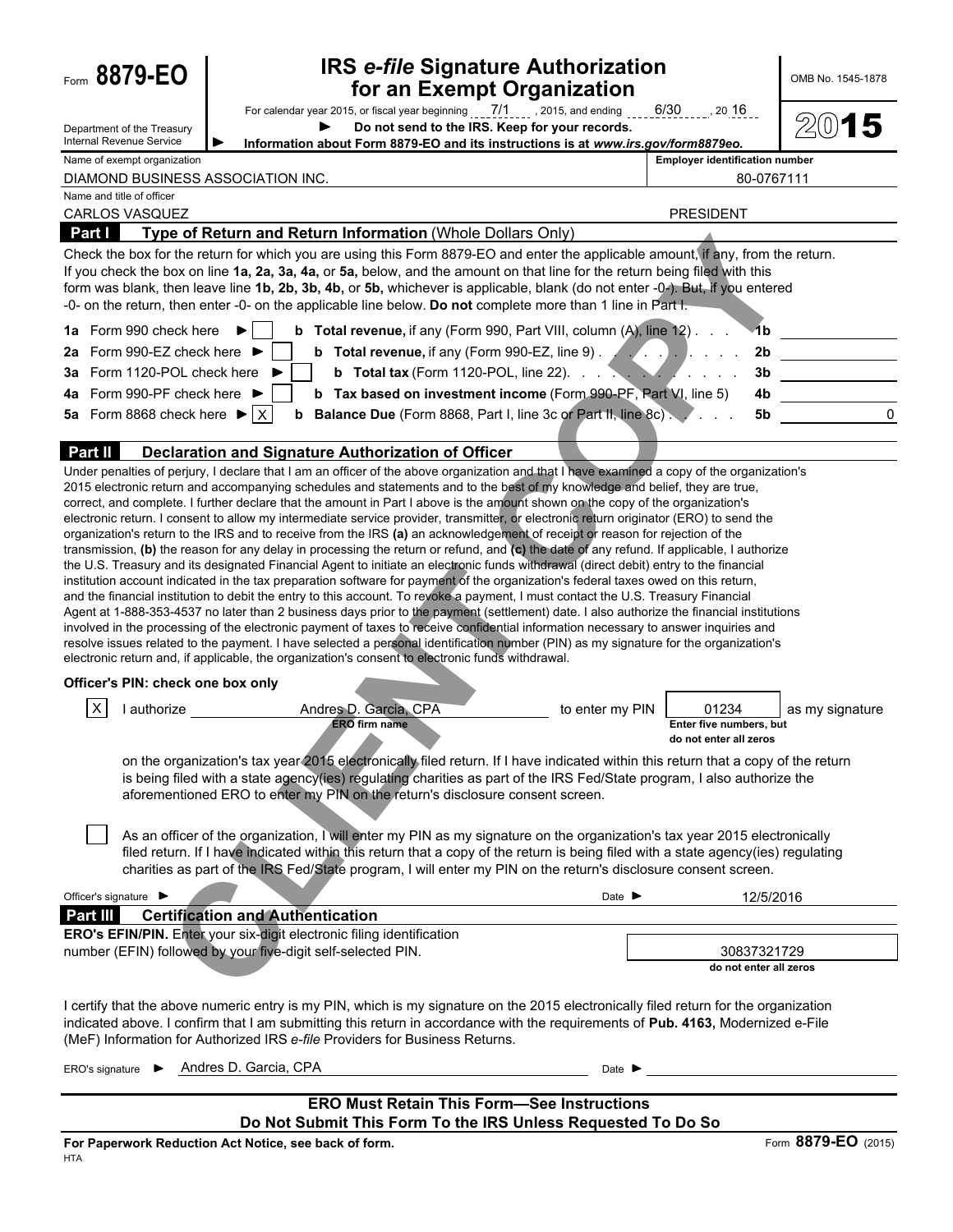## Form **8868 Application for Extension of Time To File an Exempt Organization Return**

| Internal Revenue Service    |                                                                                                                                                                                                                                                                                                                                                                                                                                                                                                                                                                                                                                                                                                                  |          | Information about Form 8868 and its instructions is at www.irs.gov/form8868.             |                                    |                                                    |               |
|-----------------------------|------------------------------------------------------------------------------------------------------------------------------------------------------------------------------------------------------------------------------------------------------------------------------------------------------------------------------------------------------------------------------------------------------------------------------------------------------------------------------------------------------------------------------------------------------------------------------------------------------------------------------------------------------------------------------------------------------------------|----------|------------------------------------------------------------------------------------------|------------------------------------|----------------------------------------------------|---------------|
|                             | • If you are filing for an Automatic 3-Month Extension, complete only Part I and check this box.<br>• If you are filing for an Additional (Not Automatic) 3-Month Extension, complete only Part II (on page 2 of this form).<br>Do not complete Part II unless you have already been granted an automatic 3-month extension on a previously filed Form 8868.                                                                                                                                                                                                                                                                                                                                                     |          |                                                                                          |                                    |                                                    |               |
|                             | Electronic filing (e-file). You can electronically file Form 8868 if you need a 3-month automatic extension of time to file (6 months for<br>a corporation required to file Form 990-T), or an additional (not automatic) 3-month extension of time. You can electronically file Form<br>8868 to request an extension of time to file any of the forms listed in Part I or Part II with the exception of Form 8870, Information<br>Return for Transfers Associated With Certain Personal Benefit Contracts, which must be sent to the IRS in paper format (see<br>instructions). For more details on the electronic filing of this form, visit www.irs.gov/efile and click on e-file for Charities & Nonprofits. |          |                                                                                          |                                    |                                                    |               |
| Part I                      | Automatic 3-Month Extension of Time. Only submit original (no copies needed).                                                                                                                                                                                                                                                                                                                                                                                                                                                                                                                                                                                                                                    |          |                                                                                          |                                    |                                                    |               |
|                             | A corporation required to file Form 990-T and requesting an automatic 6-month extension-check this box and complete<br>All other corporations (including 1120-C filers), partnerships, REMICs, and trusts must use Form 7004 to request an extension of                                                                                                                                                                                                                                                                                                                                                                                                                                                          |          |                                                                                          |                                    |                                                    |               |
|                             | time to file income tax returns.                                                                                                                                                                                                                                                                                                                                                                                                                                                                                                                                                                                                                                                                                 |          |                                                                                          |                                    |                                                    |               |
|                             |                                                                                                                                                                                                                                                                                                                                                                                                                                                                                                                                                                                                                                                                                                                  |          |                                                                                          |                                    | Enter filer's identifying number, see instructions |               |
| Type or                     | Name of exempt organization or other filer, see instructions.                                                                                                                                                                                                                                                                                                                                                                                                                                                                                                                                                                                                                                                    |          |                                                                                          |                                    | Employer identification number (EIN) or            |               |
| print                       | <b>DIAMOND BUSINESS ASSOCIATION INC.</b>                                                                                                                                                                                                                                                                                                                                                                                                                                                                                                                                                                                                                                                                         |          |                                                                                          | 80-0767111                         |                                                    |               |
| File by the<br>due date for | Number, street, and room or suite no. If a P.O. box, see instructions.<br>415 EUCLID AVENUE, Room K-13                                                                                                                                                                                                                                                                                                                                                                                                                                                                                                                                                                                                           |          |                                                                                          |                                    | Social security number (SSN)                       |               |
| filing your<br>return. See  | City, town or post office, state, and ZIP code. For a foreign address, see instructions.                                                                                                                                                                                                                                                                                                                                                                                                                                                                                                                                                                                                                         |          |                                                                                          |                                    |                                                    |               |
| instructions.               | SAN DIEGO, CA 92114                                                                                                                                                                                                                                                                                                                                                                                                                                                                                                                                                                                                                                                                                              |          |                                                                                          |                                    |                                                    |               |
|                             | Enter the Return code for the return that this application is for (file a separate application for each return).                                                                                                                                                                                                                                                                                                                                                                                                                                                                                                                                                                                                 |          |                                                                                          |                                    |                                                    | 01            |
| <b>Application</b>          |                                                                                                                                                                                                                                                                                                                                                                                                                                                                                                                                                                                                                                                                                                                  | Return   | Application                                                                              |                                    |                                                    | <b>Return</b> |
| Is For                      |                                                                                                                                                                                                                                                                                                                                                                                                                                                                                                                                                                                                                                                                                                                  | Code     | <b>Is For</b>                                                                            |                                    |                                                    | Code          |
|                             | Form 990 or Form 990-EZ                                                                                                                                                                                                                                                                                                                                                                                                                                                                                                                                                                                                                                                                                          | $-01$    | Form 990-T (corporation)                                                                 |                                    |                                                    | 07            |
| Form 990-BL                 |                                                                                                                                                                                                                                                                                                                                                                                                                                                                                                                                                                                                                                                                                                                  | 02       | Form 1041-A                                                                              |                                    |                                                    | 08            |
| Form 990-PF                 | Form 4720 (individual)                                                                                                                                                                                                                                                                                                                                                                                                                                                                                                                                                                                                                                                                                           | 03<br>04 | Form 4720 (other than individual)<br>Form 5227                                           |                                    |                                                    | 09<br>10      |
|                             | Form 990-T (sec. 401(a) or 408(a) trust)                                                                                                                                                                                                                                                                                                                                                                                                                                                                                                                                                                                                                                                                         | 05       | Form 6069                                                                                |                                    |                                                    | 11            |
|                             | Form 990-T (trust other than above)                                                                                                                                                                                                                                                                                                                                                                                                                                                                                                                                                                                                                                                                              | 06       | Form 8870                                                                                |                                    |                                                    | 12            |
|                             | • The books are in the care of $\triangleright$ CARLOS VASQUEZ                                                                                                                                                                                                                                                                                                                                                                                                                                                                                                                                                                                                                                                   |          |                                                                                          |                                    |                                                    |               |
|                             | Telephone No. ▶ 619-764-6245                                                                                                                                                                                                                                                                                                                                                                                                                                                                                                                                                                                                                                                                                     |          |                                                                                          |                                    |                                                    |               |
|                             | • If the organization does not have an office or place of business in the United States, check this box                                                                                                                                                                                                                                                                                                                                                                                                                                                                                                                                                                                                          |          |                                                                                          |                                    |                                                    |               |
|                             | • If this is for a Group Return, enter the organization's four digit Group Exemption Number (GEN)                                                                                                                                                                                                                                                                                                                                                                                                                                                                                                                                                                                                                |          |                                                                                          |                                    |                                                    | . If this is  |
|                             |                                                                                                                                                                                                                                                                                                                                                                                                                                                                                                                                                                                                                                                                                                                  |          |                                                                                          |                                    |                                                    | and attach a  |
|                             | list with the names and EINs of all members the extension is for.                                                                                                                                                                                                                                                                                                                                                                                                                                                                                                                                                                                                                                                |          |                                                                                          |                                    |                                                    |               |
| $\mathbf 1$                 | I request an automatic 3-month (6 months for a corporation required to file Form 990-T) extension of time                                                                                                                                                                                                                                                                                                                                                                                                                                                                                                                                                                                                        |          |                                                                                          |                                    |                                                    |               |
|                             | until _________ 2/15/2017<br>is for the organization's return for<br>calendar year<br>or                                                                                                                                                                                                                                                                                                                                                                                                                                                                                                                                                                                                                         |          | , to file the exempt organization return for the organization named above. The extension |                                    |                                                    |               |
|                             | $\blacktriangleright$ X tax year beginning                                                                                                                                                                                                                                                                                                                                                                                                                                                                                                                                                                                                                                                                       | 7/1/2015 |                                                                                          | 6/30/2016                          |                                                    |               |
| $\mathbf{2}$                | If the tax year entered in line 1 is for less than 12 months, check reason:<br>Change in accounting period                                                                                                                                                                                                                                                                                                                                                                                                                                                                                                                                                                                                       |          | Initial return                                                                           | $\lceil \cdot \rceil$ Final return |                                                    |               |
| За                          | If this application is for Forms 990-BL, 990-PF, 990-T, 4720, or 6069, enter the tentative tax, less any                                                                                                                                                                                                                                                                                                                                                                                                                                                                                                                                                                                                         |          |                                                                                          |                                    |                                                    |               |
|                             | nonrefundable credits. See instructions.                                                                                                                                                                                                                                                                                                                                                                                                                                                                                                                                                                                                                                                                         |          |                                                                                          |                                    | $3a$ $\sqrt{5}$                                    |               |
| b                           | If this application is for Forms 990-PF, 990-T, 4720, or 6069, enter any refundable credits and                                                                                                                                                                                                                                                                                                                                                                                                                                                                                                                                                                                                                  |          |                                                                                          |                                    |                                                    |               |

**c Balance due.** Subtract line 3b from line 3a. Include your payment with this form, if required, by using

estimated tax payments made. Include any prior year overpayment allowed as a credit. **3b \$** 3b **\$** 0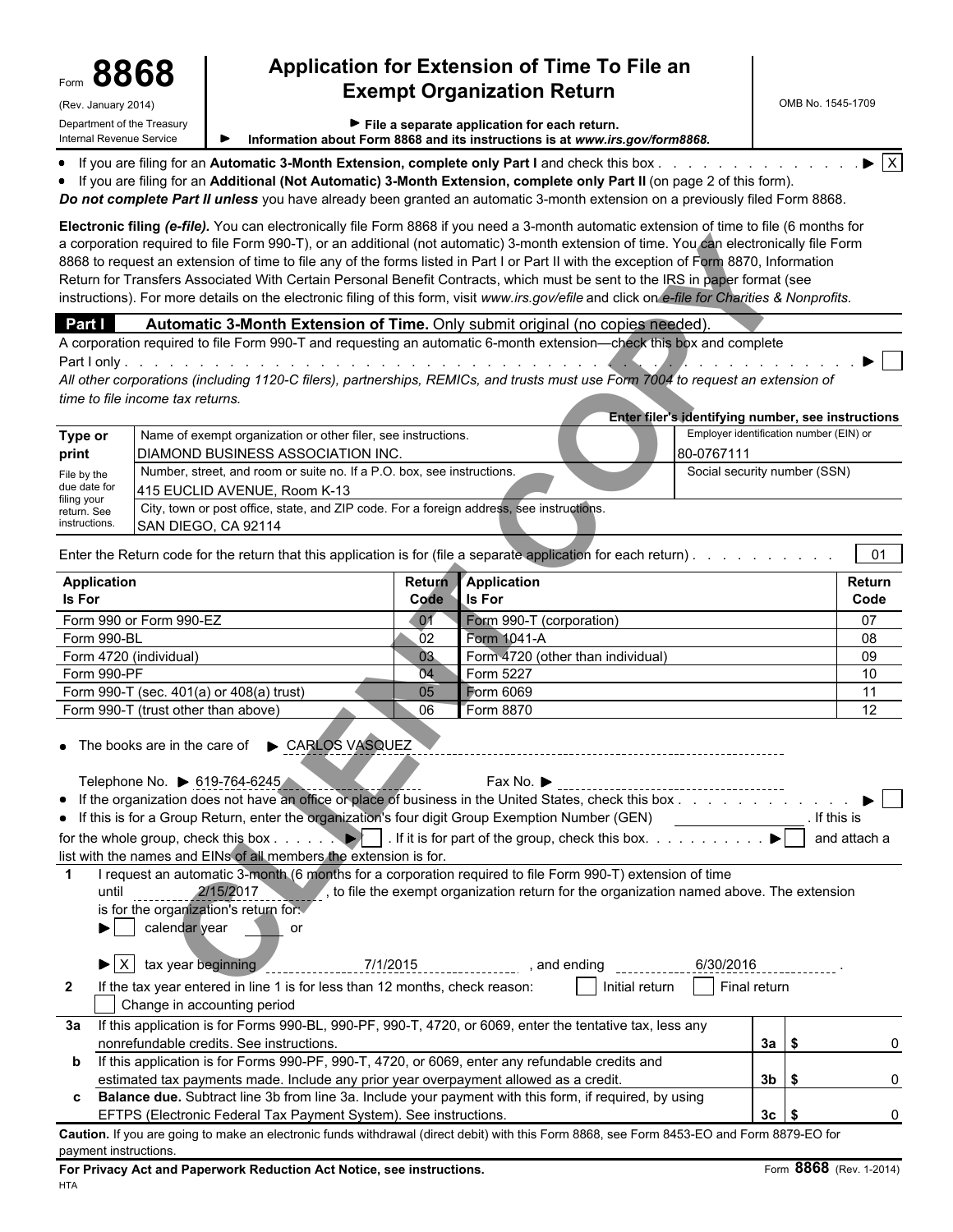|                           |                          | 990                                                           |                                                                                                                                                                                                                                                                                                                          |       |                                   |                               |                             |                                                                                                                       |            | <b>Return of Organization Exempt From Income Tax</b> |                         | OMB No. 1545-0047                     |                       |
|---------------------------|--------------------------|---------------------------------------------------------------|--------------------------------------------------------------------------------------------------------------------------------------------------------------------------------------------------------------------------------------------------------------------------------------------------------------------------|-------|-----------------------------------|-------------------------------|-----------------------------|-----------------------------------------------------------------------------------------------------------------------|------------|------------------------------------------------------|-------------------------|---------------------------------------|-----------------------|
|                           |                          |                                                               | Under section 501(c), 527, or 4947(a)(1) of the Internal Revenue Code (except private foundations)                                                                                                                                                                                                                       |       |                                   |                               |                             |                                                                                                                       |            |                                                      |                         | 2015                                  |                       |
|                           |                          |                                                               |                                                                                                                                                                                                                                                                                                                          |       |                                   |                               |                             | Do not enter social security numbers on this form as it may be made public.                                           |            |                                                      |                         | <b>Open to Public</b>                 |                       |
|                           | Internal Revenue Service | Department of the Treasury                                    |                                                                                                                                                                                                                                                                                                                          |       |                                   |                               |                             | Information about Form 990 and its instructions is at www.irs.gov/form990.                                            |            |                                                      |                         | Inspection                            |                       |
|                           |                          |                                                               | A For the 2015 calendar year, or tax year beginning                                                                                                                                                                                                                                                                      |       |                                   |                               | 7/1/2015                    |                                                                                                                       | and ending |                                                      | 6/30/2016               |                                       |                       |
| в                         |                          | Check if applicable:                                          | C Name of organization                                                                                                                                                                                                                                                                                                   |       | DIAMOND BUSINESS ASSOCIATION INC. |                               |                             |                                                                                                                       |            |                                                      |                         | D Employer identification number      |                       |
|                           | Address change           |                                                               | Doing business as                                                                                                                                                                                                                                                                                                        |       |                                   |                               |                             |                                                                                                                       |            |                                                      |                         |                                       |                       |
|                           | Name change              |                                                               | Number and street (or P.O. box if mail is not delivered to street address)<br>415 EUCLID AVENUE                                                                                                                                                                                                                          |       |                                   |                               |                             | Room/suite<br>$K-13$                                                                                                  |            | 80-0767111<br>E Telephone number                     |                         |                                       |                       |
|                           | Initial return           |                                                               | City or town                                                                                                                                                                                                                                                                                                             |       |                                   |                               | State                       | ZIP code                                                                                                              |            | 619-764-6245                                         |                         |                                       |                       |
|                           |                          | Final return/terminated                                       | <b>SAN DIEGO</b><br>Foreign country name                                                                                                                                                                                                                                                                                 |       |                                   | Foreign province/state/county | CA                          | 92114<br>Foreign postal code                                                                                          |            |                                                      |                         |                                       |                       |
|                           | Amended return           |                                                               |                                                                                                                                                                                                                                                                                                                          |       |                                   |                               |                             |                                                                                                                       |            | <b>G</b> Gross receipts \$                           |                         |                                       | 148,381               |
|                           |                          | Application pending                                           | F Name and address of principal officer:                                                                                                                                                                                                                                                                                 |       |                                   |                               |                             |                                                                                                                       |            | H(a) is this a group return for subordinates?        |                         |                                       | $Yes \overline{X} No$ |
|                           |                          |                                                               | CARLOS VASQUEZ 415 EUCLID AVENUE, SAN DIEGO, CA 92114                                                                                                                                                                                                                                                                    |       |                                   |                               |                             |                                                                                                                       |            | H(b) Are all subordinates included?                  |                         | Yes                                   | <b>No</b>             |
|                           |                          | Tax-exempt status:                                            | $501(c)(3)$ X $501(c)$                                                                                                                                                                                                                                                                                                   |       | 6                                 | $\rightarrow$ (insert no.)    | 4947(a)(1) or               | 527                                                                                                                   |            | If "No," attach a list. (see instructions)           |                         |                                       |                       |
|                           |                          |                                                               | J Website: $\blacktriangleright$ WWW.SDBD.ORG                                                                                                                                                                                                                                                                            |       |                                   |                               |                             |                                                                                                                       |            | $H(c)$ Group exemption number                        |                         |                                       |                       |
|                           |                          | K Form of organization:                                       | $X$ Corporation                                                                                                                                                                                                                                                                                                          | Trust | Association                       |                               | Other $\blacktriangleright$ |                                                                                                                       |            | L Year of formation: 2011                            |                         | M State of legal domicile:            | CA                    |
|                           | Part I                   |                                                               | <b>Summary</b>                                                                                                                                                                                                                                                                                                           |       |                                   |                               |                             |                                                                                                                       |            |                                                      |                         |                                       |                       |
|                           |                          |                                                               | Briefly describe the organization's mission or most significant activities:                                                                                                                                                                                                                                              |       |                                   |                               |                             |                                                                                                                       |            |                                                      |                         | OUR MISSION IS TO CREATE PARTNERSHIPS |                       |
|                           |                          |                                                               | BETWEEN BUSINESS AND PROPERTY OWNERS THAT PROMOTE ECONOMIC REVITALIZATION IN THE                                                                                                                                                                                                                                         |       |                                   |                               |                             |                                                                                                                       |            |                                                      |                         |                                       |                       |
| Governance                |                          |                                                               | NEIGHBORHOODS SERVED BY SOUTHEASTERN DIAMOND BUSINESS DISTRICT                                                                                                                                                                                                                                                           |       |                                   |                               |                             |                                                                                                                       |            |                                                      |                         |                                       |                       |
|                           | $\mathbf{2}$             |                                                               | Check this box $\blacktriangleright$   if the organization discontinued its operations or disposed of more than 25% of its net assets.                                                                                                                                                                                   |       |                                   |                               |                             |                                                                                                                       |            |                                                      |                         |                                       |                       |
|                           | 3                        |                                                               |                                                                                                                                                                                                                                                                                                                          |       |                                   |                               |                             |                                                                                                                       |            |                                                      | $\mathbf{3}$            |                                       |                       |
| ಹ                         | 4                        |                                                               | Number of independent voting members of the governing body (Part VI, line 1b)                                                                                                                                                                                                                                            |       |                                   |                               |                             |                                                                                                                       |            |                                                      | $\overline{\mathbf{4}}$ |                                       |                       |
|                           | 5                        |                                                               | Total number of individuals employed in calendar year 2015 (Part V, line 2a).                                                                                                                                                                                                                                            |       |                                   |                               |                             |                                                                                                                       |            |                                                      | 5                       |                                       |                       |
| Activities                |                          |                                                               | Total number of volunteers (estimate if necessary).                                                                                                                                                                                                                                                                      |       |                                   |                               |                             | .                                                                                                                     |            |                                                      | 6                       |                                       |                       |
|                           | 7a                       |                                                               | Total unrelated business revenue from Part VIII, column (C), line 12.                                                                                                                                                                                                                                                    |       |                                   |                               |                             |                                                                                                                       |            |                                                      | 7a                      |                                       |                       |
|                           | b                        |                                                               | Net unrelated business taxable income from Form 990-T, line 34                                                                                                                                                                                                                                                           |       |                                   |                               |                             |                                                                                                                       |            |                                                      | 7b                      |                                       |                       |
|                           |                          |                                                               |                                                                                                                                                                                                                                                                                                                          |       |                                   |                               |                             |                                                                                                                       |            | <b>Prior Year</b>                                    |                         | <b>Current Year</b>                   |                       |
|                           | 8                        |                                                               |                                                                                                                                                                                                                                                                                                                          |       |                                   |                               |                             |                                                                                                                       |            |                                                      | 90,935                  |                                       | 31,019                |
| Revenue                   |                          |                                                               | Program service revenue (Part VIII, line 2g).                                                                                                                                                                                                                                                                            |       |                                   |                               |                             | <u> De anticipa de la contrada de la contrada de la contrada de la contrada de la contrada de la contrada de la c</u> |            |                                                      | 0                       |                                       | 111,832               |
|                           | 10                       |                                                               | Investment income (Part VIII, column (A), lines 3, 4, and 7d)                                                                                                                                                                                                                                                            |       |                                   |                               |                             |                                                                                                                       |            |                                                      | $\Omega$                |                                       |                       |
|                           | 11                       |                                                               | Other revenue (Part VIII, column (A), lines 5, 6d, 8c, 9c, 10c, and 11e)                                                                                                                                                                                                                                                 |       |                                   |                               |                             |                                                                                                                       |            |                                                      |                         |                                       | 5,530                 |
|                           | 12                       |                                                               | Total revenue—add lines 8 through 11 (must equal Part VIII, column (A), line 12). .                                                                                                                                                                                                                                      |       |                                   |                               |                             |                                                                                                                       |            |                                                      | 90,935                  |                                       | 148,381               |
|                           | 13                       |                                                               | Grants and similar amounts paid (Part IX, column $(A)$ , lines $1-3$ ).                                                                                                                                                                                                                                                  |       |                                   |                               |                             |                                                                                                                       |            |                                                      | 0                       |                                       | O                     |
|                           | 14                       |                                                               | Benefits paid to or for members (Part IX, column (A), line 4)                                                                                                                                                                                                                                                            |       |                                   |                               |                             |                                                                                                                       |            |                                                      |                         |                                       |                       |
|                           | 15                       |                                                               | Salaries, other compensation, employee benefits (Part IX, column (A), lines 5-10).                                                                                                                                                                                                                                       |       |                                   |                               |                             |                                                                                                                       |            |                                                      | 32,828                  |                                       | 46,612                |
| Expenses                  | 16a                      |                                                               | Professional fundraising fees (Part IX, column (A), line 11e)                                                                                                                                                                                                                                                            |       |                                   |                               |                             |                                                                                                                       |            |                                                      | 0                       |                                       |                       |
|                           | b                        |                                                               |                                                                                                                                                                                                                                                                                                                          |       |                                   |                               |                             |                                                                                                                       |            |                                                      |                         |                                       |                       |
|                           | 17                       | Other expenses (Part IX, column (A), lines 11a-11d, 11f-24e). |                                                                                                                                                                                                                                                                                                                          |       | 61,755                            |                               |                             | 89,715                                                                                                                |            |                                                      |                         |                                       |                       |
|                           | 18                       |                                                               | Total expenses. Add lines 13-17 (must equal Part IX, column (A), line 25).                                                                                                                                                                                                                                               |       |                                   |                               |                             |                                                                                                                       |            |                                                      | 94,583                  |                                       | 136,327               |
|                           | 19                       |                                                               | Revenue less expenses. Subtract line 18 from line 12.                                                                                                                                                                                                                                                                    |       |                                   |                               |                             |                                                                                                                       |            |                                                      | $-3,648$                |                                       | 12,054                |
| or<br>ces                 |                          |                                                               |                                                                                                                                                                                                                                                                                                                          |       |                                   |                               |                             |                                                                                                                       |            | <b>Beginning of Current Year</b>                     |                         | <b>End of Year</b>                    |                       |
|                           | 20                       |                                                               |                                                                                                                                                                                                                                                                                                                          |       |                                   |                               |                             |                                                                                                                       |            |                                                      | 19,315                  |                                       | 31,820                |
| Net Assets<br>Fund Balanc | 21                       |                                                               |                                                                                                                                                                                                                                                                                                                          |       |                                   |                               |                             |                                                                                                                       |            |                                                      | 18,483                  |                                       | 18,934                |
|                           | 22                       |                                                               | Net assets or fund balances. Subtract line 21 from line 20                                                                                                                                                                                                                                                               |       |                                   |                               |                             |                                                                                                                       |            |                                                      | 832                     |                                       | 12,886                |
|                           | Part II                  |                                                               | <b>Signature Block</b>                                                                                                                                                                                                                                                                                                   |       |                                   |                               |                             |                                                                                                                       |            |                                                      |                         |                                       |                       |
|                           |                          |                                                               | Under penalties of perjury, I declare that I have examined this return, including accompanying schedules and statements, and to the best of my knowledge<br>and belief, it is true, correct, and complete. Declaration of preparer (other than officer) is based on all information of which preparer has any knowledge. |       |                                   |                               |                             |                                                                                                                       |            |                                                      |                         |                                       |                       |
|                           |                          |                                                               |                                                                                                                                                                                                                                                                                                                          |       |                                   |                               |                             |                                                                                                                       |            |                                                      |                         | 12/5/2016                             |                       |
| Sign                      |                          |                                                               | Signature of officer                                                                                                                                                                                                                                                                                                     |       |                                   |                               |                             |                                                                                                                       |            | Date                                                 |                         |                                       |                       |
| Here                      |                          |                                                               |                                                                                                                                                                                                                                                                                                                          |       |                                   |                               |                             |                                                                                                                       |            |                                                      |                         |                                       |                       |

| <br>Paid<br>Preparer<br><b>Use Only</b> | <b>CARLOS VASQUEZ</b>                                  |                                                                                    | <b>PRESIDENT</b> |                                             |
|-----------------------------------------|--------------------------------------------------------|------------------------------------------------------------------------------------|------------------|---------------------------------------------|
|                                         | Type or print name and title                           |                                                                                    |                  |                                             |
|                                         | Print/Type preparer's name                             | Preparer's signature                                                               | Date             | <b>PTIN</b><br>Check $X$<br>if <sub>1</sub> |
|                                         | Andres D. Garcia, CPA                                  | Andres D. Garcia, CPA                                                              | 12/5/2016        | self-employed<br>P01317557                  |
|                                         | Andres D. Garcia, CPA<br>Firm's name                   |                                                                                    |                  | Firm's EIN > 46-1669541                     |
|                                         | Firm's address > 4417 39th Street, San Diego, CA 92116 |                                                                                    | Phone no.        | 858-431-9423                                |
|                                         |                                                        | May the IRS discuss this return with the preparer shown above? (see instructions). |                  | X<br>Yes<br><b>No</b>                       |

**For Paperwork Reduction Act Notice, see the separate instructions.** The setting of the separate instructions of the separate instructions. HTA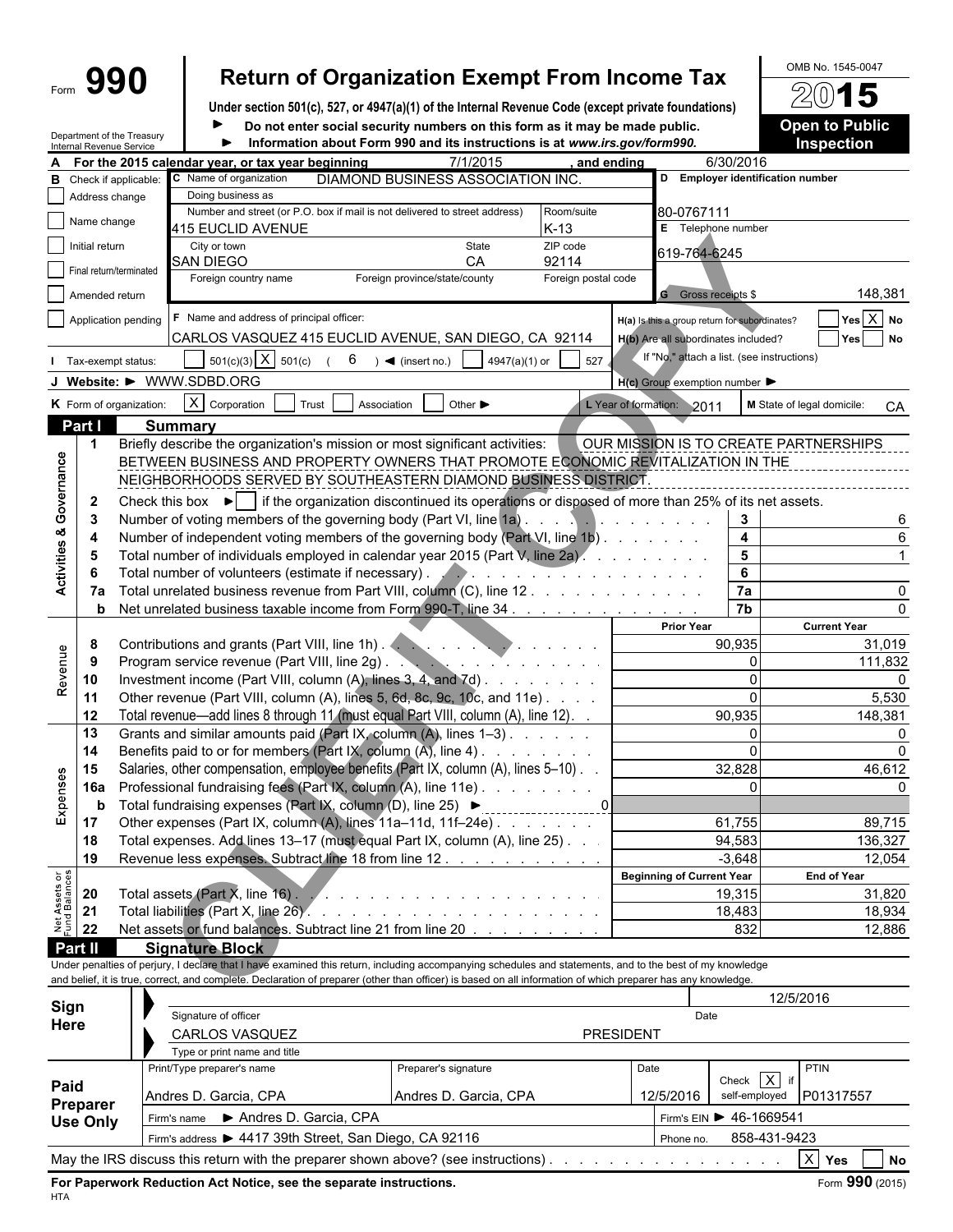| Part III<br><b>Statement of Program Service Accomplishments</b><br>Check if Schedule O contains a response or note to any line in this Part III<br>Briefly describe the organization's mission:<br>OUR MISSION IS TO CREATE PARTNERSHIPS BETWEEN BUSINESS AND PROPERTY OWNERS THAT PROMOTE<br>ECONOMIC REVITALIZATION IN THE NEIGHBORHOODS SERVED BY SOUTHEASTERN DIAMOND BUSINESS<br>DISTRICT.<br>Did the organization undertake any significant program services during the year which were not listed on<br>$X$ No<br>Yes<br>If "Yes," describe these new services on Schedule O.<br>Did the organization cease conducting, or make significant changes in how it conducts, any program<br>$ X $ No<br>Yes<br>If "Yes," describe these changes on Schedule O.<br>Describe the organization's program service accomplishments for each of its three largest program services, as measured by<br>expenses. Section 501(c)(3) and 501(c)(4) organizations are required to report the amount of grants and allocations to others,<br>the total expenses, and revenue, if any, for each program service reported.<br>Revenue \$<br>(Code: ) (Expenses \$<br>including grants of \$<br>DESIGN and STREETSCAPE: Custom banners displayed on light poles in the Diamond District, with<br>distinct themes throughout the year, including Shop Local Shop Diamond Campaign, Holiday Theme,<br>Graffiti Art, Taste of the Diamond, Diamond Street Festival, the San Diego County Fair, and Love<br>Live Laugh Learn. Installed holiday lights over three bridges. Held a Business Corridor Clean Up.<br>Projects in process include promotion of City of San Diego Storefront Improvement Program.<br>ncluding grants of \$ ___________________ ) (Revenue \$ ___________________ )<br>) (Expenses \$<br>(Code: will also a face of the control of the control of the control of the control of the control of the control of the control of the control of the control of the control of the control of the control of the control of<br>MARKETING and BUSINESS OUTREACH: Maintained online Internet marketing presence via website, encontrary and an<br>Facebook page, Twitter, Instagram, Flickr, and Constant Contact Email Marketing. Held monthly<br>Marketing Committee meetings. Continual development of website with interactive business<br>directory. Held four Business to Business (B2B) Mixers, five business workshops and three Ribbon<br>Cutting/Grand Openings. Promoted a Bike the District month long campaign including photo contests<br>and bike repair workshops. Promoted two restaurants participating int he One Neighborhood<br>Experience, a city wide food tasting event,<br>) (Expenses \$<br>including grants of \$<br>) (Revenue \$<br>(Code:<br>SPECIAL EVENTS: Planned and hosted Third Annual Taste of the Diamond in October 2016. Planned and<br>hosted the Second Annual Bridge Lighting Ceremony. Planned and hosted the First Annual Diamond<br>Street Festival and Custom Car Show.<br>Other program services. (Describe in Schedule O.)<br>(Expenses \$<br>0 including grants of \$<br>$0$ ) (Revenue \$<br>0 <sup>1</sup><br>Total program service expenses<br>0 |    | Form 990 (2015) | DIAMOND BUSINESS ASSOCIATION INC. | 80-0767111 | Page 2 |
|---------------------------------------------------------------------------------------------------------------------------------------------------------------------------------------------------------------------------------------------------------------------------------------------------------------------------------------------------------------------------------------------------------------------------------------------------------------------------------------------------------------------------------------------------------------------------------------------------------------------------------------------------------------------------------------------------------------------------------------------------------------------------------------------------------------------------------------------------------------------------------------------------------------------------------------------------------------------------------------------------------------------------------------------------------------------------------------------------------------------------------------------------------------------------------------------------------------------------------------------------------------------------------------------------------------------------------------------------------------------------------------------------------------------------------------------------------------------------------------------------------------------------------------------------------------------------------------------------------------------------------------------------------------------------------------------------------------------------------------------------------------------------------------------------------------------------------------------------------------------------------------------------------------------------------------------------------------------------------------------------------------------------------------------------------------------------------------------------------------------------------------------------------------------------------------------------------------------------------------------------------------------------------------------------------------------------------------------------------------------------------------------------------------------------------------------------------------------------------------------------------------------------------------------------------------------------------------------------------------------------------------------------------------------------------------------------------------------------------------------------------------------------------------------------------------------------------------------------------------------------------------------------------------------------------------------------------------------------------------------------------------------------------------------------------------------------------------------------------------------------------------------------------------------------------------------------------|----|-----------------|-----------------------------------|------------|--------|
|                                                                                                                                                                                                                                                                                                                                                                                                                                                                                                                                                                                                                                                                                                                                                                                                                                                                                                                                                                                                                                                                                                                                                                                                                                                                                                                                                                                                                                                                                                                                                                                                                                                                                                                                                                                                                                                                                                                                                                                                                                                                                                                                                                                                                                                                                                                                                                                                                                                                                                                                                                                                                                                                                                                                                                                                                                                                                                                                                                                                                                                                                                                                                                                                         |    |                 |                                   |            |        |
|                                                                                                                                                                                                                                                                                                                                                                                                                                                                                                                                                                                                                                                                                                                                                                                                                                                                                                                                                                                                                                                                                                                                                                                                                                                                                                                                                                                                                                                                                                                                                                                                                                                                                                                                                                                                                                                                                                                                                                                                                                                                                                                                                                                                                                                                                                                                                                                                                                                                                                                                                                                                                                                                                                                                                                                                                                                                                                                                                                                                                                                                                                                                                                                                         |    |                 |                                   |            |        |
|                                                                                                                                                                                                                                                                                                                                                                                                                                                                                                                                                                                                                                                                                                                                                                                                                                                                                                                                                                                                                                                                                                                                                                                                                                                                                                                                                                                                                                                                                                                                                                                                                                                                                                                                                                                                                                                                                                                                                                                                                                                                                                                                                                                                                                                                                                                                                                                                                                                                                                                                                                                                                                                                                                                                                                                                                                                                                                                                                                                                                                                                                                                                                                                                         |    |                 |                                   |            |        |
|                                                                                                                                                                                                                                                                                                                                                                                                                                                                                                                                                                                                                                                                                                                                                                                                                                                                                                                                                                                                                                                                                                                                                                                                                                                                                                                                                                                                                                                                                                                                                                                                                                                                                                                                                                                                                                                                                                                                                                                                                                                                                                                                                                                                                                                                                                                                                                                                                                                                                                                                                                                                                                                                                                                                                                                                                                                                                                                                                                                                                                                                                                                                                                                                         |    |                 |                                   |            |        |
|                                                                                                                                                                                                                                                                                                                                                                                                                                                                                                                                                                                                                                                                                                                                                                                                                                                                                                                                                                                                                                                                                                                                                                                                                                                                                                                                                                                                                                                                                                                                                                                                                                                                                                                                                                                                                                                                                                                                                                                                                                                                                                                                                                                                                                                                                                                                                                                                                                                                                                                                                                                                                                                                                                                                                                                                                                                                                                                                                                                                                                                                                                                                                                                                         |    |                 |                                   |            |        |
|                                                                                                                                                                                                                                                                                                                                                                                                                                                                                                                                                                                                                                                                                                                                                                                                                                                                                                                                                                                                                                                                                                                                                                                                                                                                                                                                                                                                                                                                                                                                                                                                                                                                                                                                                                                                                                                                                                                                                                                                                                                                                                                                                                                                                                                                                                                                                                                                                                                                                                                                                                                                                                                                                                                                                                                                                                                                                                                                                                                                                                                                                                                                                                                                         |    |                 |                                   |            |        |
|                                                                                                                                                                                                                                                                                                                                                                                                                                                                                                                                                                                                                                                                                                                                                                                                                                                                                                                                                                                                                                                                                                                                                                                                                                                                                                                                                                                                                                                                                                                                                                                                                                                                                                                                                                                                                                                                                                                                                                                                                                                                                                                                                                                                                                                                                                                                                                                                                                                                                                                                                                                                                                                                                                                                                                                                                                                                                                                                                                                                                                                                                                                                                                                                         | 4a |                 |                                   |            |        |
|                                                                                                                                                                                                                                                                                                                                                                                                                                                                                                                                                                                                                                                                                                                                                                                                                                                                                                                                                                                                                                                                                                                                                                                                                                                                                                                                                                                                                                                                                                                                                                                                                                                                                                                                                                                                                                                                                                                                                                                                                                                                                                                                                                                                                                                                                                                                                                                                                                                                                                                                                                                                                                                                                                                                                                                                                                                                                                                                                                                                                                                                                                                                                                                                         |    |                 |                                   |            |        |
|                                                                                                                                                                                                                                                                                                                                                                                                                                                                                                                                                                                                                                                                                                                                                                                                                                                                                                                                                                                                                                                                                                                                                                                                                                                                                                                                                                                                                                                                                                                                                                                                                                                                                                                                                                                                                                                                                                                                                                                                                                                                                                                                                                                                                                                                                                                                                                                                                                                                                                                                                                                                                                                                                                                                                                                                                                                                                                                                                                                                                                                                                                                                                                                                         | 4b |                 |                                   |            |        |
|                                                                                                                                                                                                                                                                                                                                                                                                                                                                                                                                                                                                                                                                                                                                                                                                                                                                                                                                                                                                                                                                                                                                                                                                                                                                                                                                                                                                                                                                                                                                                                                                                                                                                                                                                                                                                                                                                                                                                                                                                                                                                                                                                                                                                                                                                                                                                                                                                                                                                                                                                                                                                                                                                                                                                                                                                                                                                                                                                                                                                                                                                                                                                                                                         | 4с |                 |                                   |            |        |
|                                                                                                                                                                                                                                                                                                                                                                                                                                                                                                                                                                                                                                                                                                                                                                                                                                                                                                                                                                                                                                                                                                                                                                                                                                                                                                                                                                                                                                                                                                                                                                                                                                                                                                                                                                                                                                                                                                                                                                                                                                                                                                                                                                                                                                                                                                                                                                                                                                                                                                                                                                                                                                                                                                                                                                                                                                                                                                                                                                                                                                                                                                                                                                                                         | 4d |                 |                                   |            |        |
|                                                                                                                                                                                                                                                                                                                                                                                                                                                                                                                                                                                                                                                                                                                                                                                                                                                                                                                                                                                                                                                                                                                                                                                                                                                                                                                                                                                                                                                                                                                                                                                                                                                                                                                                                                                                                                                                                                                                                                                                                                                                                                                                                                                                                                                                                                                                                                                                                                                                                                                                                                                                                                                                                                                                                                                                                                                                                                                                                                                                                                                                                                                                                                                                         |    |                 |                                   |            |        |
|                                                                                                                                                                                                                                                                                                                                                                                                                                                                                                                                                                                                                                                                                                                                                                                                                                                                                                                                                                                                                                                                                                                                                                                                                                                                                                                                                                                                                                                                                                                                                                                                                                                                                                                                                                                                                                                                                                                                                                                                                                                                                                                                                                                                                                                                                                                                                                                                                                                                                                                                                                                                                                                                                                                                                                                                                                                                                                                                                                                                                                                                                                                                                                                                         |    |                 |                                   |            |        |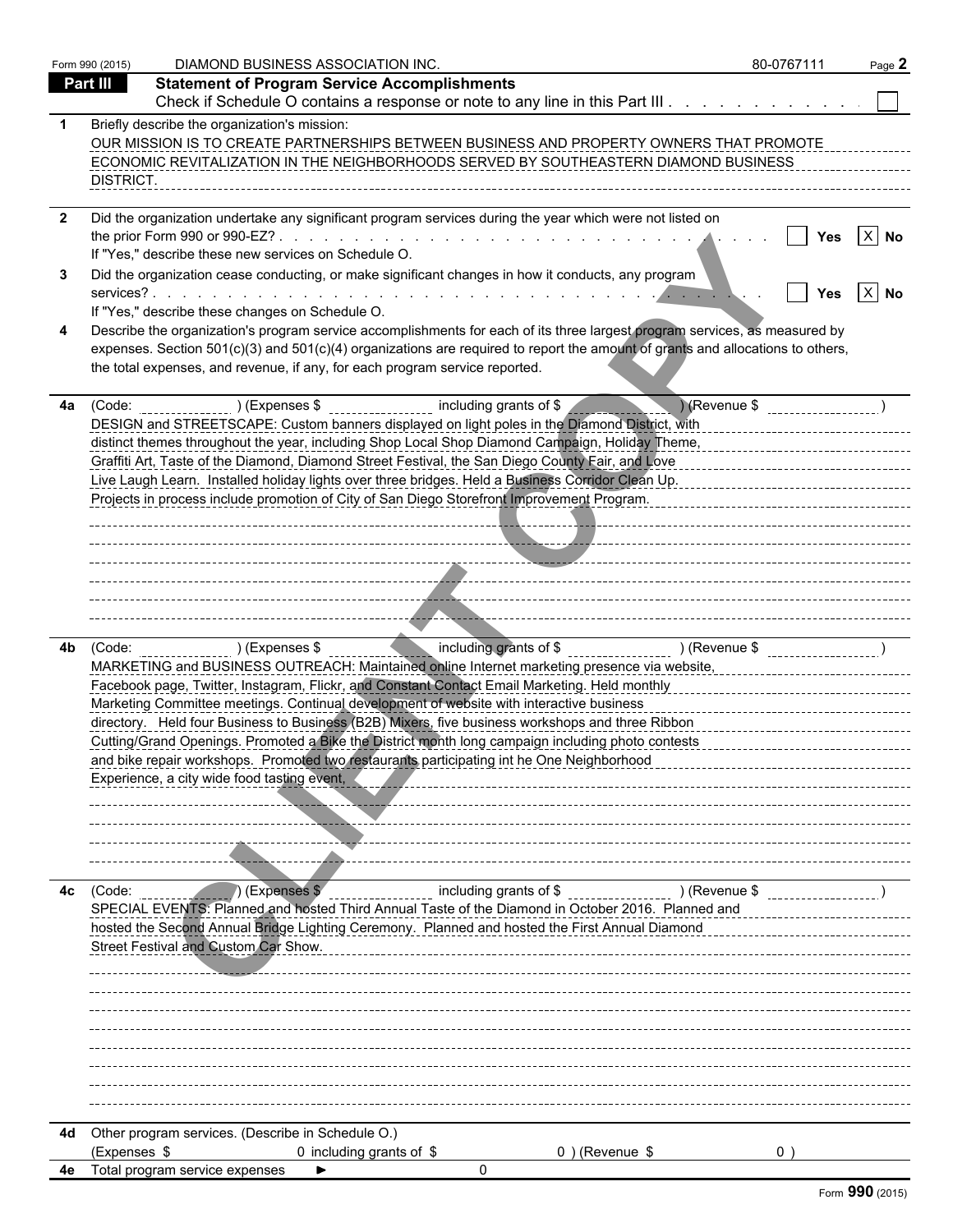Form 2015 **DIAMOND BUSINESS ASSOCIATION INC.** And the set of the set of the set of the set of the set of the set of the set of the set of the set of the set of the set of the set of the set of the set of the set of the set

| Part IV | <b>Checklist of Required Schedules</b>                                                                                                                                                                                                                                                                                                                                                                                     |                 |              |                           |
|---------|----------------------------------------------------------------------------------------------------------------------------------------------------------------------------------------------------------------------------------------------------------------------------------------------------------------------------------------------------------------------------------------------------------------------------|-----------------|--------------|---------------------------|
|         |                                                                                                                                                                                                                                                                                                                                                                                                                            |                 | Yes          | No                        |
|         | Is the organization described in section $501(c)(3)$ or $4947(a)(1)$ (other than a private foundation)? If "Yes,"<br>complete Schedule A.                                                                                                                                                                                                                                                                                  |                 |              |                           |
|         | Is the organization required to complete Schedule B, Schedule of Contributors (see instructions)?                                                                                                                                                                                                                                                                                                                          | $\mathbf{2}$    |              | $\times$                  |
|         | Did the organization engage in direct or indirect political campaign activities on behalf of or in opposition to                                                                                                                                                                                                                                                                                                           |                 |              |                           |
|         |                                                                                                                                                                                                                                                                                                                                                                                                                            | $\mathbf{3}$    |              | $\mathsf{X}$              |
|         | Section 501(c)(3) organizations. Did the organization engage in lobbying activities, or have a section 501(h)                                                                                                                                                                                                                                                                                                              | $\overline{4}$  |              |                           |
|         | Is the organization a section $501(c)(4)$ , $501(c)(5)$ , or $501(c)(6)$ organization that receives membership dues,<br>assessments, or similar amounts as defined in Revenue Procedure 98-19? If "Yes," complete Schedule C,                                                                                                                                                                                              | 5               |              | $\mathsf{X}$              |
|         | Did the organization maintain any donor advised funds or any similar funds or accounts for which donors<br>have the right to provide advice on the distribution or investment of amounts in such funds or accounts? If                                                                                                                                                                                                     |                 |              |                           |
|         | Did the organization receive or hold a conservation easement, including easements to preserve open space,                                                                                                                                                                                                                                                                                                                  | 6               |              | $\times$                  |
|         | the environment, historic land areas, or historic structures? If "Yes," complete Schedule D, Part II.                                                                                                                                                                                                                                                                                                                      |                 |              | $\times$                  |
|         | Did the organization maintain collections of works of art, historical treasures, or other similar assets? If "Yes,"                                                                                                                                                                                                                                                                                                        | 8               |              | $\times$                  |
|         | Did the organization report an amount in Part X, line 21, for escrow or custodial account liability, serve as a<br>custodian for amounts not listed in Part X; or provide credit counseling, debt management, credit repair, or debt                                                                                                                                                                                       |                 |              | $\times$                  |
| 10      | Did the organization, directly or through a related organization, hold assets in temporarily restricted                                                                                                                                                                                                                                                                                                                    |                 |              |                           |
|         | endowments, permanent endowments, or quasi-endowments? If "Yes," complete Schedule D, Part V.<br>11 If the organization's answer to any of the following questions is "Yes," then complete Schedule D, Parts VI,<br>VII, VIII, IX, or X as applicable.                                                                                                                                                                     | 10              |              |                           |
|         | a Did the organization report an amount for land, buildings, and equipment in Part X, line 10? If "Yes," complete                                                                                                                                                                                                                                                                                                          | 11a             |              | $\times$                  |
|         | <b>b</b> Did the organization report an amount for investments-other securities in Part X, line 12 that is 5% or more<br>of its total assets reported in Part X, line 16? If "Yes," complete Schedule D, Part VII.                                                                                                                                                                                                         | 11 <sub>b</sub> |              | $\times$                  |
|         | c Did the organization report an amount for investments-program related in Part X, line 13 that is 5% or more<br>of its total assets reported in Part X, line 16? If "Yes," complete Schedule D, Part VIII.                                                                                                                                                                                                                | 11c             |              | $\times$                  |
|         | d Did the organization report an amount for other assets in Part X, line 15 that is 5% or more of its total assets<br>reported in Part X, line 16? If "Yes," complete Schedule D, Part IX<br>design a construction of the construction of the construction of the construction of the construction of the construction of the construction of the construction of the construction of the construction of the construction | <b>11d</b>      |              | X                         |
|         | e Did the organization report an amount for other liabilities in Part X, line 25? If "Yes," complete Schedule D, Part X.                                                                                                                                                                                                                                                                                                   | <b>11e</b>      |              | $\times$                  |
|         | f Did the organization's separate or consolidated financial statements for the tax year include a footnote that addresses<br>the organization's liability for uncertain tax positions under FIN 48 (ASC 740)? If "Yes," complete Schedule D, Part X.                                                                                                                                                                       | 11f             |              | X                         |
|         | 12a Did the organization obtain separate, independent audited financial statements for the tax year? If "Yes," complete<br>Schedule D, Parts XI and XII.                                                                                                                                                                                                                                                                   | 12a             | $\mathsf{X}$ |                           |
|         | b Was the organization included in consolidated, independent audited financial statements for the tax year? If "Yes,"<br>and if the organization answered "No" to line 12a, then completing Schedule D, Parts XI and XII is optional                                                                                                                                                                                       | 12 <sub>b</sub> |              | X                         |
|         | 13 Is the organization a school described in section 170(b)(1)(A)(ii)? If "Yes," complete Schedule E.                                                                                                                                                                                                                                                                                                                      | 13              |              | $\boldsymbol{\mathsf{X}}$ |
|         | 14a Did the organization maintain an office, employees, or agents outside of the United States?                                                                                                                                                                                                                                                                                                                            | 14a             |              | $\mathsf{X}$              |
|         | <b>b</b> Did the organization have aggregate revenues or expenses of more than \$10,000 from grantmaking,<br>fundraising, business, investment, and program service activities outside the United States, or aggregate                                                                                                                                                                                                     |                 |              |                           |
| 15      | foreign investments valued at \$100,000 or more? If "Yes," complete Schedule F, Parts I and IV.<br>Did the organization report on Part IX, column (A), line 3, more than \$5,000 of grants or other assistance to or                                                                                                                                                                                                       | 14b<br>15       |              | $\mathsf{X}$<br>X         |
| 16      | Did the organization report on Part IX, column (A), line 3, more than \$5,000 of aggregate grants or other<br>assistance to or for foreign individuals? If "Yes," complete Schedule F, Parts III and IV.                                                                                                                                                                                                                   | 16              |              | X                         |
| 17      | Did the organization report a total of more than \$15,000 of expenses for professional fundraising services<br>on Part IX, column (A), lines 6 and 11e? If "Yes," complete Schedule G, Part I (see instructions).                                                                                                                                                                                                          | 17              |              | $\mathsf{X}$              |
| 18      | Did the organization report more than \$15,000 total of fundraising event gross income and contributions on                                                                                                                                                                                                                                                                                                                | 18              | $\mathsf{X}$ |                           |
| 19      | Did the organization report more than \$15,000 of gross income from gaming activities on Part VIII, line 9a?                                                                                                                                                                                                                                                                                                               | 19              |              |                           |

Form **990** (2015)

|--|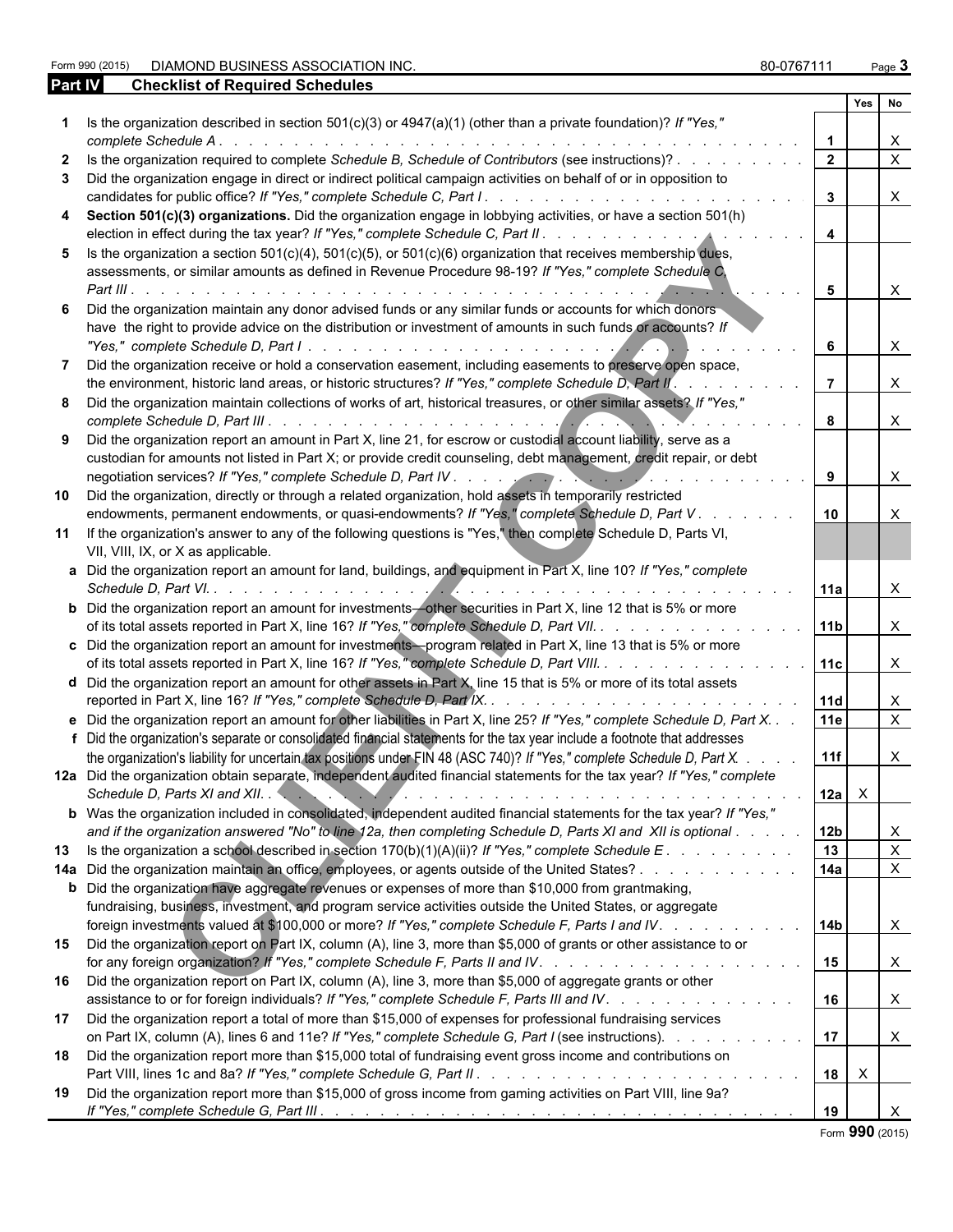|           |                                                                                                                                                                                                                                                                                                                      |                 | Yes          | No                        |  |
|-----------|----------------------------------------------------------------------------------------------------------------------------------------------------------------------------------------------------------------------------------------------------------------------------------------------------------------------|-----------------|--------------|---------------------------|--|
|           | 20a Did the organization operate one or more hospital facilities? If "Yes," complete Schedule H                                                                                                                                                                                                                      | 20a             |              | $\mathsf{x}$              |  |
|           | b If "Yes" to line 20a, did the organization attach a copy of its audited financial statements to this return?                                                                                                                                                                                                       | l 20b           |              |                           |  |
|           | 21 Did the organization report more than \$5,000 of grants or other assistance to any domestic organization or<br>domestic government on Part IX, column (A), line 1? If "Yes," complete Schedule I, Parts I and II.                                                                                                 | 21              |              | X                         |  |
|           | 22 Did the organization report more than \$5,000 of grants or other assistance to or for domestic individuals on<br>Part IX, column (A), line 2? If "Yes," complete Schedule I, Parts I and III. .                                                                                                                   | 22              |              | $\times$                  |  |
|           | 23 Did the organization answer "Yes" to Part VII, Section A, line 3, 4, or 5 about compensation of the<br>organization's current and former officers, directors, trustees, key employees, and highest compensated<br>employees? If "Yes," complete Schedule J.<br>de la caractería de la caractería de la caractería | 23              |              |                           |  |
|           | 24a Did the organization have a tax-exempt bond issue with an outstanding principal amount of more than<br>\$100,000 as of the last day of the year, that was issued after December 31, 2002? If "Yes," answer lines<br>24b through 24d and complete Schedule K. If "No," go to line 25a                             | 24a             |              |                           |  |
|           | b Did the organization invest any proceeds of tax-exempt bonds beyond a temporary period exception?.<br>c Did the organization maintain an escrow account other than a refunding escrow at any time during the year                                                                                                  | 24 <sub>b</sub> |              |                           |  |
|           | to defease any tax-exempt bonds?.<br>d Did the organization act as an "on behalf of" issuer for bonds outstanding at any time during the year?.                                                                                                                                                                      | 24c<br>24d      |              |                           |  |
|           | 25a Section 501(c)(3), 501(c)(4), and 501(c)(29) organizations. Did the organization engage in an excess benefit<br>transaction with a disqualified person during the year? If "Yes," complete Schedule L, Part I,                                                                                                   | 25a             |              |                           |  |
|           | <b>b</b> Is the organization aware that it engaged in an excess benefit transaction with a disqualified person in a<br>prior year, and that the transaction has not been reported on any of the organization's prior Forms 990 or<br>990-EZ? If "Yes," complete Schedule L, Part I                                   | 25 <sub>b</sub> |              |                           |  |
| 26        | Did the organization report any amount on Part X, line 5, 6, or 22 for receivables from or payables to any<br>current or former officers, directors, trustees, key employees, highest compensated employees, or                                                                                                      |                 |              |                           |  |
| 27        | disqualified persons? If "Yes," complete Schedule L, Part II.<br>$\cdots$ . $\cdots$<br>Did the organization provide a grant or other assistance to an officer, director, trustee, key employee,<br>substantial contributor or employee thereof, a grant selection committee member, or to a 35% controlled          | 26              |              |                           |  |
|           | entity or family member of any of these persons? If "Yes," complete Schedule L, Part III.<br>28 Was the organization a party to a business transaction with one of the following parties (see Schedule L,<br>Part IV instructions for applicable filing thresholds, conditions, and exceptions):                     | 27              |              |                           |  |
|           | a A current or former officer, director, trustee, or key employee? If "Yes," complete Schedule L, Part IV.                                                                                                                                                                                                           | l 28a           |              |                           |  |
|           | <b>b</b> A family member of a current or former officer, director, trustee, or key employee? If "Yes," complete<br>Schedule L. Part IV.                                                                                                                                                                              | 28b             |              | X                         |  |
|           | c An entity of which a current or former officer, director, trustee, or key employee (or a family member thereof)<br>was an officer, director, trustee, or direct or indirect owner? If "Yes," complete Schedule L, Part IV.                                                                                         | 28c             |              | X                         |  |
| 29.<br>30 | Did the organization receive more than \$25,000 in non-cash contributions? If "Yes," complete Schedule M.<br>Did the organization receive contributions of art, historical treasures, or other similar assets, or qualified                                                                                          | 29              |              | $\times$                  |  |
|           | 31 Did the organization liquidate, terminate, or dissolve and cease operations? If "Yes," complete Schedule N,                                                                                                                                                                                                       | $\vert$ 31      |              | <b>X</b><br>$\times$      |  |
|           | 32 Did the organization sell, exchange, dispose of, or transfer more than 25% of its net assets?                                                                                                                                                                                                                     | 32              |              | $\times$                  |  |
|           | 33 Did the organization own 100% of an entity disregarded as separate from the organization under Regulations                                                                                                                                                                                                        | 33              |              | $\times$                  |  |
|           | 34 Was the organization related to any tax-exempt or taxable entity? If "Yes," complete Schedule R, Part II,                                                                                                                                                                                                         | 34              |              |                           |  |
|           | 35a Did the organization have a controlled entity within the meaning of section 512(b)(13)?<br>b If "Yes" to line 35a, did the organization receive any payment from or engage in any transaction with a controlled                                                                                                  | 35a             |              | $\boldsymbol{\mathsf{X}}$ |  |
|           | entity within the meaning of section 512(b)(13)? If "Yes," complete Schedule R, Part V, line 2<br>36 Section 501(c)(3) organizations. Did the organization make any transfers to an exempt non-charitable related                                                                                                    | 35b             |              |                           |  |
|           | 37 Did the organization conduct more than 5% of its activities through an entity that is not a related organization                                                                                                                                                                                                  | 36              |              |                           |  |
|           | and that is treated as a partnership for federal income tax purposes? If "Yes," complete Schedule R, Part<br>Did the organization complete Schedule O and provide explanations in Schedule O for Part VI, lines 11b and                                                                                              |                 |              | X                         |  |
| 38        |                                                                                                                                                                                                                                                                                                                      | 38              | $\mathsf{X}$ |                           |  |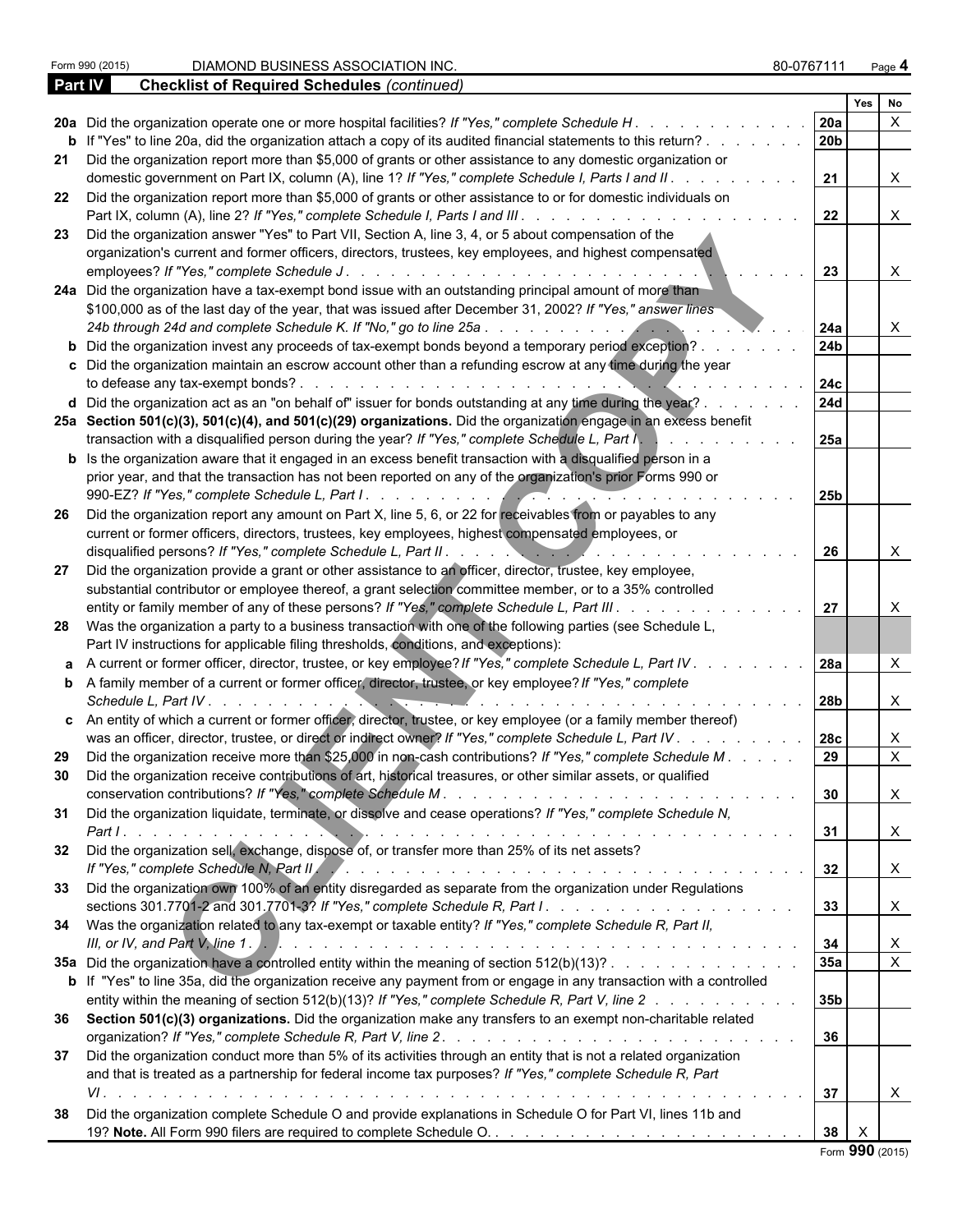|               | Form 990 (2015) | DIAMOND BUSINESS ASSOCIATION INC.                                                                                                                                                                                                                                            | 80-0767111           | Page $5$         |  |
|---------------|-----------------|------------------------------------------------------------------------------------------------------------------------------------------------------------------------------------------------------------------------------------------------------------------------------|----------------------|------------------|--|
| <b>Part V</b> |                 | <b>Statements Regarding Other IRS Filings and Tax Compliance</b>                                                                                                                                                                                                             |                      |                  |  |
|               |                 | Check if Schedule O contains a response or note to any line in this Part V                                                                                                                                                                                                   |                      |                  |  |
|               |                 |                                                                                                                                                                                                                                                                              |                      | Yes<br><b>No</b> |  |
|               |                 | 1a<br>Enter the number reported in Box 3 of Form 1096. Enter -0- if not applicable                                                                                                                                                                                           |                      |                  |  |
|               |                 | 1 <sub>b</sub><br>Enter the number of Forms W-2G included in line 1a. Enter -0- if not applicable                                                                                                                                                                            |                      |                  |  |
|               |                 |                                                                                                                                                                                                                                                                              |                      |                  |  |
| C             |                 | Did the organization comply with backup withholding rules for reportable payments to vendors and reportable                                                                                                                                                                  | $\mathsf{X}$<br>1c l |                  |  |
|               |                 |                                                                                                                                                                                                                                                                              |                      |                  |  |
|               |                 | 2a Enter the number of employees reported on Form W-3, Transmittal of Wage and Tax<br>Statements, filed for the calendar year ending with or within the year covered by this return.                                                                                         |                      |                  |  |
|               |                 | 2a                                                                                                                                                                                                                                                                           | 2b                   |                  |  |
|               |                 | <b>b</b> If at least one is reported on line 2a, did the organization file all required federal employment tax returns?.                                                                                                                                                     | $\times$             |                  |  |
|               |                 | Note. If the sum of lines 1a and 2a is greater than 250, you may be required to e-file. (see instructions)                                                                                                                                                                   |                      |                  |  |
| За            |                 | Did the organization have unrelated business gross income of \$1,000 or more during the year?                                                                                                                                                                                | 3a                   |                  |  |
|               |                 | If "Yes," has it filed a Form 990-T for this year? If "No" to line 3b, provide an explanation in Schedule O.                                                                                                                                                                 | 3 <sub>b</sub>       |                  |  |
| 4a            |                 | At any time during the calendar year, did the organization have an interest in, or a signature or other authority                                                                                                                                                            |                      |                  |  |
|               |                 | over, a financial account in a foreign country (such as a bank account, securities account, or other financial                                                                                                                                                               |                      |                  |  |
|               | account)?.      |                                                                                                                                                                                                                                                                              | 4a                   |                  |  |
|               |                 | <b>b</b> If "Yes," enter the name of the foreign country: I                                                                                                                                                                                                                  |                      |                  |  |
|               |                 | See instructions for filing requirements for FinCEN Form 114, Report of Foreign Bank and Financial Accounts                                                                                                                                                                  |                      |                  |  |
|               | (FBAR).         |                                                                                                                                                                                                                                                                              |                      |                  |  |
|               |                 | 5a Was the organization a party to a prohibited tax shelter transaction at any time during the tax year?.                                                                                                                                                                    | 5a                   |                  |  |
|               |                 | Did any taxable party notify the organization that it was or is a party to a prohibited tax shelter transaction?                                                                                                                                                             | 5 <sub>b</sub>       |                  |  |
|               |                 | If "Yes" to line 5a or 5b, did the organization file Form 8886-T?                                                                                                                                                                                                            | 5 <sub>c</sub>       |                  |  |
| 6а            |                 | Does the organization have annual gross receipts that are normally greater than \$100,000, and did the                                                                                                                                                                       |                      |                  |  |
|               |                 | organization solicit any contributions that were not tax deductible as charitable contributions?.                                                                                                                                                                            | 6a                   | X                |  |
|               |                 | <b>b</b> If "Yes," did the organization include with every solicitation an express statement that such contributions or                                                                                                                                                      |                      |                  |  |
|               |                 | gifts were not tax deductible?.                                                                                                                                                                                                                                              | 6b.                  |                  |  |
|               |                 | Organizations that may receive deductible contributions under section 170(c).                                                                                                                                                                                                |                      |                  |  |
|               |                 | Did the organization receive a payment in excess of \$75 made partly as a contribution and partly for goods                                                                                                                                                                  |                      |                  |  |
|               |                 | and services provided to the payor?.<br><u>All and the second contract of the second contract of the second contract of the second contract of the second contract of the second contract of the second contract of the second contract of the second contract of the se</u> | 7a                   |                  |  |
|               |                 | "Yes," did the organization notify the donor of the value of the goods or services provided?                                                                                                                                                                                 | 7 <sub>b</sub>       |                  |  |
|               |                 | Did the organization sell, exchange, or otherwise dispose of tangible personal property for which it was                                                                                                                                                                     |                      |                  |  |
|               |                 | required to file Form 8282?                                                                                                                                                                                                                                                  | 7c                   |                  |  |
|               |                 | <b>7d</b><br>"Yes," indicate the number of Forms 8282 filed during the year $\dots \dots \dots \dots \dots$                                                                                                                                                                  |                      |                  |  |
|               |                 | Did the organization receive any funds, directly or indirectly, to pay premiums on a personal benefit contract?                                                                                                                                                              | 7e                   |                  |  |
|               |                 | Did the organization, during the year, pay premiums, directly or indirectly, on a personal benefit contract? .                                                                                                                                                               | 7f                   |                  |  |
|               |                 | If the organization received a contribution of qualified intellectual property, did the organization file Form 8899 as required?.                                                                                                                                            | 7g                   |                  |  |
|               |                 | If the organization received a contribution of cars, boats, airplanes, or other vehicles, did the organization file a Form 1098-C?.                                                                                                                                          | 7h                   |                  |  |
| 8             |                 | Sponsoring organizations maintaining donor advised funds. Did a donor advised fund maintained by the                                                                                                                                                                         |                      |                  |  |
|               |                 | sponsoring organization have excess business holdings at any time during the year?                                                                                                                                                                                           | 8                    |                  |  |
| 9             |                 | Sponsoring organizations maintaining donor advised funds.                                                                                                                                                                                                                    |                      |                  |  |
| а             |                 | Did the sponsoring organization make any taxable distributions under section 4966?                                                                                                                                                                                           | 9a                   |                  |  |
| b             |                 | Did the sponsoring organization make a distribution to a donor, donor advisor, or related person?                                                                                                                                                                            | 9 <sub>b</sub>       |                  |  |
| 10            |                 | Section 501(c)(7) organizations. Entery                                                                                                                                                                                                                                      |                      |                  |  |
| а             |                 | 10a<br>Initiation fees and capital contributions included on Part VIII, line 12                                                                                                                                                                                              |                      |                  |  |
|               |                 | 10 <sub>b</sub><br>Gross receipts, included on Form 990, Part VIII, line 12, for public use of club facilities                                                                                                                                                               |                      |                  |  |
| 11            |                 | Section 501(c)(12) organizations. Enter:                                                                                                                                                                                                                                     |                      |                  |  |
| а             |                 | 11a                                                                                                                                                                                                                                                                          |                      |                  |  |
|               |                 | Gross income from other sources (Do not net amounts due or paid to other sources                                                                                                                                                                                             |                      |                  |  |
|               |                 | against amounts due or received from them.). The subset of the state of the state of the state of the state of the state of the state of the state of the state of the state of the state of the state of the state of the sta<br> 11b                                       |                      |                  |  |
| 12a           |                 | Section 4947(a)(1) non-exempt charitable trusts. Is the organization filing Form 990 in lieu of Form 1041?                                                                                                                                                                   | 12a                  |                  |  |
| $\mathbf b$   |                 | 12 <sub>b</sub><br>If "Yes," enter the amount of tax-exempt interest received or accrued during the year                                                                                                                                                                     |                      |                  |  |
| 13            |                 | Section 501(c)(29) qualified nonprofit health insurance issuers.                                                                                                                                                                                                             |                      |                  |  |
|               |                 | a Is the organization licensed to issue qualified health plans in more than one state?                                                                                                                                                                                       | 13a                  |                  |  |
|               |                 | Note. See the instructions for additional information the organization must report on Schedule O.                                                                                                                                                                            |                      |                  |  |
|               |                 | <b>b</b> Enter the amount of reserves the organization is required to maintain by the states in which                                                                                                                                                                        |                      |                  |  |
|               |                 | 13b                                                                                                                                                                                                                                                                          |                      |                  |  |
| C             |                 | 13 <sub>c</sub>                                                                                                                                                                                                                                                              |                      |                  |  |
| 14a           |                 | Did the organization receive any payments for indoor tanning services during the tax year?                                                                                                                                                                                   | 14a                  |                  |  |
|               |                 | <b>b</b> If "Yes," has it filed a Form 720 to report these payments? If "No," provide an explanation in Schedule O.                                                                                                                                                          | 14 <sub>b</sub>      |                  |  |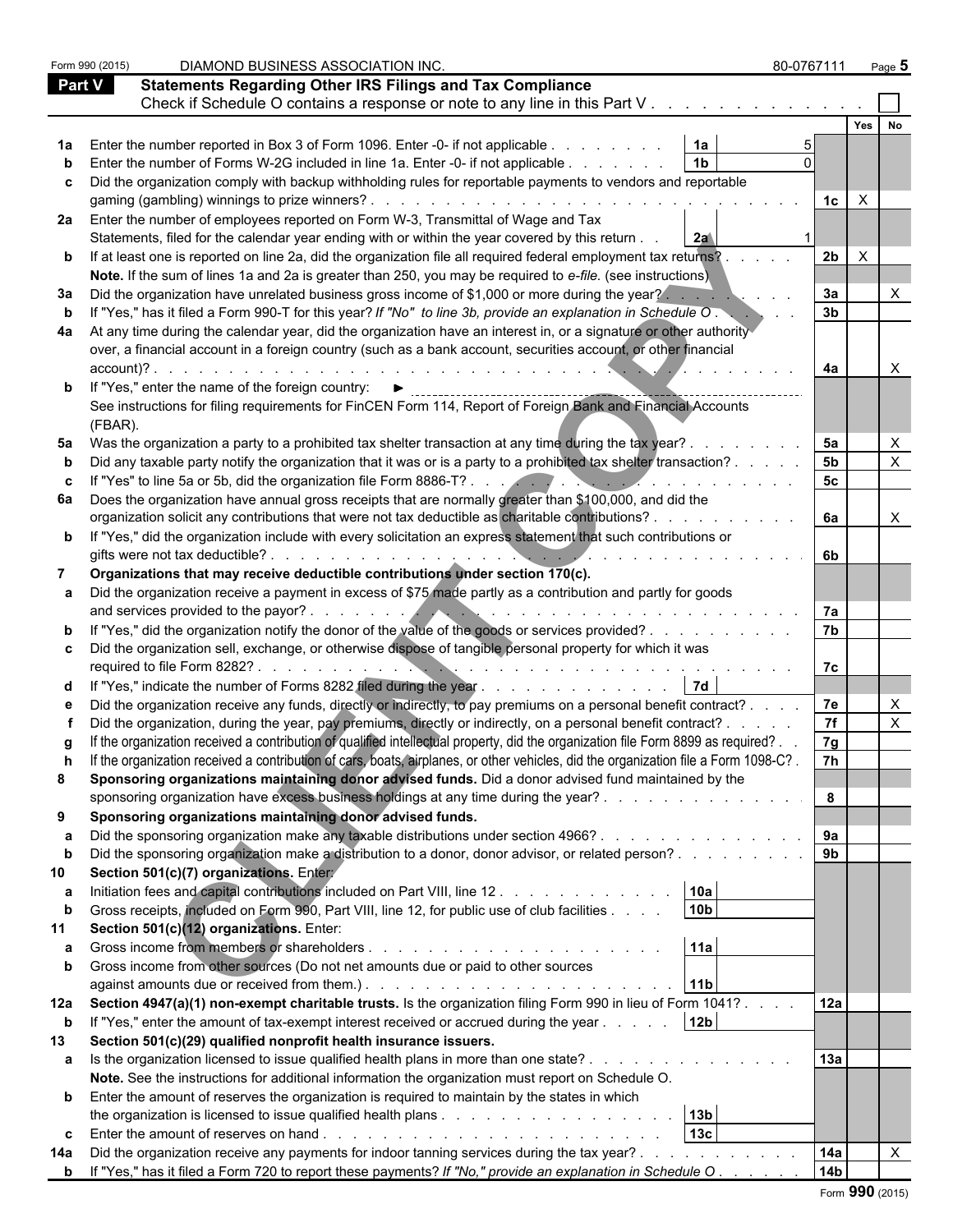|    | DIAMOND BUSINESS ASSOCIATION INC.<br>Form 990 (2015)<br>Governance, Management, and Disclosure For each "Yes" response to lines 2 through 7b below, and for a "No"<br><b>Part VI</b><br>response to line 8a, 8b, or 10b below, describe the circumstances, processes, or changes in Schedule O. See instructions.<br>Check if Schedule O contains a response or note to any line in this Part VI. | 80-0767111                    |                      |              | Page $6$     |
|----|---------------------------------------------------------------------------------------------------------------------------------------------------------------------------------------------------------------------------------------------------------------------------------------------------------------------------------------------------------------------------------------------------|-------------------------------|----------------------|--------------|--------------|
|    | <b>Section A. Governing Body and Management</b>                                                                                                                                                                                                                                                                                                                                                   |                               |                      |              |              |
|    |                                                                                                                                                                                                                                                                                                                                                                                                   |                               |                      | Yes          |              |
|    | 1a Enter the number of voting members of the governing body at the end of the tax year.<br>1a<br>If there are material differences in voting rights among members of the governing body, or                                                                                                                                                                                                       |                               |                      |              |              |
|    | if the governing body delegated broad authority to an executive committee or similar                                                                                                                                                                                                                                                                                                              |                               |                      |              |              |
|    | committee, explain in Schedule O.                                                                                                                                                                                                                                                                                                                                                                 |                               |                      |              |              |
|    | Enter the number of voting members included in line 1a, above, who are independent.                                                                                                                                                                                                                                                                                                               |                               |                      |              |              |
|    | Did any officer, director, trustee, or key employee have a family relationship or a business relationship with                                                                                                                                                                                                                                                                                    |                               |                      |              |              |
|    | Did the organization delegate control over management duties customarily performed by or under the direct                                                                                                                                                                                                                                                                                         |                               | $\overline{2}$       |              | X            |
|    | supervision of officers, directors, or trustees, or key employees to a management company or other person?                                                                                                                                                                                                                                                                                        |                               | $\mathbf{3}$         |              | X            |
|    | Did the organization make any significant changes to its governing documents since the prior Form 990 was filed?                                                                                                                                                                                                                                                                                  |                               | $\overline{4}$       |              | $\mathsf{X}$ |
|    | Did the organization become aware during the year of a significant diversion of the organization's assets?                                                                                                                                                                                                                                                                                        |                               | 5                    |              | $\mathsf{X}$ |
|    |                                                                                                                                                                                                                                                                                                                                                                                                   |                               | 6                    |              | $\mathsf{X}$ |
|    | 7a Did the organization have members, stockholders, or other persons who had the power to elect or appoint                                                                                                                                                                                                                                                                                        |                               |                      |              |              |
|    | <b>b</b> Are any governance decisions of the organization reserved to (or subject to approval by) members,                                                                                                                                                                                                                                                                                        |                               | 7a                   |              | $\mathsf{X}$ |
|    |                                                                                                                                                                                                                                                                                                                                                                                                   |                               | 7b                   |              | X            |
|    | Did the organization contemporaneously document the meetings held or written actions undertaken during                                                                                                                                                                                                                                                                                            |                               |                      |              |              |
|    | the year by the following:                                                                                                                                                                                                                                                                                                                                                                        |                               |                      |              |              |
|    |                                                                                                                                                                                                                                                                                                                                                                                                   |                               | 8а<br>8 <sub>b</sub> | $\mathsf{X}$ |              |
|    | Each committee with authority to act on behalf of the governing body?<br>and the set of the set of the set of the set of the set of the set of the set of the set of the set of the set of the set of the set of the set of the<br>Is there any officer, director, trustee, or key employee listed in Part VII, Section A, who cannot be reached                                                  |                               |                      | $\mathsf{X}$ |              |
|    | at the organization's mailing address? If "Yes," provide the names and addresses in Schedule O.                                                                                                                                                                                                                                                                                                   |                               | 9                    |              |              |
|    | Section B. Policies (This Section B requests information about policies not required by the Internal Revenue Code.)                                                                                                                                                                                                                                                                               |                               |                      |              |              |
|    |                                                                                                                                                                                                                                                                                                                                                                                                   |                               |                      | Yes No       |              |
|    |                                                                                                                                                                                                                                                                                                                                                                                                   |                               | 10a                  |              | $\times$     |
|    | b If "Yes," did the organization have written policies and procedures governing the activities of such chapters,<br>affiliates, and branches to ensure their operations are consistent with the organization's exempt purposes? .                                                                                                                                                                 |                               | 10 <sub>b</sub>      |              |              |
|    | 11a Has the organization provided a complete copy of this Form 990 to all members of its governing body before filing the form?.                                                                                                                                                                                                                                                                  |                               | 11a                  |              | $\times$     |
|    | <b>b</b> Describe in Schedule O the process, if any, used by the organization to review this Form 990.                                                                                                                                                                                                                                                                                            |                               |                      |              |              |
|    | 12a Did the organization have a written conflict of interest policy? If "No," go to line 13.                                                                                                                                                                                                                                                                                                      |                               | 12a                  | $\mathsf{X}$ |              |
|    | b Were officers, directors, or trustees, and key employees required to disclose annually interests that could give rise to conflicts?                                                                                                                                                                                                                                                             |                               | 12 <sub>b</sub>      | $\mathsf{X}$ |              |
|    | c Did the organization regularly and consistently monitor and enforce compliance with the policy? If "Yes,"<br>describe in Schedule O how this was done.                                                                                                                                                                                                                                          |                               | 12c                  | $\mathsf{X}$ |              |
| 13 |                                                                                                                                                                                                                                                                                                                                                                                                   |                               | 13                   |              | $\mathsf{X}$ |
|    | Did the organization have a written document retention and destruction policy?                                                                                                                                                                                                                                                                                                                    |                               | 14                   |              | $\mathsf{x}$ |
|    | 15 Did the process for determining compensation of the following persons include a review and approval by                                                                                                                                                                                                                                                                                         |                               |                      |              |              |
|    | independent persons, comparability data, and contemporaneous substantiation of the deliberation and decision?                                                                                                                                                                                                                                                                                     |                               |                      |              |              |
|    |                                                                                                                                                                                                                                                                                                                                                                                                   |                               |                      |              | $\times$     |
|    | If "Yes" to line 15a or 15b, describe the process in Schedule O (see instructions).                                                                                                                                                                                                                                                                                                               |                               | 15b                  |              | $\mathsf{X}$ |
|    | 16a Did the organization invest in, contribute assets to, or participate in a joint venture or similar arrangement                                                                                                                                                                                                                                                                                |                               |                      |              |              |
|    | with a taxable entity during the year?.<br>and the contract of the contract of the contract of the contract of the contract of the contract of the contract of the contract of the contract of the contract of the contract of the contract of the contract of the contra                                                                                                                         |                               | <b>16a</b>           |              | X            |
|    | <b>b</b> If "Yes," did the organization follow a written policy or procedure requiring the organization to evaluate its                                                                                                                                                                                                                                                                           |                               |                      |              |              |
|    | participation in joint venture arrangements under applicable federal tax law, and take steps to safeguard                                                                                                                                                                                                                                                                                         |                               |                      |              |              |
|    | <b>Section C. Disclosure</b>                                                                                                                                                                                                                                                                                                                                                                      |                               | l 16b                |              |              |
| 17 | List the states with which a copy of this Form 990 is required to be filed<br>$\triangleright$ CA                                                                                                                                                                                                                                                                                                 |                               |                      |              |              |
| 18 | Section 6104 requires an organization to make its Forms 1023 (or 1024 if applicable), 990, and 990-T (Section 501(c)(3)s only)                                                                                                                                                                                                                                                                    |                               |                      |              |              |
|    | available for public inspection. Indicate how you made these available. Check all that apply.                                                                                                                                                                                                                                                                                                     |                               |                      |              |              |
|    | Another's website<br>X Upon request<br>Own website                                                                                                                                                                                                                                                                                                                                                | Other (explain in Schedule O) |                      |              |              |
| 19 | Describe in Schedule O whether (and if so, how) the organization made its governing documents, conflict of interest policy, and<br>financial statements available to the public during the tax year.                                                                                                                                                                                              |                               |                      |              |              |
| 20 | State the name, address, and telephone number of the person who possesses the organization's books and records:                                                                                                                                                                                                                                                                                   |                               |                      |              |              |
|    | <b>CARLOS VASQUEZ</b>                                                                                                                                                                                                                                                                                                                                                                             | 619-764-6245                  |                      |              |              |
|    | 415 EUCLID AVENUE, SAN DIEGO, CA 92114                                                                                                                                                                                                                                                                                                                                                            |                               |                      |              |              |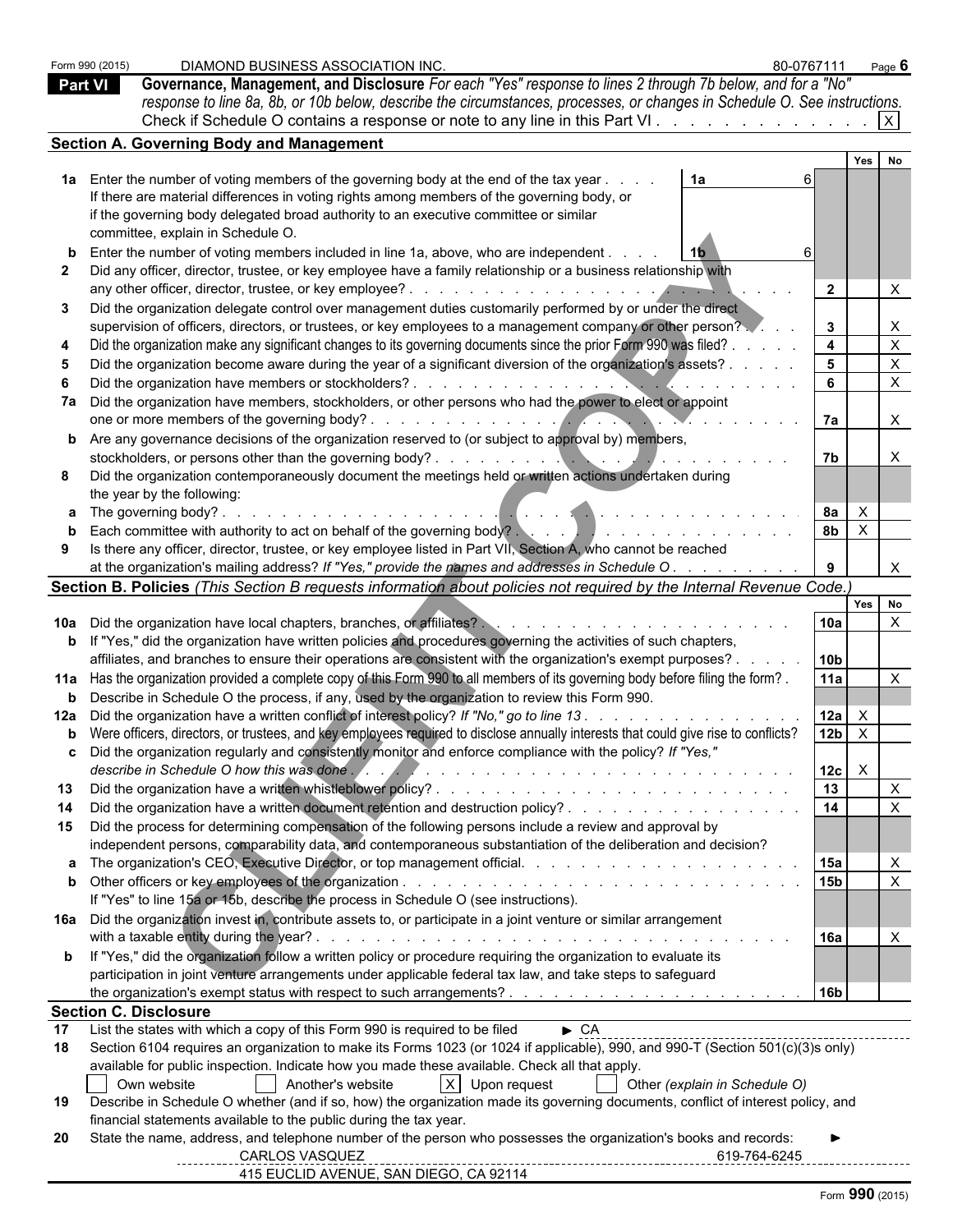| Form 990 (2015)   | DIAMOND BUSINESS ASSOCIATION INC.                                                                                                 | 80-0767111 | Page. |
|-------------------|-----------------------------------------------------------------------------------------------------------------------------------|------------|-------|
| Part VII          | <b>Compensation of Officers, Directors, Trustees, Key Employees, Highest Compensated</b>                                          |            |       |
|                   | <b>Employees, and Independent Contractors</b><br>Check if Schedule O contains a response or note to any line in this Part VII.    |            |       |
| <b>Section A.</b> | Officers, Directors, Trustees, Key Employees, and Highest Compensated Employees                                                   |            |       |
|                   | An Complete this table for all necessary required to be lieted. Depart componention for the episoder veganding with an within the |            |       |

**1a** Complete this table for all persons required to be listed. Report compensation for the calendar year ending with or within the organization's tax year.

List all of the organization's **current** officers, directors, trustees (whether individuals or organizations), regardless of amount of compensation. Enter -0- in columns (D), (E), and (F) if no compensation was paid.

| List all of the organization's current key employees, if any. See instructions for definition of "key employee."<br>List the organization's five current highest compensated employees (other than an officer, director, trustee, or key employee)<br>who received reportable compensation (Box 5 of Form W-2 and/or Box 7 of Form 1099-MISC) of more than \$100,000 from the<br>organization and any related organizations. |                                                        |                                                     |               |         |                                 |                                 |                                                                                                                  |                                                |                                                                          |  |
|------------------------------------------------------------------------------------------------------------------------------------------------------------------------------------------------------------------------------------------------------------------------------------------------------------------------------------------------------------------------------------------------------------------------------|--------------------------------------------------------|-----------------------------------------------------|---------------|---------|---------------------------------|---------------------------------|------------------------------------------------------------------------------------------------------------------|------------------------------------------------|--------------------------------------------------------------------------|--|
| • List all of the organization's former officers, key employees, and highest compensated employees who received more than<br>\$100,000 of reportable compensation from the organization and any related organizations.                                                                                                                                                                                                       |                                                        |                                                     |               |         |                                 |                                 |                                                                                                                  |                                                |                                                                          |  |
| • List all of the organization's former directors or trustees that received, in the capacity as a former director or trustee of the<br>organization, more than \$10,000 of reportable compensation from the organization and any related organizations.                                                                                                                                                                      |                                                        |                                                     |               |         |                                 |                                 |                                                                                                                  |                                                |                                                                          |  |
| List persons in the following order: individual trustees or directors; institutional trustees; officers; key employees; highest<br>compensated employees; and former such persons.                                                                                                                                                                                                                                           |                                                        |                                                     |               |         |                                 |                                 |                                                                                                                  |                                                |                                                                          |  |
| Check this box if neither the organization nor any related organization compensated any current officer, director, or trustee.<br>X                                                                                                                                                                                                                                                                                          |                                                        |                                                     |               |         |                                 |                                 |                                                                                                                  |                                                |                                                                          |  |
| (B)<br>(A)<br>Name and Title<br>Average<br>hours per                                                                                                                                                                                                                                                                                                                                                                         |                                                        |                                                     |               |         |                                 |                                 | (E)<br>Reportable<br>compensation                                                                                | (F)<br>Estimated<br>amount of<br>other         |                                                                          |  |
| hours for<br>related<br>organizations<br>below dotted<br>line)                                                                                                                                                                                                                                                                                                                                                               |                                                        | trustee                                             |               |         |                                 |                                 | the<br>organization<br>(W-2/1099-MISC)                                                                           | organizations<br>(W-2/1099-MISC)               | compensation<br>from the<br>organization<br>and related<br>organizations |  |
| 2.00                                                                                                                                                                                                                                                                                                                                                                                                                         | X                                                      |                                                     | X             |         |                                 |                                 | 0                                                                                                                | 0                                              | 0                                                                        |  |
| 2.00                                                                                                                                                                                                                                                                                                                                                                                                                         | $\mathsf{X}$                                           |                                                     | Χ             |         |                                 |                                 | 0                                                                                                                | 0                                              | 0                                                                        |  |
| 2.00                                                                                                                                                                                                                                                                                                                                                                                                                         | X                                                      |                                                     | X             |         |                                 |                                 | 0                                                                                                                | 0                                              | 0                                                                        |  |
| 1.00                                                                                                                                                                                                                                                                                                                                                                                                                         | X                                                      |                                                     |               |         |                                 |                                 | 0                                                                                                                | 0                                              | 0                                                                        |  |
| 1.00                                                                                                                                                                                                                                                                                                                                                                                                                         |                                                        |                                                     |               |         |                                 |                                 | 0                                                                                                                | 0                                              | 0                                                                        |  |
| 1.00                                                                                                                                                                                                                                                                                                                                                                                                                         |                                                        |                                                     |               |         |                                 |                                 |                                                                                                                  |                                                | 0                                                                        |  |
|                                                                                                                                                                                                                                                                                                                                                                                                                              |                                                        |                                                     |               |         |                                 |                                 |                                                                                                                  |                                                |                                                                          |  |
|                                                                                                                                                                                                                                                                                                                                                                                                                              |                                                        |                                                     |               |         |                                 |                                 |                                                                                                                  |                                                |                                                                          |  |
|                                                                                                                                                                                                                                                                                                                                                                                                                              |                                                        |                                                     |               |         |                                 |                                 |                                                                                                                  |                                                |                                                                          |  |
|                                                                                                                                                                                                                                                                                                                                                                                                                              |                                                        |                                                     |               |         |                                 |                                 |                                                                                                                  |                                                |                                                                          |  |
|                                                                                                                                                                                                                                                                                                                                                                                                                              |                                                        |                                                     |               |         |                                 |                                 |                                                                                                                  |                                                |                                                                          |  |
|                                                                                                                                                                                                                                                                                                                                                                                                                              |                                                        |                                                     |               |         |                                 |                                 |                                                                                                                  |                                                |                                                                          |  |
|                                                                                                                                                                                                                                                                                                                                                                                                                              |                                                        |                                                     |               |         |                                 |                                 |                                                                                                                  |                                                |                                                                          |  |
|                                                                                                                                                                                                                                                                                                                                                                                                                              |                                                        |                                                     |               |         |                                 |                                 |                                                                                                                  |                                                |                                                                          |  |
|                                                                                                                                                                                                                                                                                                                                                                                                                              | week (list any<br>0.00<br>0.00<br>0.00<br>0.00<br>0.00 | or director<br>Individual trustee<br>0.00<br>X<br>X | Institutional | Officer | (C)<br>Position<br>Key employee | Highest compensated<br>employee | (do not check more than one<br>box, unless person is both an<br>officer and a director/trustee)<br><b>Former</b> | (D)<br>Reportable<br>compensation<br>from<br>0 | from related<br>0                                                        |  |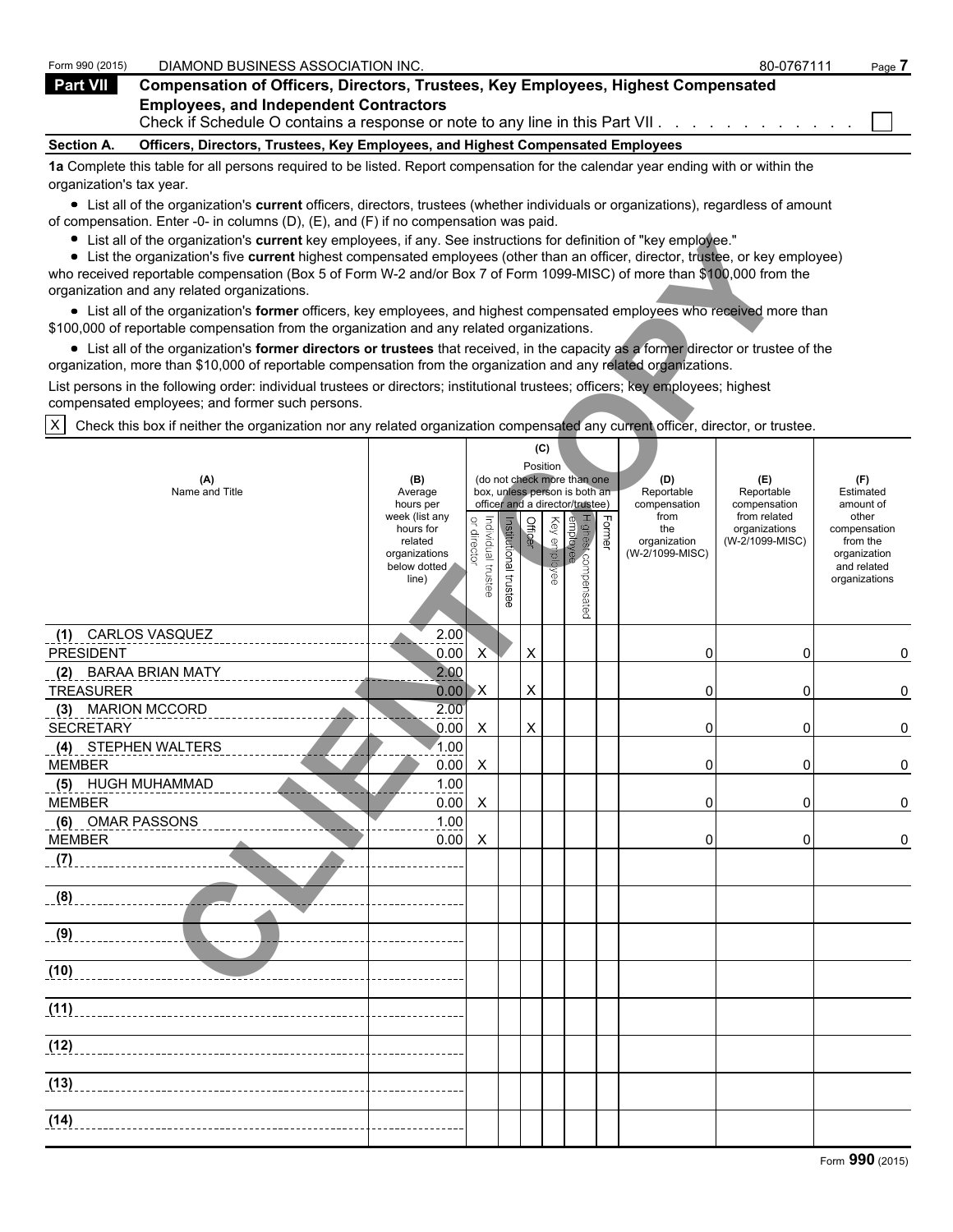|              | Form 990 (2015)<br>DIAMOND BUSINESS ASSOCIATION INC.                                                                                                                                                                                                                                                                                             |                                                                                                                 |                                    |                       |                |                 |                                                                                                                                                              |        |                                                                                     |                                                                                       | 80-0767111                                                                                                         | Page 8             |
|--------------|--------------------------------------------------------------------------------------------------------------------------------------------------------------------------------------------------------------------------------------------------------------------------------------------------------------------------------------------------|-----------------------------------------------------------------------------------------------------------------|------------------------------------|-----------------------|----------------|-----------------|--------------------------------------------------------------------------------------------------------------------------------------------------------------|--------|-------------------------------------------------------------------------------------|---------------------------------------------------------------------------------------|--------------------------------------------------------------------------------------------------------------------|--------------------|
|              | <b>Part VII</b><br>Section A. Officers, Directors, Trustees, Key Employees, and Highest Compensated Employees (continued)                                                                                                                                                                                                                        |                                                                                                                 |                                    |                       |                |                 |                                                                                                                                                              |        |                                                                                     |                                                                                       |                                                                                                                    |                    |
|              | (A)<br>Name and title                                                                                                                                                                                                                                                                                                                            | (B)<br>Average<br>hours per<br>week (list any<br>hours for<br>related<br>organizations<br>below dotted<br>line) | or director<br>Individual trustee  | Institutional trustee | <b>Officer</b> | (C)<br>Position | (do not check more than one<br>box, unless person is both an<br>officer and a director/trustee)<br>Highest comper<br>employee<br>Key employee<br>compensated | Former | (D)<br>Reportable<br>compensation<br>from<br>the<br>organization<br>(W-2/1099-MISC) | (E)<br>Reportable<br>compensation<br>from related<br>organizations<br>(W-2/1099-MISC) | (F)<br>Estimated<br>amount of<br>other<br>compensation<br>from the<br>organization<br>and related<br>organizations |                    |
|              |                                                                                                                                                                                                                                                                                                                                                  |                                                                                                                 |                                    |                       |                |                 |                                                                                                                                                              |        |                                                                                     |                                                                                       |                                                                                                                    |                    |
| (15)         |                                                                                                                                                                                                                                                                                                                                                  |                                                                                                                 |                                    |                       |                |                 |                                                                                                                                                              |        |                                                                                     |                                                                                       |                                                                                                                    |                    |
| (16)         |                                                                                                                                                                                                                                                                                                                                                  |                                                                                                                 |                                    |                       |                |                 |                                                                                                                                                              |        |                                                                                     |                                                                                       |                                                                                                                    |                    |
|              |                                                                                                                                                                                                                                                                                                                                                  |                                                                                                                 |                                    |                       |                |                 |                                                                                                                                                              |        |                                                                                     |                                                                                       |                                                                                                                    |                    |
|              | (18)                                                                                                                                                                                                                                                                                                                                             |                                                                                                                 |                                    |                       |                |                 |                                                                                                                                                              |        |                                                                                     |                                                                                       |                                                                                                                    |                    |
| (19)         |                                                                                                                                                                                                                                                                                                                                                  |                                                                                                                 |                                    |                       |                |                 |                                                                                                                                                              |        |                                                                                     |                                                                                       |                                                                                                                    |                    |
| (20)         |                                                                                                                                                                                                                                                                                                                                                  |                                                                                                                 |                                    |                       |                |                 |                                                                                                                                                              |        |                                                                                     |                                                                                       |                                                                                                                    |                    |
| (21)         |                                                                                                                                                                                                                                                                                                                                                  |                                                                                                                 |                                    |                       |                |                 |                                                                                                                                                              |        |                                                                                     |                                                                                       |                                                                                                                    |                    |
| (22)         |                                                                                                                                                                                                                                                                                                                                                  |                                                                                                                 |                                    |                       |                |                 |                                                                                                                                                              |        |                                                                                     |                                                                                       |                                                                                                                    |                    |
|              |                                                                                                                                                                                                                                                                                                                                                  |                                                                                                                 |                                    |                       |                |                 |                                                                                                                                                              |        |                                                                                     |                                                                                       |                                                                                                                    |                    |
|              |                                                                                                                                                                                                                                                                                                                                                  |                                                                                                                 |                                    |                       |                |                 |                                                                                                                                                              |        |                                                                                     |                                                                                       |                                                                                                                    |                    |
| (25)         |                                                                                                                                                                                                                                                                                                                                                  |                                                                                                                 |                                    |                       |                |                 |                                                                                                                                                              |        |                                                                                     |                                                                                       |                                                                                                                    |                    |
| 1b           | Total from continuation sheets to Part VII, Section A. ▶<br>Total (add lines 1b and 1c). $\qquad \qquad$ $\qquad \qquad$ $\qquad \qquad$ $\qquad \qquad$ $\qquad \qquad$<br>2 Total number of individuals (including but not limited to those listed above) who received more than \$100,000 of<br>reportable compensation from the organization |                                                                                                                 | $\mathbb{Z}$ $\blacktriangleright$ |                       | 0              |                 |                                                                                                                                                              |        | $\mathbf{0}$<br>$\mathbf{0}$<br>$\Omega$                                            |                                                                                       | $\mathbf 0$<br>$\mathbf 0$<br>$\Omega$                                                                             | 0<br>0<br>$\Omega$ |
| 3            | Did the organization list any former officer, director, or trustee, key employee, or highest compensated<br>employee on line 1a? If "Yes," complete Schedule J for such individual                                                                                                                                                               |                                                                                                                 |                                    |                       |                |                 |                                                                                                                                                              |        |                                                                                     |                                                                                       | Yes No<br>3                                                                                                        | X                  |
| 4            | For any individual listed on line 1a, is the sum of reportable compensation and other compensation from<br>the organization and related organizations greater than \$150,000? If "Yes," complete Schedule J for such                                                                                                                             |                                                                                                                 |                                    |                       |                |                 |                                                                                                                                                              |        |                                                                                     |                                                                                       | 4                                                                                                                  | X                  |
| 5            | Did any person listed on line 1a receive or accrue compensation from any unrelated organization or individual<br>for services rendered to the organization? If "Yes," complete Schedule J for such person.                                                                                                                                       |                                                                                                                 |                                    |                       |                |                 |                                                                                                                                                              |        |                                                                                     |                                                                                       | 5                                                                                                                  | X                  |
| $\mathbf 1$  | <b>Section B. Independent Contractors</b><br>Complete this table for your five highest compensated independent contractors that received more than \$100,000 of<br>compensation from the organization. Report compensation for the calendar year ending with or within the organization's tax                                                    |                                                                                                                 |                                    |                       |                |                 |                                                                                                                                                              |        |                                                                                     |                                                                                       |                                                                                                                    |                    |
|              | year.<br>(A)                                                                                                                                                                                                                                                                                                                                     |                                                                                                                 |                                    |                       |                |                 |                                                                                                                                                              |        | (B)                                                                                 |                                                                                       | (C)                                                                                                                |                    |
|              | Name and business address                                                                                                                                                                                                                                                                                                                        |                                                                                                                 |                                    |                       |                |                 |                                                                                                                                                              |        | Description of services                                                             |                                                                                       | Compensation                                                                                                       | 0                  |
|              |                                                                                                                                                                                                                                                                                                                                                  |                                                                                                                 |                                    |                       |                |                 |                                                                                                                                                              |        |                                                                                     |                                                                                       |                                                                                                                    | 0<br>0             |
|              |                                                                                                                                                                                                                                                                                                                                                  |                                                                                                                 |                                    |                       |                |                 |                                                                                                                                                              |        |                                                                                     |                                                                                       |                                                                                                                    | 0<br>0             |
| $\mathbf{2}$ | Total number of independent contractors (including but not limited to those listed above) who received                                                                                                                                                                                                                                           |                                                                                                                 |                                    |                       |                |                 |                                                                                                                                                              |        |                                                                                     |                                                                                       |                                                                                                                    |                    |

| more than \$100,000 of compensation from the organization |  |  |
|-----------------------------------------------------------|--|--|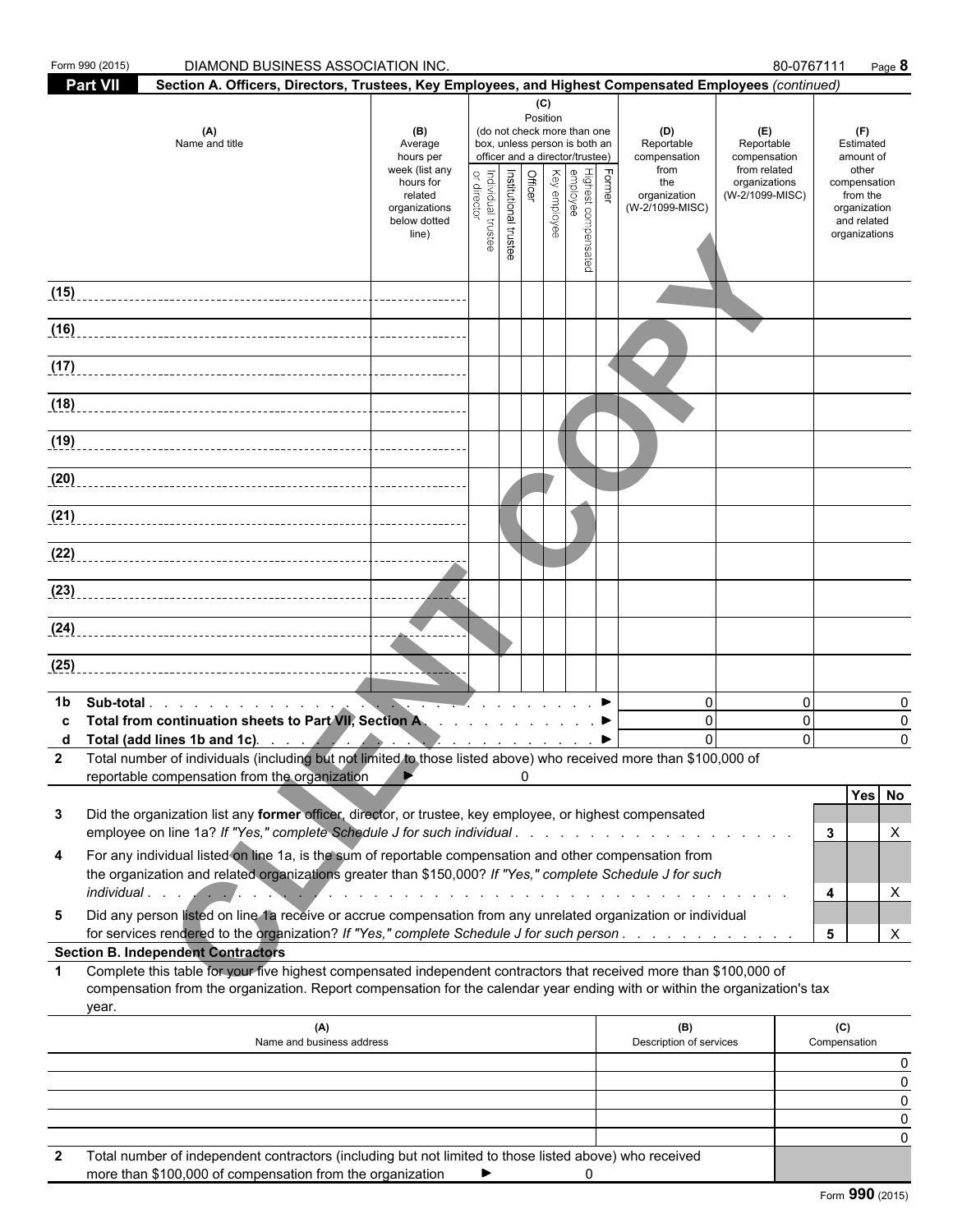| Part VIII<br><b>Statement of Revenue</b><br>(A)<br>(B)<br>(C)<br>(D)<br>Unrelated<br>Revenue<br>Total revenue<br>Related or<br>excluded from<br>exempt<br>business<br>tax under sections<br>function<br>revenue<br>512-514<br>revenue<br> 1a <br>$\mathbf 0$<br>Federated campaigns<br>1a<br><b>Contributions, Gifts, Grants</b><br>and Other Similar Amounts<br> 1 <sub>b</sub>  <br>668<br>Membership dues<br>b<br> 1c <br>Fundraising events<br>16,500<br>c<br> 1d <br>Related organizations<br>0<br>d<br>$\Omega$<br>Government grants (contributions)<br> 1e <br>е<br>All other contributions, gifts, grants, and<br>similar amounts not included above<br> 1f <br>13,851<br>Noncash contributions included in lines 1a-1f:<br>$\frac{1}{2}$<br>\$<br>g<br>$\blacktriangleright$<br>Total. Add lines 1a-1f<br>31,019<br>h<br><b>Business Code</b><br>Program Service Revenue<br>85,429<br>85,429<br>CITY OF SAN DIEGO - BID<br>2a<br>CITY OF SAN DIEGO -SBEP<br>16,443<br>16,443<br>PROGRAM INCOME - BANNERS<br>9,960<br>9,960<br>$\Omega$<br>All other program service revenue<br>$\blacktriangleright$<br>111,832<br>Total. Add lines 2a-2f.<br>α<br>Investment income (including dividends, interest, and<br>3<br>other similar amounts). $\ldots$ $\ldots$ $\ldots$ $\ldots$ $\ldots$<br>0<br>Income from investment of tax-exempt bond proceeds<br>$\Omega$<br>4<br>Royalties<br>(i) Real (ii) Persona<br>5<br>$\blacktriangleright$<br>(ii) Personal<br>Gross rents $\ldots$ $\ldots$ $\ldots$<br>6a<br>Less: rental expenses $\ldots$ $\ldots$<br>b<br>$\triangle$ 0<br>Rental income or (loss)  <br>Net rental income or (loss)<br>∩<br>(i) Securities<br>(ii) Other<br>7a Gross amount from sales of<br>$\overline{0}$<br>assets other than inventory<br>$\Omega$<br>Less: cost or other basis<br>$\Omega$<br>and sales expenses<br>οľ<br>$\Omega$<br>c Gain or (loss) $\ldots$ $\ldots$ $\ldots$<br>Other Revenue<br>Gross income from fundraising<br>8а<br>events (not including \$ 16,500<br>of contributions reported on line 1c).<br>5,530<br>Less: direct expenses<br>Net income or (loss) from fundraising events<br>5,530<br>9a Gross income from gaming activities.<br>See Part IV, line 19. $\therefore$ a<br>Less: direct expenses b<br>b<br>Net income or (loss) from gaming activities <u>.</u><br>$\Omega$<br>c<br>10a Gross sales of inventory, less<br>returns and allowances $\overrightarrow{a}$<br>Less: cost of goods sold b<br>b<br>$\blacktriangleright$<br>c Net income or (loss) from sales of inventory<br>$\Omega$<br>Miscellaneous Revenue<br><b>Business Code</b><br>11a<br>All other revenue<br>d<br>Total. Add lines 11a-11d ▶<br>е<br>Total revenue. See instructions. ▶<br>148,381<br>111,832<br>$\Omega$<br>12 | Form 990 (2015) | DIAMOND BUSINESS ASSOCIATION INC. |  | 80-0767111 | Page 9 |
|---------------------------------------------------------------------------------------------------------------------------------------------------------------------------------------------------------------------------------------------------------------------------------------------------------------------------------------------------------------------------------------------------------------------------------------------------------------------------------------------------------------------------------------------------------------------------------------------------------------------------------------------------------------------------------------------------------------------------------------------------------------------------------------------------------------------------------------------------------------------------------------------------------------------------------------------------------------------------------------------------------------------------------------------------------------------------------------------------------------------------------------------------------------------------------------------------------------------------------------------------------------------------------------------------------------------------------------------------------------------------------------------------------------------------------------------------------------------------------------------------------------------------------------------------------------------------------------------------------------------------------------------------------------------------------------------------------------------------------------------------------------------------------------------------------------------------------------------------------------------------------------------------------------------------------------------------------------------------------------------------------------------------------------------------------------------------------------------------------------------------------------------------------------------------------------------------------------------------------------------------------------------------------------------------------------------------------------------------------------------------------------------------------------------------------------------------------------------------------------------------------------------------------------------------------------------------------------------------------------------------------------------------------------------------------------------------------------------------------------------------------------|-----------------|-----------------------------------|--|------------|--------|
|                                                                                                                                                                                                                                                                                                                                                                                                                                                                                                                                                                                                                                                                                                                                                                                                                                                                                                                                                                                                                                                                                                                                                                                                                                                                                                                                                                                                                                                                                                                                                                                                                                                                                                                                                                                                                                                                                                                                                                                                                                                                                                                                                                                                                                                                                                                                                                                                                                                                                                                                                                                                                                                                                                                                                               |                 |                                   |  |            |        |
|                                                                                                                                                                                                                                                                                                                                                                                                                                                                                                                                                                                                                                                                                                                                                                                                                                                                                                                                                                                                                                                                                                                                                                                                                                                                                                                                                                                                                                                                                                                                                                                                                                                                                                                                                                                                                                                                                                                                                                                                                                                                                                                                                                                                                                                                                                                                                                                                                                                                                                                                                                                                                                                                                                                                                               |                 |                                   |  |            |        |
|                                                                                                                                                                                                                                                                                                                                                                                                                                                                                                                                                                                                                                                                                                                                                                                                                                                                                                                                                                                                                                                                                                                                                                                                                                                                                                                                                                                                                                                                                                                                                                                                                                                                                                                                                                                                                                                                                                                                                                                                                                                                                                                                                                                                                                                                                                                                                                                                                                                                                                                                                                                                                                                                                                                                                               |                 |                                   |  |            |        |
|                                                                                                                                                                                                                                                                                                                                                                                                                                                                                                                                                                                                                                                                                                                                                                                                                                                                                                                                                                                                                                                                                                                                                                                                                                                                                                                                                                                                                                                                                                                                                                                                                                                                                                                                                                                                                                                                                                                                                                                                                                                                                                                                                                                                                                                                                                                                                                                                                                                                                                                                                                                                                                                                                                                                                               |                 |                                   |  |            |        |
|                                                                                                                                                                                                                                                                                                                                                                                                                                                                                                                                                                                                                                                                                                                                                                                                                                                                                                                                                                                                                                                                                                                                                                                                                                                                                                                                                                                                                                                                                                                                                                                                                                                                                                                                                                                                                                                                                                                                                                                                                                                                                                                                                                                                                                                                                                                                                                                                                                                                                                                                                                                                                                                                                                                                                               |                 |                                   |  |            |        |
|                                                                                                                                                                                                                                                                                                                                                                                                                                                                                                                                                                                                                                                                                                                                                                                                                                                                                                                                                                                                                                                                                                                                                                                                                                                                                                                                                                                                                                                                                                                                                                                                                                                                                                                                                                                                                                                                                                                                                                                                                                                                                                                                                                                                                                                                                                                                                                                                                                                                                                                                                                                                                                                                                                                                                               |                 |                                   |  |            |        |
| Form 990 (2015)                                                                                                                                                                                                                                                                                                                                                                                                                                                                                                                                                                                                                                                                                                                                                                                                                                                                                                                                                                                                                                                                                                                                                                                                                                                                                                                                                                                                                                                                                                                                                                                                                                                                                                                                                                                                                                                                                                                                                                                                                                                                                                                                                                                                                                                                                                                                                                                                                                                                                                                                                                                                                                                                                                                                               |                 |                                   |  |            |        |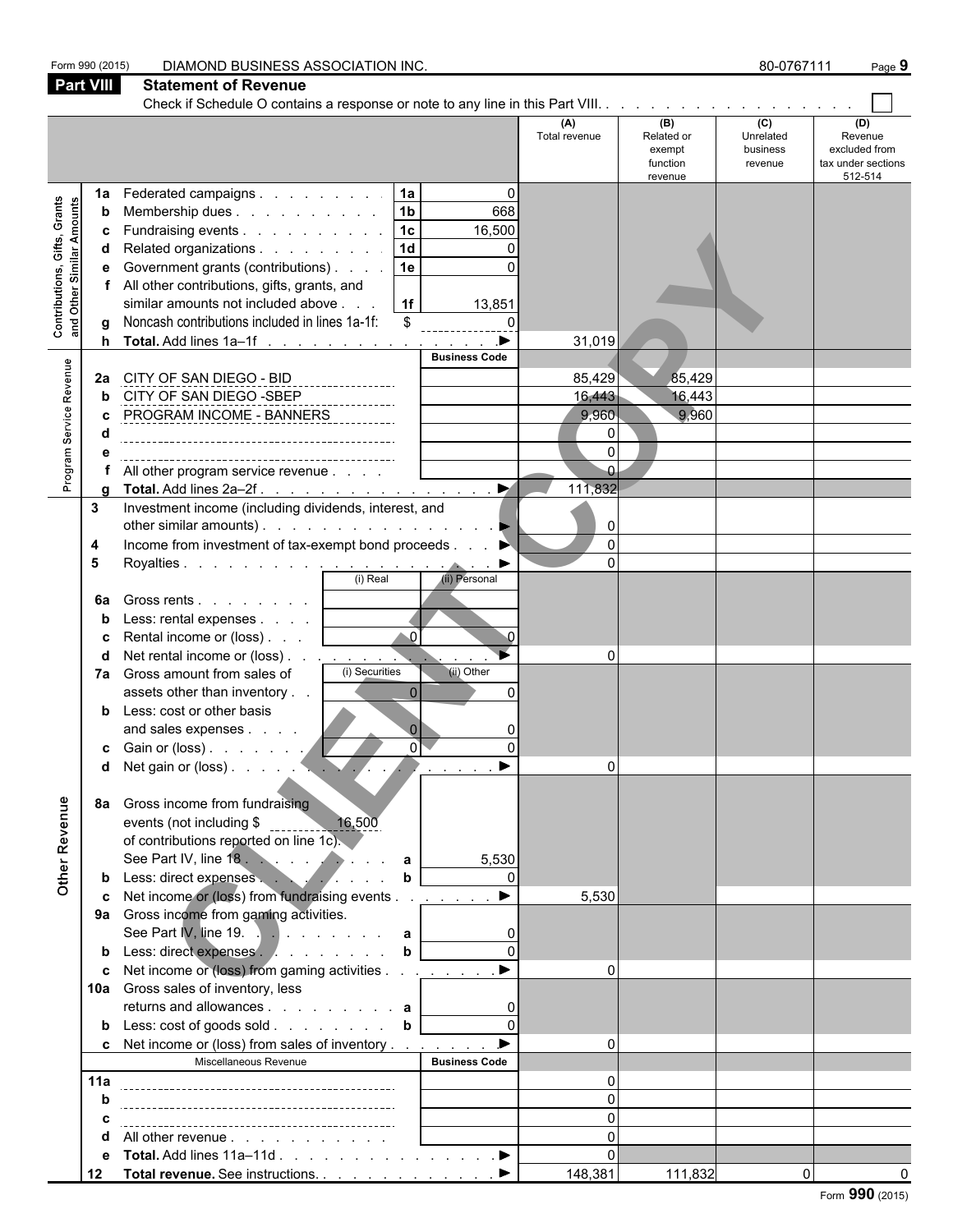| Part IX      | <b>Statement of Functional Expenses</b>                                                                                                                                                                                        |                     |                             |                                    |                         |  |  |  |  |  |  |
|--------------|--------------------------------------------------------------------------------------------------------------------------------------------------------------------------------------------------------------------------------|---------------------|-----------------------------|------------------------------------|-------------------------|--|--|--|--|--|--|
|              | Section 501(c)(3) and 501(c)(4) organizations must complete all columns. All other organizations must complete column (A).                                                                                                     |                     |                             |                                    |                         |  |  |  |  |  |  |
|              |                                                                                                                                                                                                                                |                     |                             |                                    |                         |  |  |  |  |  |  |
|              |                                                                                                                                                                                                                                | (A)                 | (B)                         | (C)                                | (D)                     |  |  |  |  |  |  |
|              | Do not include amounts reported on lines 6b, 7b,<br>8b, 9b, and 10b of Part VIII.                                                                                                                                              | Total expenses      | Program service<br>expenses | Management and<br>general expenses | Fundraising<br>expenses |  |  |  |  |  |  |
| $\mathbf 1$  | Grants and other assistance to domestic organizations                                                                                                                                                                          |                     |                             |                                    |                         |  |  |  |  |  |  |
|              | domestic governments. See Part IV, line 21                                                                                                                                                                                     | $\Omega$            |                             |                                    |                         |  |  |  |  |  |  |
| $\mathbf{2}$ | Grants and other assistance to domestic                                                                                                                                                                                        |                     |                             |                                    |                         |  |  |  |  |  |  |
|              | individuals. See Part IV, line 22                                                                                                                                                                                              | $\Omega$            |                             |                                    |                         |  |  |  |  |  |  |
| 3            | Grants and other assistance to foreign                                                                                                                                                                                         |                     |                             |                                    |                         |  |  |  |  |  |  |
|              | organizations, foreign governments, and foreign                                                                                                                                                                                |                     |                             |                                    |                         |  |  |  |  |  |  |
|              | individuals. See Part IV, lines 15 and 16                                                                                                                                                                                      |                     |                             |                                    |                         |  |  |  |  |  |  |
| 4            | Benefits paid to or for members                                                                                                                                                                                                |                     |                             |                                    |                         |  |  |  |  |  |  |
| 5            | Compensation of current officers, directors,                                                                                                                                                                                   |                     |                             |                                    |                         |  |  |  |  |  |  |
|              | trustees, and key employees                                                                                                                                                                                                    | $\mathbf{0}$        |                             | O                                  |                         |  |  |  |  |  |  |
| 6            | Compensation not included above, to disqualified                                                                                                                                                                               |                     |                             |                                    |                         |  |  |  |  |  |  |
|              | persons (as defined under section 4958(f)(1)) and                                                                                                                                                                              |                     |                             |                                    |                         |  |  |  |  |  |  |
|              | persons described in section 4958(c)(3)(B)                                                                                                                                                                                     | $\Omega$            |                             |                                    |                         |  |  |  |  |  |  |
| 7            | Other salaries and wages                                                                                                                                                                                                       | 42,066              |                             |                                    |                         |  |  |  |  |  |  |
| 8            | Pension plan accruals and contributions (include                                                                                                                                                                               |                     |                             |                                    |                         |  |  |  |  |  |  |
|              | section 401(k) and 403(b) employer contributions).                                                                                                                                                                             | $\mathbf{0}$<br>701 |                             |                                    |                         |  |  |  |  |  |  |
| 9<br>10      | Other employee benefits<br>Payroll taxes                                                                                                                                                                                       | 3,845               |                             |                                    |                         |  |  |  |  |  |  |
| 11           | Fees for services (non-employees):                                                                                                                                                                                             |                     |                             |                                    |                         |  |  |  |  |  |  |
| a            | Management.                                                                                                                                                                                                                    | $\Omega$            |                             |                                    |                         |  |  |  |  |  |  |
| b            |                                                                                                                                                                                                                                | $\overline{0}$      |                             |                                    |                         |  |  |  |  |  |  |
| c            |                                                                                                                                                                                                                                | 9,305               |                             |                                    |                         |  |  |  |  |  |  |
| d            |                                                                                                                                                                                                                                | $\mathbf{0}$        |                             |                                    |                         |  |  |  |  |  |  |
| е            | Professional fundraising services. See Part IV, line 17.                                                                                                                                                                       | $\Omega$            |                             |                                    |                         |  |  |  |  |  |  |
| f            |                                                                                                                                                                                                                                | $\Omega$            |                             |                                    |                         |  |  |  |  |  |  |
| g            | Other. (If line 11g amount exceeds 10% of line 25, column                                                                                                                                                                      |                     |                             |                                    |                         |  |  |  |  |  |  |
|              | (A) amount, list line 11g expenses on Schedule O.)                                                                                                                                                                             | 12,600              |                             |                                    |                         |  |  |  |  |  |  |
| 12           |                                                                                                                                                                                                                                | $\mathbf{0}$        |                             |                                    |                         |  |  |  |  |  |  |
| 13           |                                                                                                                                                                                                                                | 2,748               |                             |                                    |                         |  |  |  |  |  |  |
| 14           |                                                                                                                                                                                                                                | $\Omega$            |                             |                                    |                         |  |  |  |  |  |  |
| 15           | $\blacksquare$                                                                                                                                                                                                                 | $\Omega$            |                             |                                    |                         |  |  |  |  |  |  |
| 16           |                                                                                                                                                                                                                                | 3,920               |                             |                                    |                         |  |  |  |  |  |  |
| 17           | Information technology<br>Royalties<br>Occupancy<br>Travel                                                                                                                                                                     | $\mathbf{0}$        |                             |                                    |                         |  |  |  |  |  |  |
| 18           | Payments of travel or entertainment expenses                                                                                                                                                                                   |                     |                             |                                    |                         |  |  |  |  |  |  |
|              | for any federal, state, or local public officials . You will be a                                                                                                                                                              | 0                   |                             |                                    |                         |  |  |  |  |  |  |
| 19           | Conferences, conventions, and meetings.                                                                                                                                                                                        | $\Omega$            |                             |                                    |                         |  |  |  |  |  |  |
| 20           | Interest.                                                                                                                                                                                                                      | $\Omega$            |                             |                                    |                         |  |  |  |  |  |  |
| 21           | Payments to affiliates .                                                                                                                                                                                                       | $\Omega$            |                             |                                    |                         |  |  |  |  |  |  |
| 22           | Depreciation, depletion, and amortization.                                                                                                                                                                                     | $\Omega$            | 0                           | 0                                  | 0                       |  |  |  |  |  |  |
| 23           | Insurance in the contract of the contract of the contract of the contract of the contract of the contract of the contract of the contract of the contract of the contract of the contract of the contract of the contract of t | 2,894               |                             |                                    |                         |  |  |  |  |  |  |
| 24           | Other expenses. Itemize expenses not covered                                                                                                                                                                                   |                     |                             |                                    |                         |  |  |  |  |  |  |
|              | above (List miscellaneous expenses in line 24e. If                                                                                                                                                                             |                     |                             |                                    |                         |  |  |  |  |  |  |
|              | line 24e amount exceeds 10% of line 25, column<br>(A) amount, list line 24e expenses on Schedule O.)                                                                                                                           |                     |                             |                                    |                         |  |  |  |  |  |  |
|              | PROGRAM EVENTS, BANNERS, OUTREACH & PRON                                                                                                                                                                                       | 52,384              |                             |                                    |                         |  |  |  |  |  |  |
| a<br>b       | DUES AND SUBSCRIPTIONS                                                                                                                                                                                                         | 937                 |                             |                                    |                         |  |  |  |  |  |  |
| C.           |                                                                                                                                                                                                                                | 200                 |                             |                                    |                         |  |  |  |  |  |  |
| d            | <b>TELEPHONE</b>                                                                                                                                                                                                               | 2,826               |                             |                                    |                         |  |  |  |  |  |  |
|              | e All other expenses CONSULTANTS                                                                                                                                                                                               | 1,901               |                             |                                    |                         |  |  |  |  |  |  |
| 25           | Total functional expenses. Add lines 1 through 24e                                                                                                                                                                             | 136,327             | 0                           | 0                                  |                         |  |  |  |  |  |  |
| 26           | Joint costs. Complete this line only if the                                                                                                                                                                                    |                     |                             |                                    |                         |  |  |  |  |  |  |
|              | organization reported in column (B) joint costs                                                                                                                                                                                |                     |                             |                                    |                         |  |  |  |  |  |  |
|              | from a combined educational campaign and                                                                                                                                                                                       |                     |                             |                                    |                         |  |  |  |  |  |  |
|              | fundraising solicitation. Check here $\blacktriangleright$   if                                                                                                                                                                |                     |                             |                                    |                         |  |  |  |  |  |  |
|              | following SOP 98-2 (ASC 958-720)                                                                                                                                                                                               |                     |                             |                                    |                         |  |  |  |  |  |  |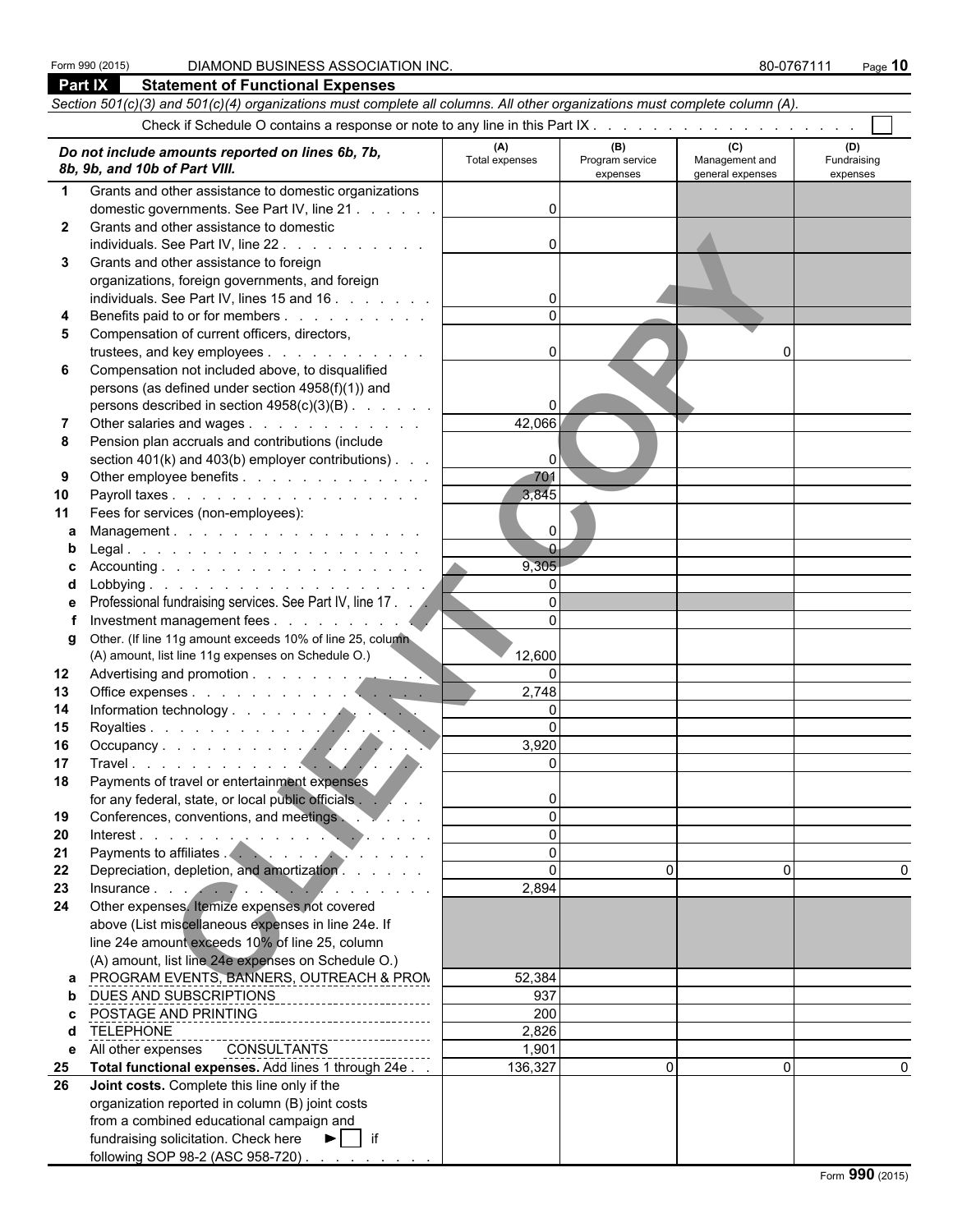Form 990 (2015) DIAMOND BUSINESS ASSOCIATION INC. **80-0767111** Page 11

|                   | <b>Part X</b> | <b>Balance Sheet</b>                                                                          |                   |                         |             |
|-------------------|---------------|-----------------------------------------------------------------------------------------------|-------------------|-------------------------|-------------|
|                   |               |                                                                                               |                   |                         |             |
|                   |               |                                                                                               | (A)               |                         | (B)         |
|                   |               |                                                                                               | Beginning of year |                         | End of year |
|                   | 1             |                                                                                               | 16,295            | $\overline{1}$          | 24,527      |
|                   | 2             | Savings and temporary cash investments                                                        | 20                | $\overline{\mathbf{2}}$ |             |
|                   | 3             |                                                                                               | $\Omega$          | $\mathbf{3}$            |             |
|                   | 4             |                                                                                               | 2,000             | $\overline{\mathbf{4}}$ | 6,811       |
|                   | 5             | Loans and other receivables from current and former officers, directors,                      |                   |                         |             |
|                   |               | trustees, key employees, and highest compensated employees.                                   |                   |                         |             |
|                   |               |                                                                                               |                   | 5                       |             |
|                   | 6             | Loans and other receivables from other disqualified persons (as defined under section         |                   |                         |             |
|                   |               | 4958(f)(1)), persons described in section 4958(c)(3)(B), and contributing employers and       |                   |                         |             |
|                   |               | sponsoring organizations of section 501(c)(9) voluntary employees' beneficiary                |                   |                         |             |
|                   |               | organizations (see instructions). Complete Part II of Schedule L.                             |                   | 6                       |             |
| Assets            |               |                                                                                               | $\Omega$          | $\overline{7}$          |             |
|                   | - 7<br>-8     |                                                                                               |                   | 8                       |             |
|                   | 9             |                                                                                               |                   | 9                       |             |
|                   | 10a           | Land, buildings, and equipment: cost or                                                       |                   |                         |             |
|                   |               | other basis. Complete Part VI of Schedule D<br>l 10a                                          |                   |                         |             |
|                   | b             | 10 <sub>b</sub><br>$\Omega$<br>Less: accumulated depreciation                                 |                   | $0$ 10 $c$              |             |
|                   | 11            |                                                                                               | $\Omega$          | 11                      |             |
|                   | 12            |                                                                                               | $\Omega$          | 12                      |             |
|                   | 13            |                                                                                               | $\Omega$          | 13                      |             |
|                   | 14            |                                                                                               | $\Omega$          | 14                      |             |
|                   | 15            |                                                                                               | 1,000             | 15                      | 482         |
|                   | 16            | Total assets. Add lines 1 through 15 (must equal line 34).                                    | 19,315            | 16                      | 31,820      |
|                   | 17            |                                                                                               | 388               | 17                      | 4,200       |
|                   | 18            |                                                                                               |                   | 18                      |             |
|                   | 19            |                                                                                               | 16,535            | 19                      | 14,734      |
|                   | 20            |                                                                                               |                   | 20                      |             |
|                   | 21            | Escrow or custodial account liability. Complete Part IV of Schedule D                         |                   | 21                      |             |
|                   | 22            | Loans and other payables to current and former officers, directors,                           |                   |                         |             |
| Liabilities       |               | trustees, key employees, highest compensated employees, and                                   |                   |                         |             |
|                   |               | disqualified persons. Complete Part II of Schedule L.                                         |                   | 22                      |             |
|                   | 23            | Secured mortgages and notes payable to unrelated third parties                                | $\Omega$          | 23                      |             |
|                   | 24            | Unsecured notes and loans payable to unrelated third parties                                  | $\overline{0}$    | 24                      |             |
|                   | 25            | Other liabilities (including federal income tax, payables to related third                    |                   |                         |             |
|                   |               | parties, and other liabilities not included on lines 17-24). Complete                         |                   |                         |             |
|                   |               |                                                                                               | 1,560 25          |                         | O           |
|                   | 26            | Total liabilities. Add lines 17 through 25.                                                   | 18,483 26         |                         | 18,934      |
|                   |               |                                                                                               |                   |                         |             |
|                   |               | Organizations that follow SFAS 117 (ASC 958), check here $\blacktriangleright$ $ \times $ and |                   |                         |             |
|                   |               | complete lines 27 through 29, and lines 33 and 34.                                            |                   |                         |             |
|                   | 27            |                                                                                               | 832               | 27                      | 12,886      |
|                   | 28            |                                                                                               |                   | 28                      |             |
| or Fund Balances  | 29            |                                                                                               |                   | 29                      |             |
|                   |               | $\blacktriangleright$   and<br>Organizations that do not follow SFAS 117 (ASC958), check here |                   |                         |             |
|                   |               | complete lines 30 through 34.                                                                 |                   |                         |             |
|                   | 30            | Capital stock or trust principal, or current funds                                            |                   | 30                      |             |
| <b>Net Assets</b> | 31            | Paid-in or capital surplus, or land, building, or equipment fund                              |                   | 31                      |             |
|                   | 32            | Retained earnings, endowment, accumulated income, or other funds                              |                   | 32                      |             |
|                   | 33            |                                                                                               | 832               | 33                      | 12,886      |
|                   | 34            | Total liabilities and net assets/fund balances                                                | $19,315$ 34       |                         | 31,820      |

Form **990** (2015)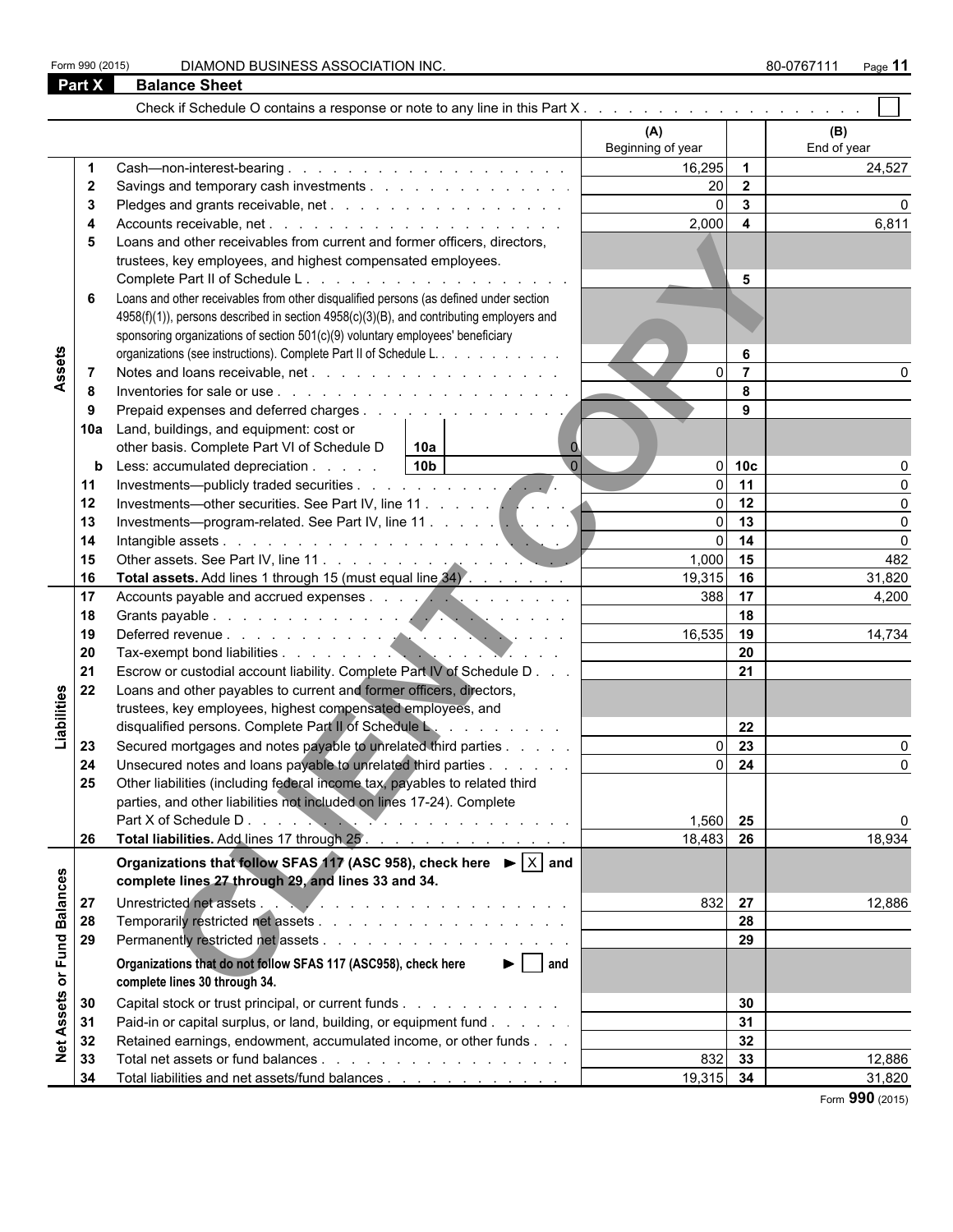|                | Form 990 (2015)<br>DIAMOND BUSINESS ASSOCIATION INC.                                                           |                         | 80-0767111 Page 12 |                 |
|----------------|----------------------------------------------------------------------------------------------------------------|-------------------------|--------------------|-----------------|
| <b>Part XI</b> | <b>Reconciliation of Net Assets</b>                                                                            |                         |                    |                 |
|                | Check if Schedule O contains a response or note to any line in this Part XI.                                   |                         |                    |                 |
|                |                                                                                                                |                         |                    | 148,381         |
|                |                                                                                                                | $\overline{\mathbf{2}}$ |                    | 136,327         |
|                |                                                                                                                | $\mathbf{3}$            |                    | 12,054          |
|                | Net assets or fund balances at beginning of year (must equal Part X, line 33, column (A))                      | $\overline{4}$          |                    | 832             |
| 5              |                                                                                                                | $5\phantom{.0}$         |                    |                 |
|                |                                                                                                                | 6                       |                    |                 |
|                |                                                                                                                | $\overline{7}$          |                    |                 |
| 8              |                                                                                                                | 8<br>9                  |                    |                 |
| 10             | Net assets or fund balances at end of year. Combine lines 3 through 9 (must equal Part X, line 33,             |                         |                    |                 |
|                |                                                                                                                | 10                      |                    | 12,886          |
|                | <b>Part XII</b> Financial Statements and Reporting                                                             |                         |                    |                 |
|                | Check if Schedule O contains a response or note to any line in this Part XII.                                  |                         |                    |                 |
|                |                                                                                                                |                         |                    | Yes<br>No       |
|                | X Accrual<br>Accounting method used to prepare the Form 990:<br>Other<br>Cash                                  |                         |                    |                 |
|                | If the organization changed its method of accounting from a prior year or checked "Other," explain in          |                         |                    |                 |
|                | Schedule O.                                                                                                    |                         |                    |                 |
|                | 2a Were the organization's financial statements compiled or reviewed by an independent accountant?.            |                         | 2a                 | $\times$        |
|                | If "Yes," check a box below to indicate whether the financial statements for the year were compiled or         |                         |                    |                 |
|                | reviewed on a separate basis, consolidated basis, or both:                                                     |                         |                    |                 |
|                | Both consolidated and separate basis<br>Separate basis<br>Consolidated basis                                   |                         |                    |                 |
|                | Were the organization's financial statements audited by an independent accountant?                             |                         | 2 <sub>b</sub>     | $\times$        |
|                | If "Yes," check a box below to indicate whether the financial statements for the year were audited on a        |                         |                    |                 |
|                | separate basis, consolidated basis, or both:                                                                   |                         |                    |                 |
|                | X Separate basis<br>Consolidated basis<br>Both consolidated and separate basis                                 |                         |                    |                 |
|                | If "Yes" to line 2a or 2b, does the organization have a committee that assumes responsibility for oversight of |                         |                    |                 |
|                | the audit, review, or compilation of its financial statements and selection of an independent accountant? .    |                         | 2c                 | X               |
|                | If the organization changed either its oversight process or selection process during the tax year, explain in  |                         |                    |                 |
|                | Schedule O.                                                                                                    |                         |                    |                 |
|                | 3a As a result of a federal award, was the organization required to undergo an audit or audits as set forth in |                         | За                 | X               |
|                | If "Yes," did the organization undergo the required audit or audits? If the organization did not undergo the   |                         |                    |                 |
|                | required audit or audits, explain why in Schedule O and describe any steps taken to undergo such audits        |                         | 3 <sub>b</sub>     |                 |
|                |                                                                                                                |                         |                    | Form 990 (2015) |
|                |                                                                                                                |                         |                    |                 |
|                |                                                                                                                |                         |                    |                 |
|                |                                                                                                                |                         |                    |                 |
|                |                                                                                                                |                         |                    |                 |
|                |                                                                                                                |                         |                    |                 |
|                |                                                                                                                |                         |                    |                 |
|                |                                                                                                                |                         |                    |                 |
|                |                                                                                                                |                         |                    |                 |
|                |                                                                                                                |                         |                    |                 |
|                |                                                                                                                |                         |                    |                 |
|                |                                                                                                                |                         |                    |                 |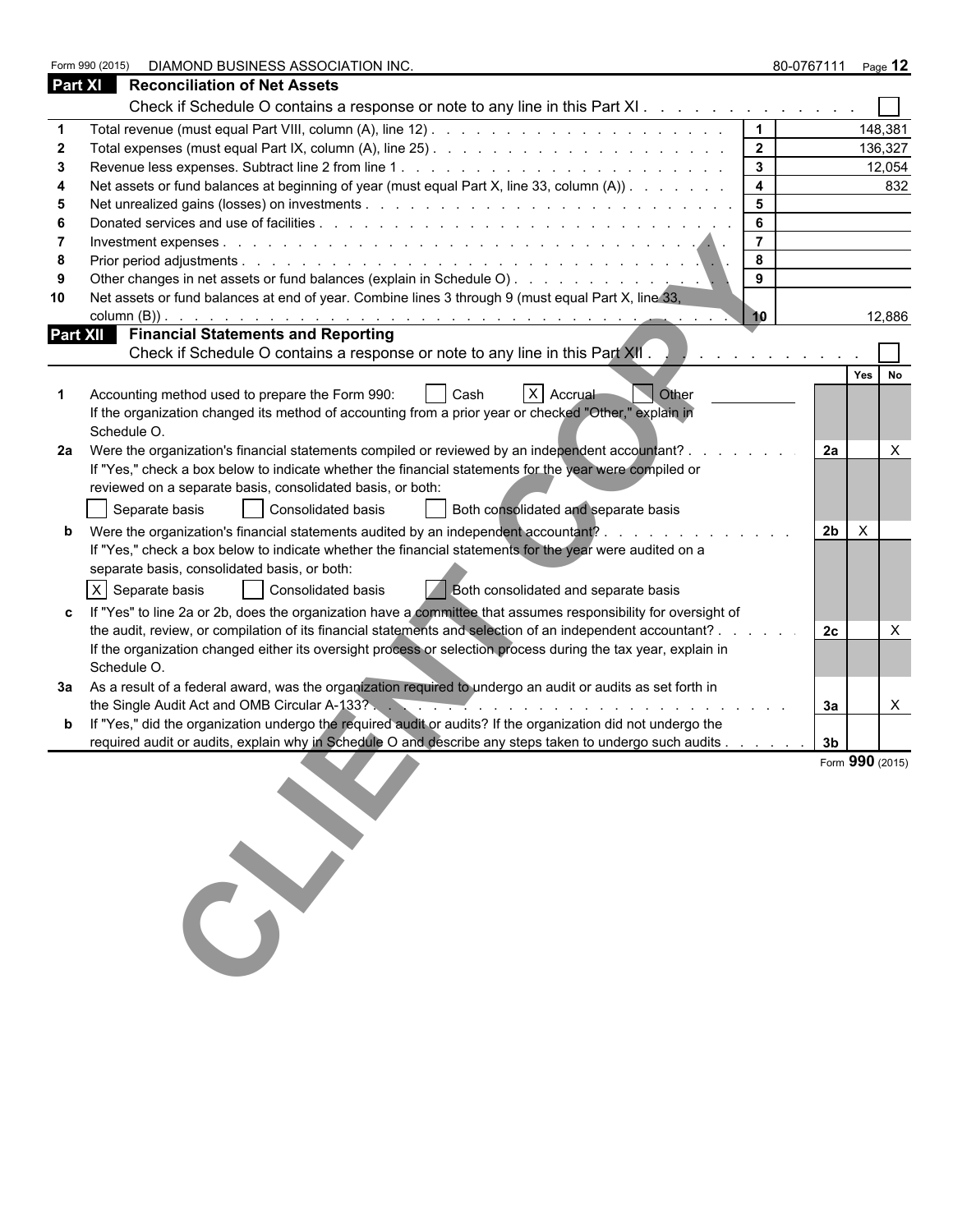|              | <b>SCHEDULE D</b><br>(Form 990)<br>Department of the Treasury |                                                                           | <b>Supplemental Financial Statements</b><br>▶ Complete if the organization answered "Yes" on Form 990,<br>Part IV, line 6, 7, 8, 9, 10, 11a, 11b, 11c, 11d, 11e, 11f, 12a, or 12b.<br>Attach to Form 990. |                                                | OMB No. 1545-0047<br><b>Open to Public</b><br>Inspection |  |
|--------------|---------------------------------------------------------------|---------------------------------------------------------------------------|-----------------------------------------------------------------------------------------------------------------------------------------------------------------------------------------------------------|------------------------------------------------|----------------------------------------------------------|--|
|              | Internal Revenue Service<br>Name of the organization          |                                                                           | Information about Schedule D (Form 990) and its instructions is at www.irs.gov/form990.                                                                                                                   |                                                | <b>Employer identification number</b>                    |  |
|              |                                                               | DIAMOND BUSINESS ASSOCIATION INC.                                         |                                                                                                                                                                                                           |                                                | 80-0767111                                               |  |
| Part I       |                                                               |                                                                           | Organizations Maintaining Donor Advised Funds or Other Similar Funds or Accounts.                                                                                                                         |                                                |                                                          |  |
|              |                                                               |                                                                           | Complete if the organization answered "Yes" on Form 990, Part IV, line 6.                                                                                                                                 |                                                |                                                          |  |
|              |                                                               |                                                                           | (a) Donor advised funds                                                                                                                                                                                   |                                                | (b) Funds and other accounts                             |  |
|              |                                                               | Total number at end of year                                               |                                                                                                                                                                                                           |                                                |                                                          |  |
| $\mathbf{2}$ |                                                               | Aggregate value of contributions to (during year).                        |                                                                                                                                                                                                           |                                                |                                                          |  |
| 3            |                                                               | Aggregate value of grants from (during year).                             |                                                                                                                                                                                                           |                                                |                                                          |  |
| 4            |                                                               | Aggregate value at end of year                                            |                                                                                                                                                                                                           |                                                |                                                          |  |
| 5            |                                                               |                                                                           | Did the organization inform all donors and donor advisors in writing that the assets held in donor advised                                                                                                |                                                |                                                          |  |
| 6            |                                                               |                                                                           | funds are the organization's property, subject to the organization's exclusive legal control?<br>Did the organization inform all grantees, donors, and donor advisors in writing that grant funds can be  |                                                | No<br>Yes.                                               |  |
|              |                                                               |                                                                           | used only for charitable purposes and not for the benefit of the donor or donor advisor, or for any other                                                                                                 |                                                |                                                          |  |
|              |                                                               |                                                                           |                                                                                                                                                                                                           |                                                | Yes<br>No                                                |  |
| Part II      |                                                               | <b>Conservation Easements.</b>                                            |                                                                                                                                                                                                           |                                                |                                                          |  |
|              |                                                               |                                                                           | Complete if the organization answered "Yes" on Form 990, Part IV, line 7.                                                                                                                                 |                                                |                                                          |  |
| $\mathbf{1}$ |                                                               |                                                                           | Purpose(s) of conservation easements held by the organization (check all that apply).                                                                                                                     |                                                |                                                          |  |
|              |                                                               | Preservation of land for public use (e.g., recreation or education)       |                                                                                                                                                                                                           |                                                | Preservation of a historically important land area       |  |
|              |                                                               | Protection of natural habitat                                             |                                                                                                                                                                                                           | Preservation of a certified historic structure |                                                          |  |
|              |                                                               | Preservation of open space                                                |                                                                                                                                                                                                           |                                                |                                                          |  |
| $\mathbf{2}$ |                                                               |                                                                           | Complete lines 2a through 2d if the organization held a qualified conservation contribution in the form of a conservation                                                                                 |                                                |                                                          |  |
|              |                                                               | easement on the last day of the tax year.                                 |                                                                                                                                                                                                           |                                                | Held at the End of the Tax Year                          |  |
| а            |                                                               |                                                                           |                                                                                                                                                                                                           | 2a                                             |                                                          |  |
| b            |                                                               |                                                                           |                                                                                                                                                                                                           | 2 <sub>b</sub>                                 |                                                          |  |
| c            |                                                               |                                                                           | Number of conservation easements on a certified historic structure included in (a)                                                                                                                        | 2c                                             |                                                          |  |
| d            |                                                               | historic structure listed in the National Register                        | Number of conservation easements included in (c) acquired after 8/17/06, and not on a<br>$\overline{\mathcal{A}}$ . The state of the state $\overline{\mathcal{A}}$                                       | 2d                                             |                                                          |  |
| 3            |                                                               |                                                                           | Number of conservation easements modified, transferred, released, extinguished, or terminated by the organization during                                                                                  |                                                |                                                          |  |
|              | the tax year $\blacktriangleright$                            |                                                                           |                                                                                                                                                                                                           |                                                |                                                          |  |
| 4            |                                                               |                                                                           | Number of states where property subject to conservation easement is located                                                                                                                               |                                                |                                                          |  |
| 5            |                                                               |                                                                           | Does the organization have a written policy regarding the periodic monitoring, inspection, handling of                                                                                                    |                                                |                                                          |  |
|              |                                                               |                                                                           |                                                                                                                                                                                                           |                                                | No<br>Yes                                                |  |
| 6            |                                                               |                                                                           | Staff and volunteer hours devoted to monitoring, inspecting, handling of violations, and enforcing conservation easements during the year                                                                 |                                                |                                                          |  |
| 7            |                                                               |                                                                           | Amount of expenses incurred in monitoring, inspecting, handling of violations, and enforcing conservation easements during the year                                                                       |                                                |                                                          |  |
|              | ► \$                                                          |                                                                           |                                                                                                                                                                                                           |                                                |                                                          |  |
| 8            |                                                               |                                                                           | Does each conservation easement reported on line 2(d) above satisfy the requirements of section 170(h)(4)(B)(i)                                                                                           |                                                |                                                          |  |
| 9            |                                                               |                                                                           | In Part XIII, describe how the organization reports conservation easements in its revenue and expense statement, and                                                                                      |                                                | Yes<br>No                                                |  |
|              |                                                               |                                                                           | balance sheet, and include, if applicable, the text of the footnote to the organization's financial statements that describes                                                                             |                                                |                                                          |  |
|              |                                                               | the organization's accounting for conservation easements.                 |                                                                                                                                                                                                           |                                                |                                                          |  |
|              | Part III                                                      |                                                                           | Organizations Maintaining Collections of Art, Historical Treasures, or Other Similar Assets.                                                                                                              |                                                |                                                          |  |
|              |                                                               |                                                                           | Complete if the organization answered "Yes" on Form 990, Part IV, line 8.                                                                                                                                 |                                                |                                                          |  |
|              |                                                               |                                                                           | 1a If the organization elected, as permitted under SFAS 116 (ASC 958), not to report in its revenue statement and balance sheet                                                                           |                                                |                                                          |  |
|              |                                                               |                                                                           | works of art, historical treasures, or other similar assets held for public exhibition, education, or research in furtherance                                                                             |                                                |                                                          |  |
|              |                                                               |                                                                           | of public service, provide, in Part XIII, the text of the footnote to its financial statements that describes these items.                                                                                |                                                |                                                          |  |
| b            |                                                               |                                                                           | If the organization elected, as permitted under SFAS 116 (ASC 958), to report in its revenue statement and balance sheet                                                                                  |                                                |                                                          |  |
|              |                                                               |                                                                           | works of art, historical treasures, or other similar assets held for public exhibition, education, or research in furtherance                                                                             |                                                |                                                          |  |
|              |                                                               | of public service, provide the following amounts relating to these items: |                                                                                                                                                                                                           |                                                |                                                          |  |
|              |                                                               |                                                                           |                                                                                                                                                                                                           |                                                | __________________________                               |  |
|              |                                                               |                                                                           |                                                                                                                                                                                                           |                                                |                                                          |  |
| $\mathbf{2}$ |                                                               |                                                                           | If the organization received or held works of art, historical treasures, or other similar assets for financial gain, provide the                                                                          |                                                |                                                          |  |
|              |                                                               |                                                                           | following amounts required to be reported under SFAS 116 (ASC 958) relating to these items:                                                                                                               |                                                |                                                          |  |
| а            |                                                               |                                                                           |                                                                                                                                                                                                           |                                                |                                                          |  |
| b            |                                                               | For Paperwork Reduction Act Notice, see the Instructions for Form 990.    |                                                                                                                                                                                                           |                                                | Schedule D (Form 990) 2015                               |  |
|              |                                                               |                                                                           |                                                                                                                                                                                                           |                                                |                                                          |  |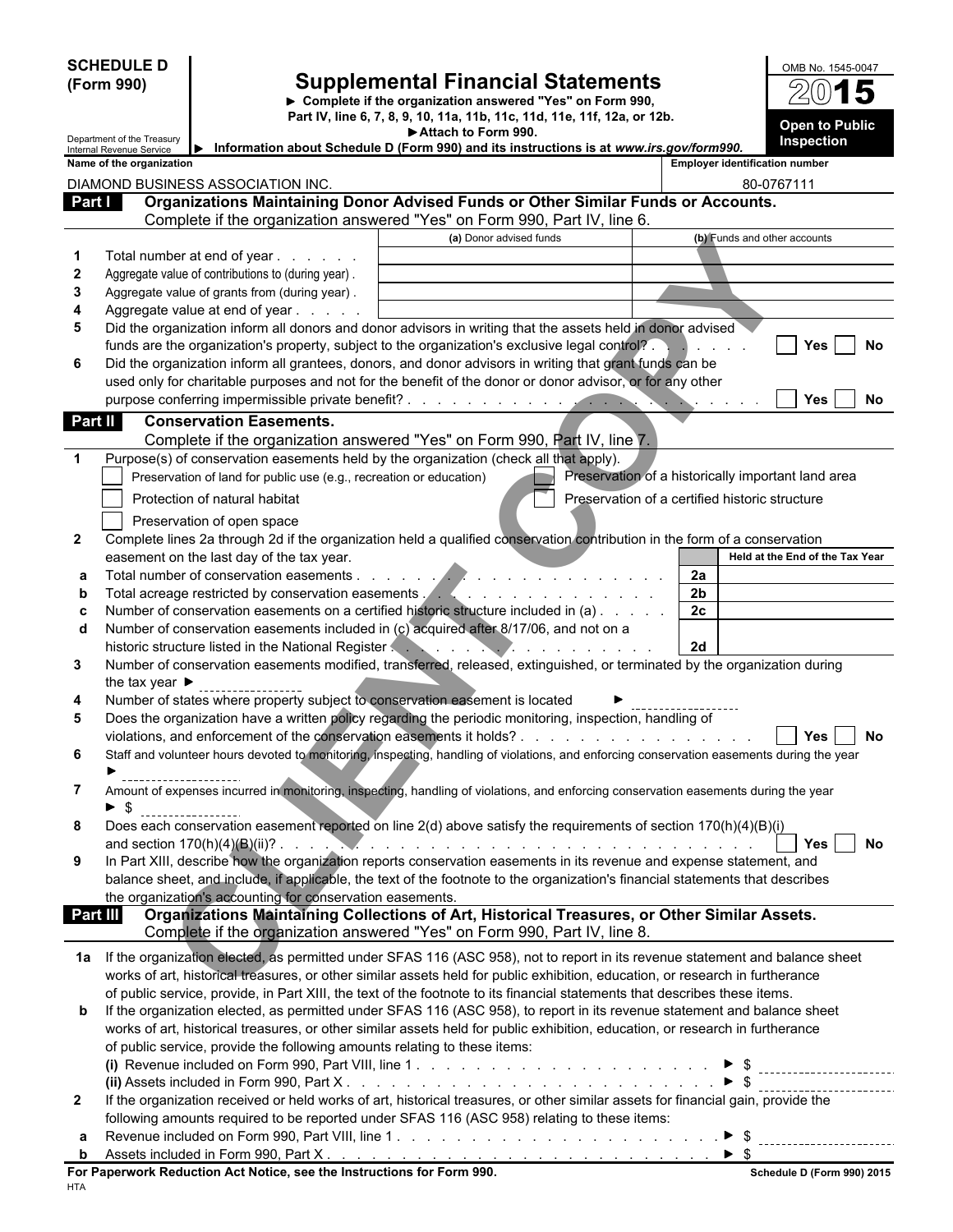|                  | Schedule D (Form 990) 2015 | DIAMOND BUSINESS ASSOCIATION INC. |                                                                                                                                                    |                      | 80-0767111   | Page 4  |
|------------------|----------------------------|-----------------------------------|----------------------------------------------------------------------------------------------------------------------------------------------------|----------------------|--------------|---------|
| Part XI          |                            |                                   | Reconciliation of Revenue per Audited Financial Statements With Revenue per Return.                                                                |                      |              |         |
|                  |                            |                                   | Complete if the organization answered "Yes" on Form 990, Part IV, line 12a.                                                                        |                      |              |         |
| 1                |                            |                                   | Total revenue, gains, and other support per audited financial statements                                                                           |                      | $\mathbf{1}$ | 148,381 |
| $\mathbf{2}$     |                            |                                   | Amounts included on line 1 but not on Form 990, Part VIII, line 12:                                                                                |                      |              |         |
| a                |                            |                                   | Net unrealized gains (losses) on investments                                                                                                       | 2a                   |              |         |
| b                |                            |                                   |                                                                                                                                                    | 2 <sub>b</sub>       |              |         |
| c                |                            |                                   |                                                                                                                                                    | 2c                   |              |         |
| d                |                            |                                   |                                                                                                                                                    | 2d                   |              |         |
| e                |                            |                                   |                                                                                                                                                    |                      | 2e           |         |
| 3                |                            |                                   |                                                                                                                                                    |                      | 3            | 148,381 |
| 4                |                            |                                   | Amounts included on Form 990, Part VIII, line 12, but not on line 1:                                                                               |                      |              |         |
| a                |                            |                                   | Investment expenses not included on Form 990, Part VIII, line 7b                                                                                   | 4a                   |              |         |
| b                |                            |                                   |                                                                                                                                                    | 4 <sub>b</sub>       |              |         |
| C                |                            |                                   |                                                                                                                                                    |                      | 4c           |         |
| 5                |                            |                                   | Total revenue. Add lines 3 and 4c. (This must equal Form 990, Part I, line 12.).                                                                   |                      | 5            | 148,381 |
| Part XII         |                            |                                   | Reconciliation of Expenses per Audited Financial Statements With Expenses per Return.                                                              |                      |              |         |
|                  |                            |                                   | Complete if the organization answered "Yes" on Form 990, Part IV, line 12a.                                                                        |                      |              |         |
| $\mathbf 1$      |                            |                                   |                                                                                                                                                    |                      | -1           | 136,327 |
| $\mathbf{2}$     |                            |                                   | Amounts included on line 1 but not on Form 990, Part IX, line 25:                                                                                  |                      |              |         |
| a                |                            |                                   | Donated services and use of facilities                                                                                                             | 2a<br>2 <sub>b</sub> |              |         |
| b                |                            |                                   |                                                                                                                                                    | 2c                   |              |         |
| C<br>d           |                            |                                   |                                                                                                                                                    | 2d                   |              |         |
| e                |                            |                                   |                                                                                                                                                    |                      | 2e           |         |
| 3                |                            |                                   |                                                                                                                                                    |                      | 3            | 136,327 |
| 4                |                            |                                   | Amounts included on Form 990, Part IX, line 25, but not on line 1:                                                                                 |                      |              |         |
| a                |                            |                                   | Investment expenses not included on Form 990, Part VIII, line 7b                                                                                   | 4a                   |              |         |
| b                |                            |                                   |                                                                                                                                                    | 4 <sub>b</sub>       |              |         |
| C                |                            |                                   |                                                                                                                                                    |                      | 4c           |         |
| 5                |                            |                                   | Total expenses. Add lines 3 and 4c. (This must equal Form 990, Part I, line 18.)                                                                   |                      | 5            | 136,327 |
| <b>Part XIII</b> |                            | <b>Supplemental Information.</b>  |                                                                                                                                                    |                      |              |         |
|                  |                            |                                   | Provide the descriptions required for Part II, lines 3, 5, and 9; Part III, lines 1a and 4; Part IV, lines 1b and 2b; Part V, line 4; Part X, line |                      |              |         |
|                  |                            |                                   | 2; Part XI, lines 2d and 4b; and Part XII, lines 2d and 4b. Also complete this part to provide any additional information.                         |                      |              |         |
|                  |                            |                                   |                                                                                                                                                    |                      |              |         |
|                  |                            |                                   |                                                                                                                                                    |                      |              |         |
|                  |                            |                                   |                                                                                                                                                    |                      |              |         |
|                  |                            |                                   |                                                                                                                                                    |                      |              |         |
|                  |                            |                                   |                                                                                                                                                    |                      |              |         |
|                  |                            |                                   |                                                                                                                                                    |                      |              |         |
|                  |                            |                                   |                                                                                                                                                    |                      |              |         |
|                  |                            |                                   |                                                                                                                                                    |                      |              |         |
|                  |                            |                                   |                                                                                                                                                    |                      |              |         |
|                  |                            |                                   |                                                                                                                                                    |                      |              |         |
|                  |                            |                                   |                                                                                                                                                    |                      |              |         |
|                  |                            |                                   |                                                                                                                                                    |                      |              |         |
|                  |                            |                                   |                                                                                                                                                    |                      |              |         |
|                  |                            |                                   |                                                                                                                                                    |                      |              |         |
|                  |                            |                                   |                                                                                                                                                    |                      |              |         |
|                  |                            |                                   |                                                                                                                                                    |                      |              |         |
|                  |                            |                                   |                                                                                                                                                    |                      |              |         |
|                  |                            |                                   |                                                                                                                                                    |                      |              |         |
|                  |                            |                                   |                                                                                                                                                    |                      |              |         |
|                  |                            |                                   |                                                                                                                                                    |                      |              |         |
|                  |                            |                                   |                                                                                                                                                    |                      |              |         |
|                  |                            |                                   |                                                                                                                                                    |                      |              |         |
|                  |                            |                                   |                                                                                                                                                    |                      |              |         |
|                  |                            |                                   |                                                                                                                                                    |                      |              |         |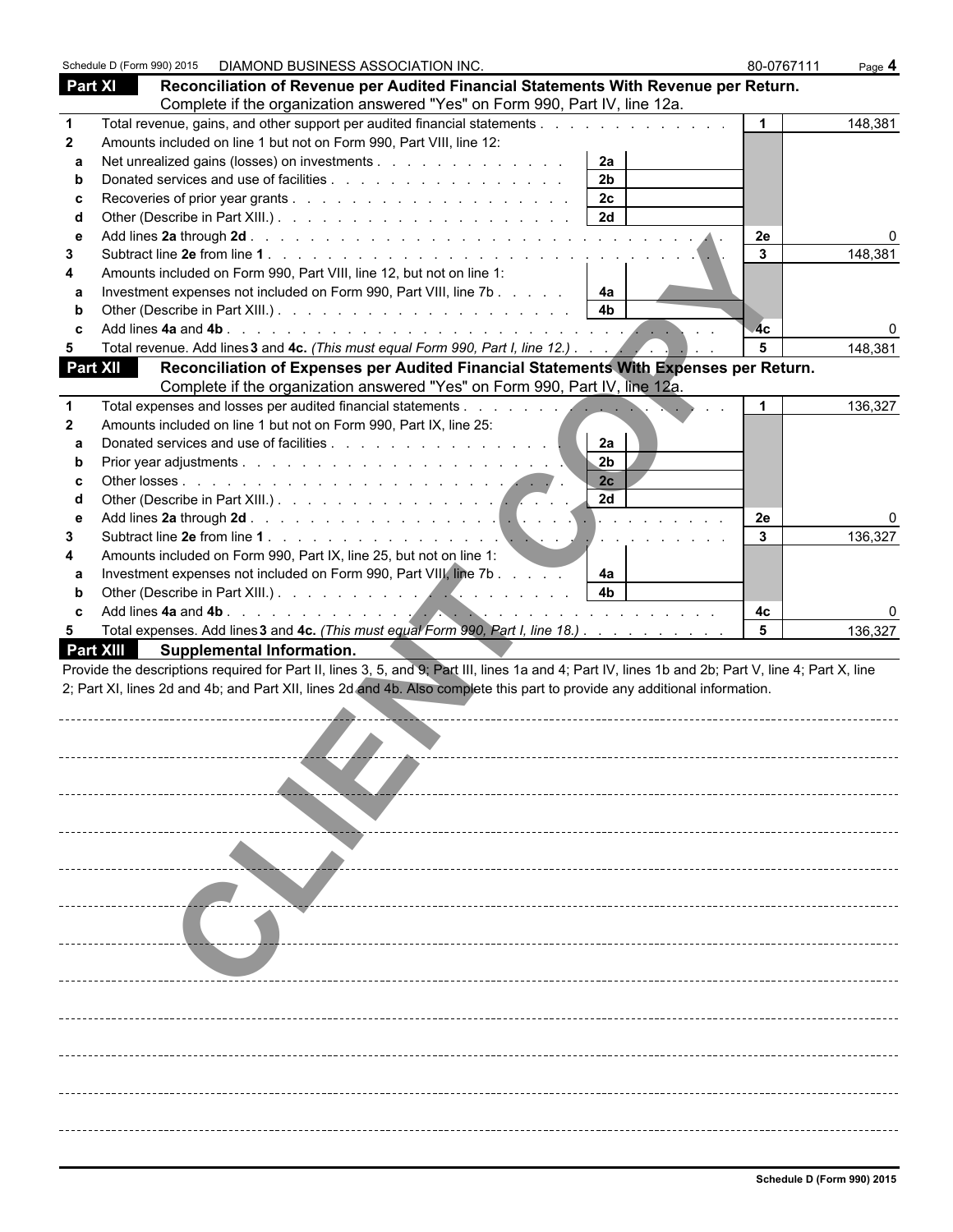|              |                                                              |                                                            |               |     |                                                                      | Supplemental Information Regarding Fundraising or Gaming Activities                                           |                                                                                                                                     | OMB No. 1545-0047                                       |
|--------------|--------------------------------------------------------------|------------------------------------------------------------|---------------|-----|----------------------------------------------------------------------|---------------------------------------------------------------------------------------------------------------|-------------------------------------------------------------------------------------------------------------------------------------|---------------------------------------------------------|
|              | <b>SCHEDULE G</b><br>(Form 990 or 990-EZ)                    |                                                            |               |     |                                                                      | Complete if the organization answered "Yes" on Form 990, Part IV, lines 17, 18, or 19, or if the              |                                                                                                                                     |                                                         |
|              | Department of the Treasury                                   |                                                            |               |     | Attach to Form 990 or Form 990-EZ.                                   | organization entered more than \$15,000 on Form 990-EZ, line 6a.                                              |                                                                                                                                     | <b>Open to Public</b>                                   |
|              | Internal Revenue Service<br>Name of the organization         |                                                            |               |     |                                                                      | Information about Schedule G (Form 990 or 990-EZ) and its instructions is at www.irs.gov/form990.             | <b>Employer identification number</b>                                                                                               | Inspection                                              |
|              |                                                              | DIAMOND BUSINESS ASSOCIATION INC.                          |               |     |                                                                      |                                                                                                               | 80-0767111                                                                                                                          |                                                         |
| Part I       |                                                              | Form 990-EZ filers are not required to complete this part. |               |     |                                                                      |                                                                                                               | Fundraising Activities. Complete if the organization answered "Yes" on Form 990, Part IV, line 17.                                  |                                                         |
| 1            |                                                              |                                                            |               |     |                                                                      | Indicate whether the organization raised funds through any of the following activities. Check all that apply. |                                                                                                                                     |                                                         |
| a            | Mail solicitations                                           |                                                            |               | e   |                                                                      | Solicitation of non-government grants                                                                         |                                                                                                                                     |                                                         |
| b            |                                                              | Internet and email solicitations                           |               | f   |                                                                      | Solicitation of government grants                                                                             |                                                                                                                                     |                                                         |
| c<br>d       | Phone solicitations<br>In-person solicitations               |                                                            |               | g   |                                                                      | Special fundraising events                                                                                    |                                                                                                                                     |                                                         |
| 2a           |                                                              |                                                            |               |     |                                                                      |                                                                                                               | Did the organization have a written or oral agreement with any individual (including officers, directors, trustees or               |                                                         |
|              |                                                              |                                                            |               |     |                                                                      | key employees listed in Form 990, Part VII) or entity in connection with professional fundraising services?   |                                                                                                                                     | <b>Yes</b><br>No                                        |
| b            |                                                              | to be compensated at least \$5,000 by the organization.    |               |     |                                                                      |                                                                                                               | If "Yes," list the ten highest paid individuals or entities (fundraisers) pursuant to agreements under which the fundraiser is      |                                                         |
|              | (i) Name and address of individual<br>or entity (fundraiser) |                                                            | (ii) Activity |     | (iii) Did fundraiser have<br>custody or control of<br>contributions? | (iv) Gross receipts<br>from activity                                                                          | (v) Amount paid to<br>(or retained by)<br>fundraiser listed in<br>col. (i)                                                          | (vi) Amount paid to<br>(or retained by)<br>organization |
|              |                                                              |                                                            |               | Yes | No                                                                   |                                                                                                               |                                                                                                                                     |                                                         |
| $\mathbf{2}$ |                                                              |                                                            |               |     |                                                                      | 0                                                                                                             | 0                                                                                                                                   | 0                                                       |
| 3            |                                                              |                                                            |               |     |                                                                      | 0                                                                                                             | 0                                                                                                                                   | 0                                                       |
|              |                                                              |                                                            |               |     |                                                                      | 0                                                                                                             | 0                                                                                                                                   | 0                                                       |
| 5            |                                                              |                                                            |               |     |                                                                      | 0<br>0                                                                                                        | 0<br>0                                                                                                                              | 0<br>0                                                  |
| 6            |                                                              |                                                            |               |     |                                                                      | 0                                                                                                             | 0                                                                                                                                   | 0                                                       |
| 7            |                                                              |                                                            |               |     |                                                                      | 0                                                                                                             | 0                                                                                                                                   | 0                                                       |
|              |                                                              |                                                            |               |     |                                                                      | O                                                                                                             | 0                                                                                                                                   |                                                         |
| 9            |                                                              |                                                            |               |     |                                                                      |                                                                                                               |                                                                                                                                     | 0                                                       |
| 10           |                                                              |                                                            |               |     |                                                                      |                                                                                                               |                                                                                                                                     |                                                         |
|              |                                                              |                                                            |               |     |                                                                      |                                                                                                               |                                                                                                                                     | 0                                                       |
| Total .<br>3 | registration or licensing.                                   |                                                            |               |     |                                                                      |                                                                                                               | List all states in which the organization is registered or licensed to solicit contributions or has been notified it is exempt from |                                                         |
|              |                                                              |                                                            |               |     |                                                                      |                                                                                                               |                                                                                                                                     |                                                         |
|              |                                                              |                                                            |               |     |                                                                      |                                                                                                               |                                                                                                                                     |                                                         |
|              |                                                              |                                                            |               |     |                                                                      |                                                                                                               |                                                                                                                                     |                                                         |
|              |                                                              |                                                            |               |     |                                                                      |                                                                                                               |                                                                                                                                     |                                                         |
|              |                                                              |                                                            |               |     |                                                                      |                                                                                                               |                                                                                                                                     |                                                         |
|              |                                                              |                                                            |               |     |                                                                      |                                                                                                               |                                                                                                                                     |                                                         |
|              |                                                              |                                                            |               |     |                                                                      |                                                                                                               |                                                                                                                                     |                                                         |
|              |                                                              |                                                            |               |     |                                                                      |                                                                                                               |                                                                                                                                     |                                                         |
|              |                                                              |                                                            |               |     |                                                                      |                                                                                                               |                                                                                                                                     |                                                         |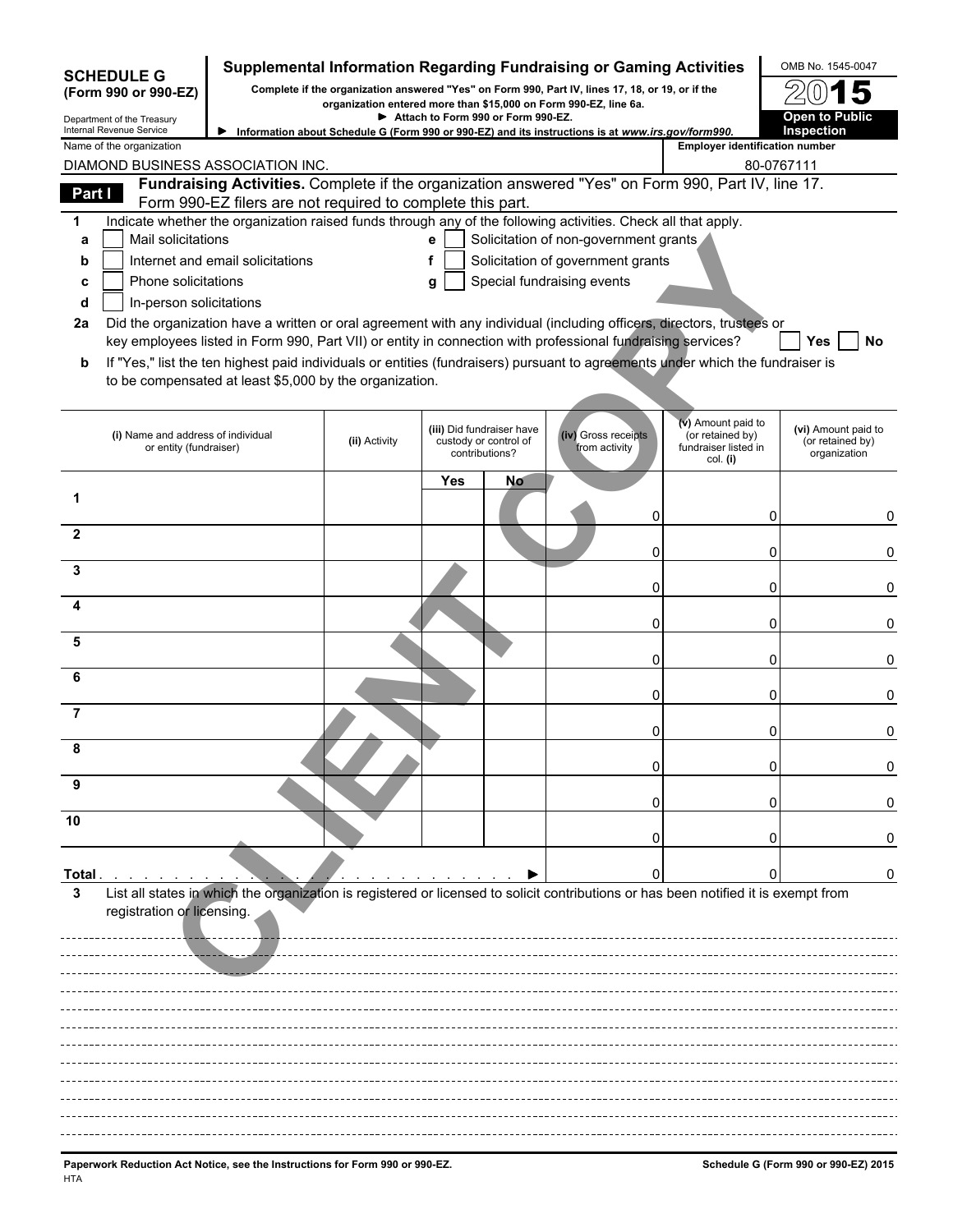Part II **Fundraising Events.** Complete if the organization answered "Yes" on Form 990, Part IV, line 18, or reported more than \$15,000 of fundraising event contributions and gross income on Form 990-EZ, lines 1 and 6b. List events with gross receipts greater than \$5,000.

| (c) Other events<br>(a) Event $#1$<br>$(b)$ Event #2<br>(d) Total events<br><b>EVENTS</b><br><b>NONE</b><br>(add col. (a) through<br>col. (c)<br>(total number)<br>(event type)<br>(event type)<br>Revenue<br>22,030<br>22,030<br>Gross receipts<br>$\mathbf 1$<br>Less: Contributions<br>16,500<br>16,500<br>$\mathbf{2}$<br>Gross income (line 1<br>3<br>5,530<br>5,530<br>minus line $2)$ .<br>$\Omega$<br>Cash prizes<br>0<br>4<br>Noncash prizes<br>5<br><sup>n</sup><br>$\Omega$<br>Direct Expenses<br>Rent/facility costs<br>6<br>0<br>U<br>$\overline{7}$<br>Food and beverages<br>$\Omega$<br>n<br>Entertainment<br>8<br>0<br>n<br>Other direct expenses<br>9<br>10<br>0)<br>5,530<br>Net income summary. Subtract line 10 from line 3, column (d)<br>11<br>Gaming. Complete if the organization answered "Yes" on Form 990, Part IV, line 19, or reported more<br>Part III<br>than \$15,000 on Form 990-EZ, line 6a.<br>Revenue<br>(b) Pull tabs/instant<br>(d) Total gaming (add<br>(a) Bingo<br>(c) Other gaming<br>bingo/progressive bingo<br>col. (a) through col. (c))<br>Gross revenue<br><sup>0</sup><br>Direct Expenses<br>Cash prizes<br>$\mathbf{2}$<br>n<br>3<br>Noncash prizes<br>Rent/facility costs<br>4<br>0<br>5<br>Other direct expenses<br>I<br>−<br>$\%$<br>$rac{96}{1}$<br>Yes<br>%<br>Yes<br>Yes<br>Volunteer labor . /<br>. No<br>No<br>No<br>6<br>Direct expense summary. Add lines 2 through 5 in column (d)<br>7<br>$\left( 0\right)$<br>8<br>0<br>Enter the state(s) in which the organization conducts gaming activities:<br>$\vert$ Yes<br>Is the organization licensed to conduct gaming activities in each of these states?<br><b>No</b><br>a<br>b<br>Were any of the organization's gaming licenses revoked, suspended or terminated during the tax year? $\therefore$<br>No.<br>10a |  |  | events with gross receipts greater than \$0,000. |  |  |
|-------------------------------------------------------------------------------------------------------------------------------------------------------------------------------------------------------------------------------------------------------------------------------------------------------------------------------------------------------------------------------------------------------------------------------------------------------------------------------------------------------------------------------------------------------------------------------------------------------------------------------------------------------------------------------------------------------------------------------------------------------------------------------------------------------------------------------------------------------------------------------------------------------------------------------------------------------------------------------------------------------------------------------------------------------------------------------------------------------------------------------------------------------------------------------------------------------------------------------------------------------------------------------------------------------------------------------------------------------------------------------------------------------------------------------------------------------------------------------------------------------------------------------------------------------------------------------------------------------------------------------------------------------------------------------------------------------------------------------------------------------------------------------------------------------------------------------|--|--|--------------------------------------------------|--|--|
|                                                                                                                                                                                                                                                                                                                                                                                                                                                                                                                                                                                                                                                                                                                                                                                                                                                                                                                                                                                                                                                                                                                                                                                                                                                                                                                                                                                                                                                                                                                                                                                                                                                                                                                                                                                                                               |  |  |                                                  |  |  |
|                                                                                                                                                                                                                                                                                                                                                                                                                                                                                                                                                                                                                                                                                                                                                                                                                                                                                                                                                                                                                                                                                                                                                                                                                                                                                                                                                                                                                                                                                                                                                                                                                                                                                                                                                                                                                               |  |  |                                                  |  |  |
|                                                                                                                                                                                                                                                                                                                                                                                                                                                                                                                                                                                                                                                                                                                                                                                                                                                                                                                                                                                                                                                                                                                                                                                                                                                                                                                                                                                                                                                                                                                                                                                                                                                                                                                                                                                                                               |  |  |                                                  |  |  |
|                                                                                                                                                                                                                                                                                                                                                                                                                                                                                                                                                                                                                                                                                                                                                                                                                                                                                                                                                                                                                                                                                                                                                                                                                                                                                                                                                                                                                                                                                                                                                                                                                                                                                                                                                                                                                               |  |  |                                                  |  |  |
|                                                                                                                                                                                                                                                                                                                                                                                                                                                                                                                                                                                                                                                                                                                                                                                                                                                                                                                                                                                                                                                                                                                                                                                                                                                                                                                                                                                                                                                                                                                                                                                                                                                                                                                                                                                                                               |  |  |                                                  |  |  |
|                                                                                                                                                                                                                                                                                                                                                                                                                                                                                                                                                                                                                                                                                                                                                                                                                                                                                                                                                                                                                                                                                                                                                                                                                                                                                                                                                                                                                                                                                                                                                                                                                                                                                                                                                                                                                               |  |  |                                                  |  |  |
|                                                                                                                                                                                                                                                                                                                                                                                                                                                                                                                                                                                                                                                                                                                                                                                                                                                                                                                                                                                                                                                                                                                                                                                                                                                                                                                                                                                                                                                                                                                                                                                                                                                                                                                                                                                                                               |  |  |                                                  |  |  |
|                                                                                                                                                                                                                                                                                                                                                                                                                                                                                                                                                                                                                                                                                                                                                                                                                                                                                                                                                                                                                                                                                                                                                                                                                                                                                                                                                                                                                                                                                                                                                                                                                                                                                                                                                                                                                               |  |  |                                                  |  |  |
|                                                                                                                                                                                                                                                                                                                                                                                                                                                                                                                                                                                                                                                                                                                                                                                                                                                                                                                                                                                                                                                                                                                                                                                                                                                                                                                                                                                                                                                                                                                                                                                                                                                                                                                                                                                                                               |  |  |                                                  |  |  |
|                                                                                                                                                                                                                                                                                                                                                                                                                                                                                                                                                                                                                                                                                                                                                                                                                                                                                                                                                                                                                                                                                                                                                                                                                                                                                                                                                                                                                                                                                                                                                                                                                                                                                                                                                                                                                               |  |  |                                                  |  |  |
|                                                                                                                                                                                                                                                                                                                                                                                                                                                                                                                                                                                                                                                                                                                                                                                                                                                                                                                                                                                                                                                                                                                                                                                                                                                                                                                                                                                                                                                                                                                                                                                                                                                                                                                                                                                                                               |  |  |                                                  |  |  |
|                                                                                                                                                                                                                                                                                                                                                                                                                                                                                                                                                                                                                                                                                                                                                                                                                                                                                                                                                                                                                                                                                                                                                                                                                                                                                                                                                                                                                                                                                                                                                                                                                                                                                                                                                                                                                               |  |  |                                                  |  |  |
|                                                                                                                                                                                                                                                                                                                                                                                                                                                                                                                                                                                                                                                                                                                                                                                                                                                                                                                                                                                                                                                                                                                                                                                                                                                                                                                                                                                                                                                                                                                                                                                                                                                                                                                                                                                                                               |  |  |                                                  |  |  |
|                                                                                                                                                                                                                                                                                                                                                                                                                                                                                                                                                                                                                                                                                                                                                                                                                                                                                                                                                                                                                                                                                                                                                                                                                                                                                                                                                                                                                                                                                                                                                                                                                                                                                                                                                                                                                               |  |  |                                                  |  |  |
|                                                                                                                                                                                                                                                                                                                                                                                                                                                                                                                                                                                                                                                                                                                                                                                                                                                                                                                                                                                                                                                                                                                                                                                                                                                                                                                                                                                                                                                                                                                                                                                                                                                                                                                                                                                                                               |  |  |                                                  |  |  |
|                                                                                                                                                                                                                                                                                                                                                                                                                                                                                                                                                                                                                                                                                                                                                                                                                                                                                                                                                                                                                                                                                                                                                                                                                                                                                                                                                                                                                                                                                                                                                                                                                                                                                                                                                                                                                               |  |  |                                                  |  |  |
|                                                                                                                                                                                                                                                                                                                                                                                                                                                                                                                                                                                                                                                                                                                                                                                                                                                                                                                                                                                                                                                                                                                                                                                                                                                                                                                                                                                                                                                                                                                                                                                                                                                                                                                                                                                                                               |  |  |                                                  |  |  |
|                                                                                                                                                                                                                                                                                                                                                                                                                                                                                                                                                                                                                                                                                                                                                                                                                                                                                                                                                                                                                                                                                                                                                                                                                                                                                                                                                                                                                                                                                                                                                                                                                                                                                                                                                                                                                               |  |  |                                                  |  |  |
|                                                                                                                                                                                                                                                                                                                                                                                                                                                                                                                                                                                                                                                                                                                                                                                                                                                                                                                                                                                                                                                                                                                                                                                                                                                                                                                                                                                                                                                                                                                                                                                                                                                                                                                                                                                                                               |  |  |                                                  |  |  |
|                                                                                                                                                                                                                                                                                                                                                                                                                                                                                                                                                                                                                                                                                                                                                                                                                                                                                                                                                                                                                                                                                                                                                                                                                                                                                                                                                                                                                                                                                                                                                                                                                                                                                                                                                                                                                               |  |  |                                                  |  |  |
|                                                                                                                                                                                                                                                                                                                                                                                                                                                                                                                                                                                                                                                                                                                                                                                                                                                                                                                                                                                                                                                                                                                                                                                                                                                                                                                                                                                                                                                                                                                                                                                                                                                                                                                                                                                                                               |  |  |                                                  |  |  |
|                                                                                                                                                                                                                                                                                                                                                                                                                                                                                                                                                                                                                                                                                                                                                                                                                                                                                                                                                                                                                                                                                                                                                                                                                                                                                                                                                                                                                                                                                                                                                                                                                                                                                                                                                                                                                               |  |  |                                                  |  |  |
|                                                                                                                                                                                                                                                                                                                                                                                                                                                                                                                                                                                                                                                                                                                                                                                                                                                                                                                                                                                                                                                                                                                                                                                                                                                                                                                                                                                                                                                                                                                                                                                                                                                                                                                                                                                                                               |  |  |                                                  |  |  |
|                                                                                                                                                                                                                                                                                                                                                                                                                                                                                                                                                                                                                                                                                                                                                                                                                                                                                                                                                                                                                                                                                                                                                                                                                                                                                                                                                                                                                                                                                                                                                                                                                                                                                                                                                                                                                               |  |  |                                                  |  |  |
|                                                                                                                                                                                                                                                                                                                                                                                                                                                                                                                                                                                                                                                                                                                                                                                                                                                                                                                                                                                                                                                                                                                                                                                                                                                                                                                                                                                                                                                                                                                                                                                                                                                                                                                                                                                                                               |  |  |                                                  |  |  |
|                                                                                                                                                                                                                                                                                                                                                                                                                                                                                                                                                                                                                                                                                                                                                                                                                                                                                                                                                                                                                                                                                                                                                                                                                                                                                                                                                                                                                                                                                                                                                                                                                                                                                                                                                                                                                               |  |  |                                                  |  |  |

**Schedule G (Form 990 or 990-EZ) 2015**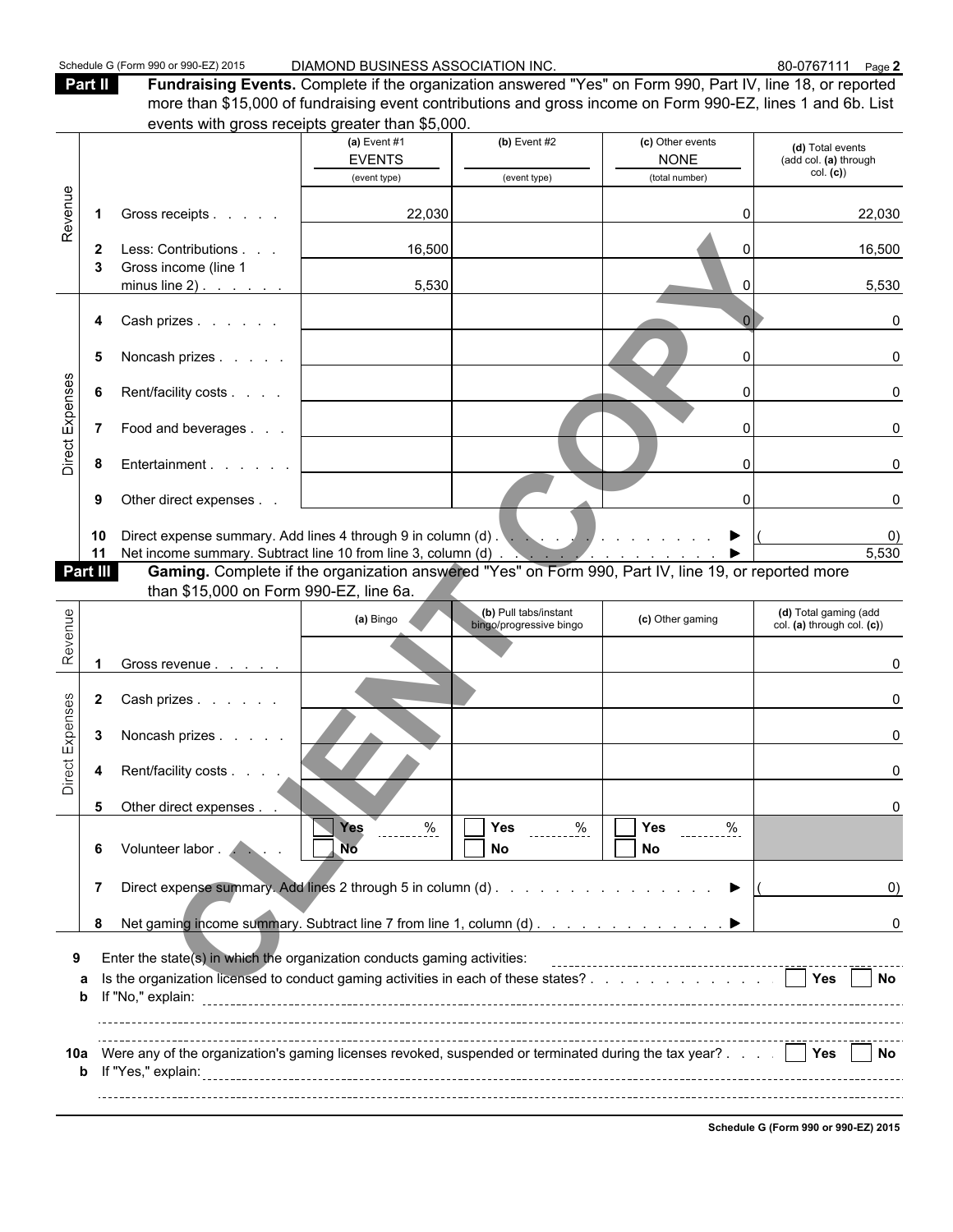| <b>SCHEDULE O</b><br>(Form 990 or 990-EZ)<br>Department of the Treasury<br>Internal Revenue Service | Supplemental Information to Form 990 or 990-EZ<br>Complete to provide information for responses to specific questions on<br>Form 990 or 990-EZ or to provide any additional information.<br>Attach to Form 990 or 990-EZ.<br>▶<br>Information about Schedule O (Form 990 or 990-EZ) and its instructions is at www.irs.gov/form990. |                                                     | OMB No. 1545-0047<br>$0)$ 15<br><b>Open to Public</b><br>Inspection |  |  |  |  |  |  |  |
|-----------------------------------------------------------------------------------------------------|-------------------------------------------------------------------------------------------------------------------------------------------------------------------------------------------------------------------------------------------------------------------------------------------------------------------------------------|-----------------------------------------------------|---------------------------------------------------------------------|--|--|--|--|--|--|--|
| Name of the organization                                                                            | DIAMOND BUSINESS ASSOCIATION INC.                                                                                                                                                                                                                                                                                                   | <b>Employer identification number</b><br>80-0767111 |                                                                     |  |  |  |  |  |  |  |
|                                                                                                     | Form 990, Part VI, Section B, Line 11b: PRESIDENT AND EXECUTIVE DIRECTOR REVIEW AND SIGN FORM                                                                                                                                                                                                                                       |                                                     |                                                                     |  |  |  |  |  |  |  |
|                                                                                                     | 990. COPY MADE AVAILABLE TO ALL BOARD MEMBERS.                                                                                                                                                                                                                                                                                      |                                                     |                                                                     |  |  |  |  |  |  |  |
|                                                                                                     | Form 990, Part VI, Section B, Line 12c: ALL BOARD MEMBERS ARE REQUIRED TO SIGN ANNUAL CONFLICT                                                                                                                                                                                                                                      |                                                     |                                                                     |  |  |  |  |  |  |  |
| OF INTEREST POLICY STATEMENT.                                                                       |                                                                                                                                                                                                                                                                                                                                     |                                                     |                                                                     |  |  |  |  |  |  |  |
|                                                                                                     | Form 990, Part VI, Section C, Line 19: THE ORGANIZATION MAKES ITS GOVERNING DOCUMENTS,                                                                                                                                                                                                                                              |                                                     |                                                                     |  |  |  |  |  |  |  |
|                                                                                                     | CONFLICT OF INTEREST POLICY AND FINANCIAL STATEMENTS AVAILABLE TO THE PUBLIC UPON REQUEST.                                                                                                                                                                                                                                          |                                                     |                                                                     |  |  |  |  |  |  |  |
|                                                                                                     |                                                                                                                                                                                                                                                                                                                                     |                                                     |                                                                     |  |  |  |  |  |  |  |
|                                                                                                     |                                                                                                                                                                                                                                                                                                                                     |                                                     |                                                                     |  |  |  |  |  |  |  |
|                                                                                                     |                                                                                                                                                                                                                                                                                                                                     |                                                     |                                                                     |  |  |  |  |  |  |  |
|                                                                                                     |                                                                                                                                                                                                                                                                                                                                     |                                                     |                                                                     |  |  |  |  |  |  |  |
|                                                                                                     |                                                                                                                                                                                                                                                                                                                                     |                                                     |                                                                     |  |  |  |  |  |  |  |
|                                                                                                     |                                                                                                                                                                                                                                                                                                                                     |                                                     |                                                                     |  |  |  |  |  |  |  |
|                                                                                                     |                                                                                                                                                                                                                                                                                                                                     |                                                     |                                                                     |  |  |  |  |  |  |  |
|                                                                                                     |                                                                                                                                                                                                                                                                                                                                     |                                                     |                                                                     |  |  |  |  |  |  |  |
|                                                                                                     |                                                                                                                                                                                                                                                                                                                                     |                                                     |                                                                     |  |  |  |  |  |  |  |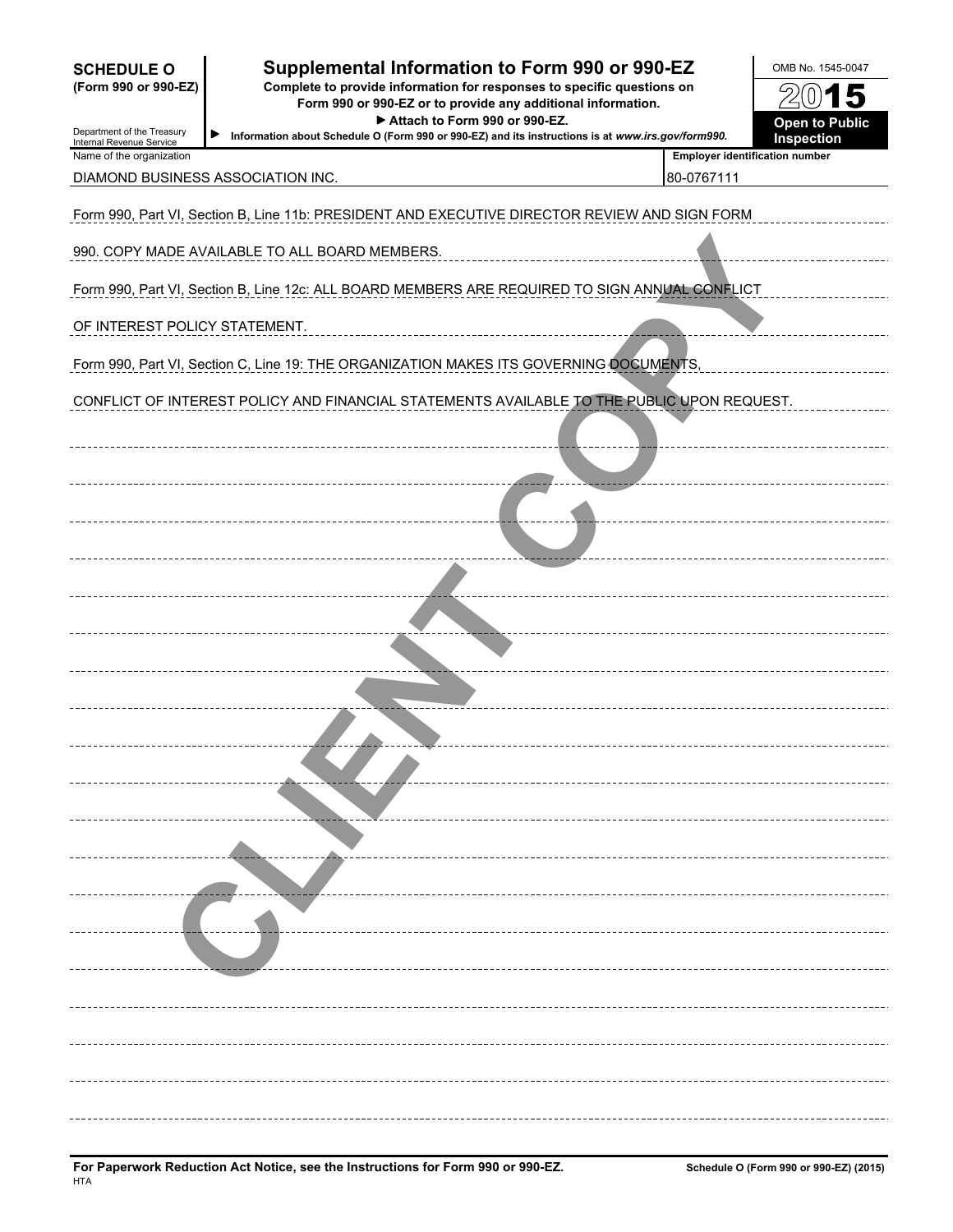# **Included E-File Forms (990/1120POL EF Info)**

|   | Form Order Form Name | E-file created on 12/05/2016 03:06:25 PM with SubmissionID: 3083732016313oud365g<br>Section/Worksheet |  |
|---|----------------------|-------------------------------------------------------------------------------------------------------|--|
|   | <b>Return Header</b> |                                                                                                       |  |
|   | 990                  |                                                                                                       |  |
| 3 | Sch D (990)          |                                                                                                       |  |
| 4 | Sch G (990/990EZ)    |                                                                                                       |  |
| 5 | Sch O (990/990EZ)    |                                                                                                       |  |
|   |                      |                                                                                                       |  |
|   |                      |                                                                                                       |  |

### **Part X, Line 15 (990) - Other Assets**

|                 |             | .000      | nn.         |
|-----------------|-------------|-----------|-------------|
|                 | Description | Beginning | ™<br>End    |
| <b>DEPOSITS</b> |             | ,000      | ده ۱<br>+o∠ |
|                 |             |           |             |

# **Part X, Line 25 (990) - Other Liabilities**

CLIPS<sup>2</sup>

|                      |  | $T$ otal:<br>vuu | .560      |     |
|----------------------|--|------------------|-----------|-----|
| Description          |  |                  | Beainning | End |
| Federal income taxes |  |                  |           |     |
| OFFICER<br>DUE.      |  |                  | .560      |     |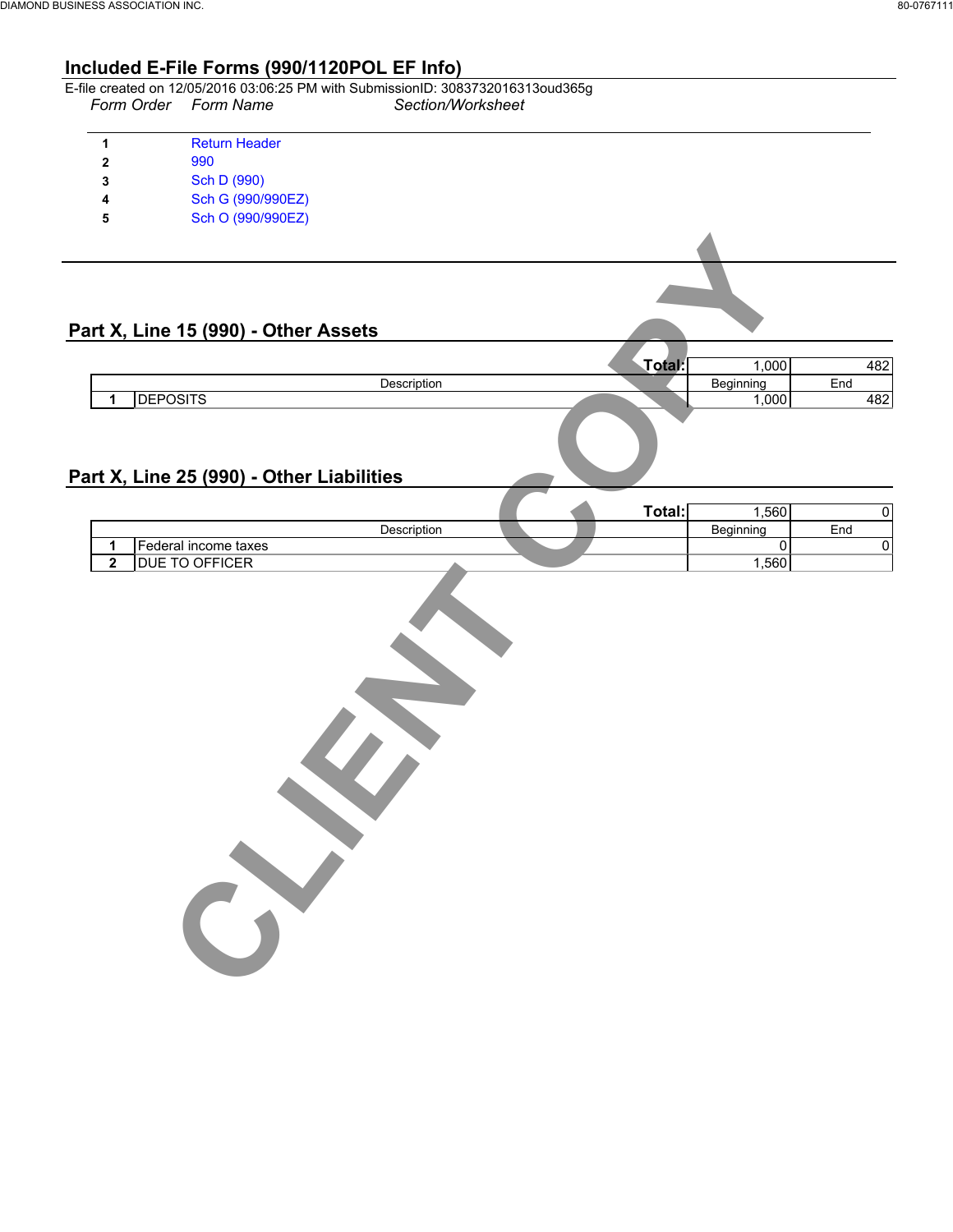| TAXABLE YEAR           | <b>California Exempt Organization</b>                                                                                                                        |            |                                                                                                                                                                                                                                                                                                                                                                                                                                                                                                                                                                                                                                                                                                                                                                                                                                                                                                                                                                                                                                                                                                                                                                                                        |                                                           | <b>FORM</b>                                    |                        |
|------------------------|--------------------------------------------------------------------------------------------------------------------------------------------------------------|------------|--------------------------------------------------------------------------------------------------------------------------------------------------------------------------------------------------------------------------------------------------------------------------------------------------------------------------------------------------------------------------------------------------------------------------------------------------------------------------------------------------------------------------------------------------------------------------------------------------------------------------------------------------------------------------------------------------------------------------------------------------------------------------------------------------------------------------------------------------------------------------------------------------------------------------------------------------------------------------------------------------------------------------------------------------------------------------------------------------------------------------------------------------------------------------------------------------------|-----------------------------------------------------------|------------------------------------------------|------------------------|
| 2015                   | <b>Annual Information Return</b>                                                                                                                             |            |                                                                                                                                                                                                                                                                                                                                                                                                                                                                                                                                                                                                                                                                                                                                                                                                                                                                                                                                                                                                                                                                                                                                                                                                        |                                                           | 199                                            |                        |
|                        | Calendar Year 2015 or fiscal year beginning (mm/dd/yyyy)                                                                                                     | 07/01/2015 |                                                                                                                                                                                                                                                                                                                                                                                                                                                                                                                                                                                                                                                                                                                                                                                                                                                                                                                                                                                                                                                                                                                                                                                                        | , and ending (mm/dd/yyyy)                                 | 06/30/2016                                     |                        |
|                        | Corporation/Organization name                                                                                                                                |            |                                                                                                                                                                                                                                                                                                                                                                                                                                                                                                                                                                                                                                                                                                                                                                                                                                                                                                                                                                                                                                                                                                                                                                                                        | California corporation number                             |                                                |                        |
|                        | DIAMOND BUSINESS ASSOCIATION INC.<br>Additional information. See instructions.                                                                               |            |                                                                                                                                                                                                                                                                                                                                                                                                                                                                                                                                                                                                                                                                                                                                                                                                                                                                                                                                                                                                                                                                                                                                                                                                        | 3420402<br><b>FEIN</b>                                    |                                                |                        |
|                        |                                                                                                                                                              |            |                                                                                                                                                                                                                                                                                                                                                                                                                                                                                                                                                                                                                                                                                                                                                                                                                                                                                                                                                                                                                                                                                                                                                                                                        | 80-0767111                                                |                                                |                        |
|                        | Street address (suite or room)<br>415 EUCLID AVENUE K-13                                                                                                     |            |                                                                                                                                                                                                                                                                                                                                                                                                                                                                                                                                                                                                                                                                                                                                                                                                                                                                                                                                                                                                                                                                                                                                                                                                        |                                                           | PMB no.                                        |                        |
| City<br>SAN DIEGO      |                                                                                                                                                              |            |                                                                                                                                                                                                                                                                                                                                                                                                                                                                                                                                                                                                                                                                                                                                                                                                                                                                                                                                                                                                                                                                                                                                                                                                        | State \                                                   | Zip code                                       |                        |
| Foreign country name   |                                                                                                                                                              |            |                                                                                                                                                                                                                                                                                                                                                                                                                                                                                                                                                                                                                                                                                                                                                                                                                                                                                                                                                                                                                                                                                                                                                                                                        |                                                           | Foreign postal code                            |                        |
|                        |                                                                                                                                                              |            |                                                                                                                                                                                                                                                                                                                                                                                                                                                                                                                                                                                                                                                                                                                                                                                                                                                                                                                                                                                                                                                                                                                                                                                                        |                                                           |                                                |                        |
|                        |                                                                                                                                                              |            |                                                                                                                                                                                                                                                                                                                                                                                                                                                                                                                                                                                                                                                                                                                                                                                                                                                                                                                                                                                                                                                                                                                                                                                                        |                                                           |                                                |                        |
|                        |                                                                                                                                                              |            |                                                                                                                                                                                                                                                                                                                                                                                                                                                                                                                                                                                                                                                                                                                                                                                                                                                                                                                                                                                                                                                                                                                                                                                                        |                                                           |                                                |                        |
|                        | C IRC Section 4947 (a)(1) trust $\dots \dots \dots \dots \dots \dots \dots$ T Yes $\overline{X}$ No                                                          |            |                                                                                                                                                                                                                                                                                                                                                                                                                                                                                                                                                                                                                                                                                                                                                                                                                                                                                                                                                                                                                                                                                                                                                                                                        |                                                           |                                                |                        |
|                        | <b>D</b> Final Information Return?<br>Enter date: (mm/dd/yyyy) $\bullet$                                                                                     |            |                                                                                                                                                                                                                                                                                                                                                                                                                                                                                                                                                                                                                                                                                                                                                                                                                                                                                                                                                                                                                                                                                                                                                                                                        |                                                           |                                                |                        |
|                        | E Check accounting method: (1) $\Box$ Cash (2) $\Box$ Accrual (3) $\Box$ Other                                                                               |            |                                                                                                                                                                                                                                                                                                                                                                                                                                                                                                                                                                                                                                                                                                                                                                                                                                                                                                                                                                                                                                                                                                                                                                                                        |                                                           |                                                |                        |
|                        | (4) $\overline{X}$ Other 990 series                                                                                                                          |            |                                                                                                                                                                                                                                                                                                                                                                                                                                                                                                                                                                                                                                                                                                                                                                                                                                                                                                                                                                                                                                                                                                                                                                                                        |                                                           |                                                |                        |
|                        | <b>G</b> Is this a group filing? See instructions $\bullet$ Yes $\boxed{\times}$ No                                                                          |            |                                                                                                                                                                                                                                                                                                                                                                                                                                                                                                                                                                                                                                                                                                                                                                                                                                                                                                                                                                                                                                                                                                                                                                                                        |                                                           |                                                |                        |
|                        |                                                                                                                                                              |            |                                                                                                                                                                                                                                                                                                                                                                                                                                                                                                                                                                                                                                                                                                                                                                                                                                                                                                                                                                                                                                                                                                                                                                                                        |                                                           |                                                |                        |
|                        | If "Yes," what is the parent's name?                                                                                                                         |            |                                                                                                                                                                                                                                                                                                                                                                                                                                                                                                                                                                                                                                                                                                                                                                                                                                                                                                                                                                                                                                                                                                                                                                                                        |                                                           |                                                |                        |
|                        | Did the organization have any changes to its guidelines                                                                                                      |            |                                                                                                                                                                                                                                                                                                                                                                                                                                                                                                                                                                                                                                                                                                                                                                                                                                                                                                                                                                                                                                                                                                                                                                                                        |                                                           |                                                |                        |
| Part I                 | Complete Part I unless not required to file this form. See General Instructions B and C.                                                                     |            |                                                                                                                                                                                                                                                                                                                                                                                                                                                                                                                                                                                                                                                                                                                                                                                                                                                                                                                                                                                                                                                                                                                                                                                                        |                                                           |                                                |                        |
|                        |                                                                                                                                                              |            |                                                                                                                                                                                                                                                                                                                                                                                                                                                                                                                                                                                                                                                                                                                                                                                                                                                                                                                                                                                                                                                                                                                                                                                                        |                                                           |                                                |                        |
|                        |                                                                                                                                                              |            |                                                                                                                                                                                                                                                                                                                                                                                                                                                                                                                                                                                                                                                                                                                                                                                                                                                                                                                                                                                                                                                                                                                                                                                                        |                                                           |                                                |                        |
| <b>Receipts</b>        |                                                                                                                                                              |            |                                                                                                                                                                                                                                                                                                                                                                                                                                                                                                                                                                                                                                                                                                                                                                                                                                                                                                                                                                                                                                                                                                                                                                                                        |                                                           |                                                |                        |
| and                    | 4 Total gross receipts for filing requirement test. Add line 1 through line 3.                                                                               |            | 92114<br>CA<br>Foreign province/state/county<br>If exempt under R&TC Section 23701d, has the organization<br>engaged in political activities? See instructions. ■ Yes X No<br>K Is the organization exempt under R&TC Section 23701g? $\bullet$ Yes $\boxtimes$ No<br>If "Yes," enter the gross receipts from nonmember sources \$<br>● Dissolved   Surrendered (Withdrawn)   Merged/Reorganized L If organization is exempt under R&TC Section 23701d and<br>meets the filing fee exception, check box.<br>F Federal return filed? (1) $\bigcirc$ 990T (2) $\bigcirc$ 990PF (3) $\bigcirc$ Sch H (990) M Is the organization a Limited Liability Company? $\bigcirc$ Yes X No<br>N Did the organization file Form 100 or Form 109 to<br>H Is this organization in a group exemption $\Box$ Yes $\overline{X}$ No $\overline{Q}$ is the organization under audit by the IRS or has the<br>Date filed with IRS<br>117,362 00<br>668 00<br>$30,351$ 00<br>148,381 00<br>This line must be completed. If the result is less than \$50,000, see General Instruction B 0<br>$\overline{4}$<br>0 <sub>0</sub><br>l 5<br>0 00 <br> 6 <br>0 00<br>148,381 00<br>$9^{\circ}$<br>136,327 00<br>10<br>$12,054$ 00 |                                                           |                                                |                        |
| <b>Revenues</b>        |                                                                                                                                                              |            |                                                                                                                                                                                                                                                                                                                                                                                                                                                                                                                                                                                                                                                                                                                                                                                                                                                                                                                                                                                                                                                                                                                                                                                                        |                                                           |                                                |                        |
|                        |                                                                                                                                                              |            |                                                                                                                                                                                                                                                                                                                                                                                                                                                                                                                                                                                                                                                                                                                                                                                                                                                                                                                                                                                                                                                                                                                                                                                                        |                                                           |                                                |                        |
|                        |                                                                                                                                                              |            |                                                                                                                                                                                                                                                                                                                                                                                                                                                                                                                                                                                                                                                                                                                                                                                                                                                                                                                                                                                                                                                                                                                                                                                                        |                                                           |                                                |                        |
|                        |                                                                                                                                                              |            |                                                                                                                                                                                                                                                                                                                                                                                                                                                                                                                                                                                                                                                                                                                                                                                                                                                                                                                                                                                                                                                                                                                                                                                                        |                                                           |                                                |                        |
| <b>Expenses</b>        |                                                                                                                                                              |            |                                                                                                                                                                                                                                                                                                                                                                                                                                                                                                                                                                                                                                                                                                                                                                                                                                                                                                                                                                                                                                                                                                                                                                                                        |                                                           |                                                |                        |
|                        |                                                                                                                                                              |            |                                                                                                                                                                                                                                                                                                                                                                                                                                                                                                                                                                                                                                                                                                                                                                                                                                                                                                                                                                                                                                                                                                                                                                                                        |                                                           |                                                |                        |
|                        |                                                                                                                                                              |            |                                                                                                                                                                                                                                                                                                                                                                                                                                                                                                                                                                                                                                                                                                                                                                                                                                                                                                                                                                                                                                                                                                                                                                                                        | 11                                                        |                                                | 0 <sub>0</sub>         |
|                        |                                                                                                                                                              |            |                                                                                                                                                                                                                                                                                                                                                                                                                                                                                                                                                                                                                                                                                                                                                                                                                                                                                                                                                                                                                                                                                                                                                                                                        | 12<br>13                                                  |                                                | 0 <sub>0</sub><br>0 00 |
| <b>Filing</b>          | 14 Use tax balance. If line 12 is more than line 11, subtract line 11 from line 12                                                                           |            |                                                                                                                                                                                                                                                                                                                                                                                                                                                                                                                                                                                                                                                                                                                                                                                                                                                                                                                                                                                                                                                                                                                                                                                                        | 14                                                        |                                                | 0 00                   |
| Fee                    |                                                                                                                                                              |            |                                                                                                                                                                                                                                                                                                                                                                                                                                                                                                                                                                                                                                                                                                                                                                                                                                                                                                                                                                                                                                                                                                                                                                                                        | 15                                                        |                                                | 10 00                  |
|                        | 16 Penalties and Interest. See General Instruction Jurian Communication Construction Communication                                                           |            |                                                                                                                                                                                                                                                                                                                                                                                                                                                                                                                                                                                                                                                                                                                                                                                                                                                                                                                                                                                                                                                                                                                                                                                                        | 16                                                        |                                                | 0 <sub>0</sub>         |
|                        |                                                                                                                                                              |            |                                                                                                                                                                                                                                                                                                                                                                                                                                                                                                                                                                                                                                                                                                                                                                                                                                                                                                                                                                                                                                                                                                                                                                                                        | 17                                                        |                                                | 10 00                  |
|                        | Under penalties of perjury, I declare that I have examined this return, including accompanying schedules and statements, and to the best of my knowledge and |            |                                                                                                                                                                                                                                                                                                                                                                                                                                                                                                                                                                                                                                                                                                                                                                                                                                                                                                                                                                                                                                                                                                                                                                                                        |                                                           |                                                |                        |
| Sign<br>Here           | belief, it is true, correct, and complete. Declaration of preparer (other than taxpayer) is based on all information of which preparer has any knowledge.    | Title      |                                                                                                                                                                                                                                                                                                                                                                                                                                                                                                                                                                                                                                                                                                                                                                                                                                                                                                                                                                                                                                                                                                                                                                                                        | Date                                                      | ● Telephone                                    |                        |
|                        | Signature<br>of officer $\blacktriangleright$                                                                                                                | PRESIDENT  |                                                                                                                                                                                                                                                                                                                                                                                                                                                                                                                                                                                                                                                                                                                                                                                                                                                                                                                                                                                                                                                                                                                                                                                                        | 12/05/2016                                                | 619-746-6245                                   |                        |
|                        | Preparer's<br>signature Andres D. Garcia, CPA                                                                                                                |            | Date<br>12/05/2016                                                                                                                                                                                                                                                                                                                                                                                                                                                                                                                                                                                                                                                                                                                                                                                                                                                                                                                                                                                                                                                                                                                                                                                     | Check if self-<br>employed $\blacktriangleright$ $\mid$ X | <b>O</b> PTIN<br>P01317557                     |                        |
| Paid                   |                                                                                                                                                              |            |                                                                                                                                                                                                                                                                                                                                                                                                                                                                                                                                                                                                                                                                                                                                                                                                                                                                                                                                                                                                                                                                                                                                                                                                        |                                                           | $\bullet$ FEIN                                 |                        |
| Preparer's<br>Use Only | Firm's name (or yours,<br>ANDRES D. GARCIA, CPA<br>if self-employed)                                                                                         |            |                                                                                                                                                                                                                                                                                                                                                                                                                                                                                                                                                                                                                                                                                                                                                                                                                                                                                                                                                                                                                                                                                                                                                                                                        |                                                           | 46-1669541                                     |                        |
|                        | and address<br>4417 39TH STREET, SAN DIEGO, CA 92116                                                                                                         |            |                                                                                                                                                                                                                                                                                                                                                                                                                                                                                                                                                                                                                                                                                                                                                                                                                                                                                                                                                                                                                                                                                                                                                                                                        |                                                           | ● Telephone<br>858-431-9423                    |                        |
|                        | May the FTB discuss this return with the preparer shown above? See instructions                                                                              |            |                                                                                                                                                                                                                                                                                                                                                                                                                                                                                                                                                                                                                                                                                                                                                                                                                                                                                                                                                                                                                                                                                                                                                                                                        |                                                           | $\bullet$ $\overline{X}$ Yes $\overline{X}$ No |                        |
|                        |                                                                                                                                                              |            |                                                                                                                                                                                                                                                                                                                                                                                                                                                                                                                                                                                                                                                                                                                                                                                                                                                                                                                                                                                                                                                                                                                                                                                                        |                                                           |                                                |                        |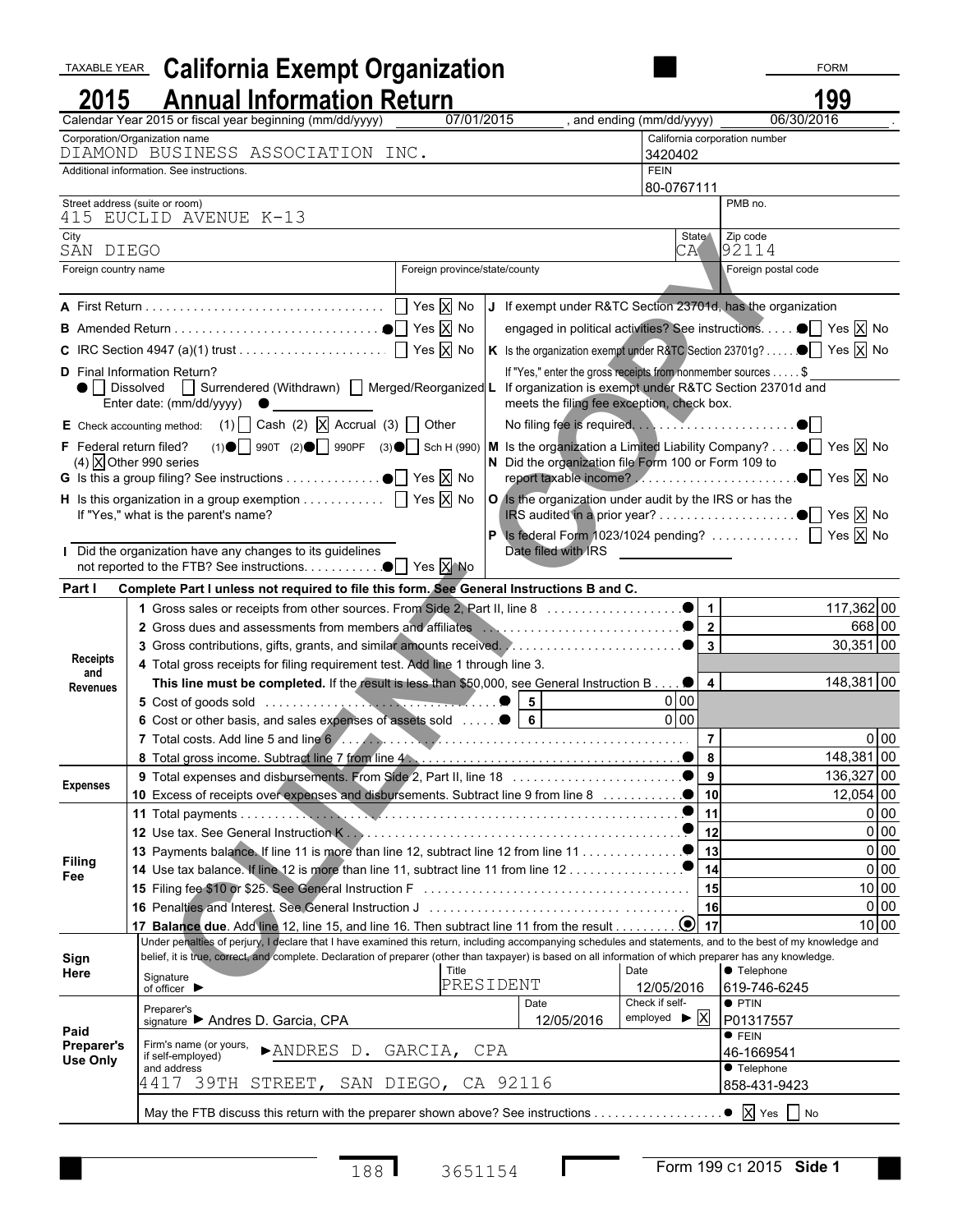|                         | DIAMOND BUSINESS ASSOCIATION INC.                                                                                                                                               |                           |                                         |                                              |    | 80-0767111                  |
|-------------------------|---------------------------------------------------------------------------------------------------------------------------------------------------------------------------------|---------------------------|-----------------------------------------|----------------------------------------------|----|-----------------------------|
| Part II                 | Organizations with gross receipts of more than \$50,000 and private foundations<br>regardless of amount of gross receipts - complete Part II or furnish substitute information. |                           |                                         |                                              |    |                             |
|                         |                                                                                                                                                                                 |                           |                                         | 1                                            |    | 117,362 00                  |
|                         |                                                                                                                                                                                 |                           |                                         | $\overline{\mathbf{c}}$                      |    | 0 <sub>0</sub>              |
|                         |                                                                                                                                                                                 |                           |                                         | 3                                            |    | 0 <sub>0</sub>              |
| <b>Receipts</b><br>from |                                                                                                                                                                                 |                           |                                         | $\overline{\mathbf{4}}$                      |    | 0 <sub>0</sub>              |
| Other                   |                                                                                                                                                                                 |                           |                                         | 5                                            |    | 0 <sub>0</sub>              |
| <b>Sources</b>          |                                                                                                                                                                                 |                           |                                         | 6                                            |    | 0 <sub>0</sub>              |
|                         |                                                                                                                                                                                 |                           |                                         | $\overline{7}$                               |    | 0 <sub>0</sub>              |
|                         |                                                                                                                                                                                 |                           |                                         | 8                                            |    | 117,362 00                  |
|                         | 9 Contributions, gifts, grants, and similar amounts paid. Attach schedule                                                                                                       |                           |                                         | 9<br>●                                       |    | 0 <sub>0</sub>              |
|                         |                                                                                                                                                                                 |                           |                                         | 10                                           |    | 0 <sub>0</sub>              |
| <b>Expenses</b>         |                                                                                                                                                                                 |                           |                                         | 11<br>12                                     |    | 0 <sub>0</sub><br>42,066 00 |
| and                     | 12 Other salaries and wages entertainment contains and container and container and container and container and                                                                  |                           |                                         | 13                                           |    | 0 <sub>0</sub>              |
| Disburse-<br>ments      |                                                                                                                                                                                 |                           |                                         | 14                                           |    | 3,845 00                    |
|                         |                                                                                                                                                                                 |                           |                                         | 15                                           |    | $3,920$ 00                  |
|                         |                                                                                                                                                                                 |                           |                                         | 16                                           |    | 0 <sub>0</sub>              |
|                         | 17 Other Expenses and Disbursements. Attach schedule entertainment of the expenses and Disbursements. Attach schedule                                                           |                           |                                         | 17                                           |    | 86.496 00                   |
|                         | 18 Total expenses and disbursements. Add line 9 through line 17. Enter here and on Side 1, Part I, line 9.                                                                      |                           |                                         | 18                                           |    | 136,327 00                  |
| <b>Schedule L</b>       | <b>Balance Sheet</b>                                                                                                                                                            | Beginning of taxable year |                                         | End of taxable year                          |    |                             |
| <b>Assets</b>           |                                                                                                                                                                                 | (a)                       | (b)                                     | (c)                                          |    | (d)                         |
|                         |                                                                                                                                                                                 |                           | 16,315.                                 |                                              |    | 24,527.                     |
|                         | 2 Net accounts receivable                                                                                                                                                       |                           | 2,000                                   |                                              |    | 6,811.                      |
|                         |                                                                                                                                                                                 |                           | 0.                                      |                                              |    | 0.                          |
|                         | 4 Inventories                                                                                                                                                                   |                           | 0.                                      |                                              |    | 0.                          |
|                         | 5 Federal and state government obligations                                                                                                                                      |                           | 0.                                      |                                              |    | 0.                          |
| 6                       |                                                                                                                                                                                 |                           | 0.                                      |                                              |    | 0.                          |
|                         | 7 Investments in stock                                                                                                                                                          |                           | 0.                                      |                                              |    | 0.                          |
|                         |                                                                                                                                                                                 |                           | 0.                                      |                                              |    | 0.                          |
|                         | <b>9</b> Other investments. Attach schedule                                                                                                                                     |                           | 0.                                      |                                              |    | 0.                          |
|                         | <b>10 a</b> Depreciable assets                                                                                                                                                  | $\overline{0}$            |                                         |                                              | 0. |                             |
|                         | b Less accumulated depreciation<br>IC.                                                                                                                                          | 0.                        | 0.                                      |                                              | 0. | 0.                          |
|                         |                                                                                                                                                                                 |                           | 0.                                      |                                              |    | 0.                          |
|                         |                                                                                                                                                                                 |                           | 1,000.<br>19,315.                       |                                              |    | 482.<br>31.820.             |
|                         | Liabilities and net worth                                                                                                                                                       |                           |                                         |                                              |    |                             |
|                         |                                                                                                                                                                                 |                           | 388.                                    |                                              |    | 4,200.                      |
|                         | 15 Contributions, gifts, or grants payable                                                                                                                                      |                           | 0.                                      |                                              |    | 0.                          |
|                         |                                                                                                                                                                                 |                           | 0.                                      |                                              |    | 0.                          |
|                         |                                                                                                                                                                                 |                           | 0.                                      |                                              |    | 0.                          |
|                         |                                                                                                                                                                                 |                           | 18,095.                                 |                                              |    | 14,734.                     |
|                         |                                                                                                                                                                                 |                           | 0.                                      |                                              |    | 0.                          |
|                         | 20 Paid-in or capital surplus. Attach reconciliation                                                                                                                            |                           | 0.                                      |                                              |    | 0.                          |
|                         | 21 Retained earnings or income fund                                                                                                                                             |                           | 832.                                    |                                              |    | 12,886.                     |
|                         |                                                                                                                                                                                 |                           | 19,315.                                 |                                              |    | 31,820.                     |
| <b>Schedule M-1</b>     | Reconciliation of income per books with income per return                                                                                                                       |                           |                                         |                                              |    |                             |
|                         | Do not complete this schedule if the amount on Schedule L, line 13, column (d), is less than \$50,000                                                                           |                           |                                         |                                              |    |                             |
| 1                       |                                                                                                                                                                                 | 12,054.                   | 7 Income recorded on books this year    |                                              |    |                             |
| 2                       | Federal income tax                                                                                                                                                              |                           |                                         | not included in this return. Attach schedule |    | 0.                          |
| 3                       | Excess of capital losses over capital gains                                                                                                                                     |                           | 8 Deductions in this return not charged |                                              |    |                             |
| 4                       | Income not recorded on books this<br>●                                                                                                                                          | 0.                        | against book income this year.          |                                              |    | 0.                          |
|                         | year. Attach schedule                                                                                                                                                           |                           | 9 Total. Add line 7 and line 8          |                                              |    | 0.                          |
| 5                       | Expenses recorded on books this year not<br>●<br>deducted in this return. Attach schedule                                                                                       | 0.                        | 10 Net income per return.               |                                              |    |                             |
|                         | Total. Add line 1 through line 5                                                                                                                                                | 12,054.                   |                                         | Subtract line 9 from line 6                  |    | 12,054.                     |
| 6                       |                                                                                                                                                                                 |                           |                                         |                                              |    |                             |

 $\mathbf l$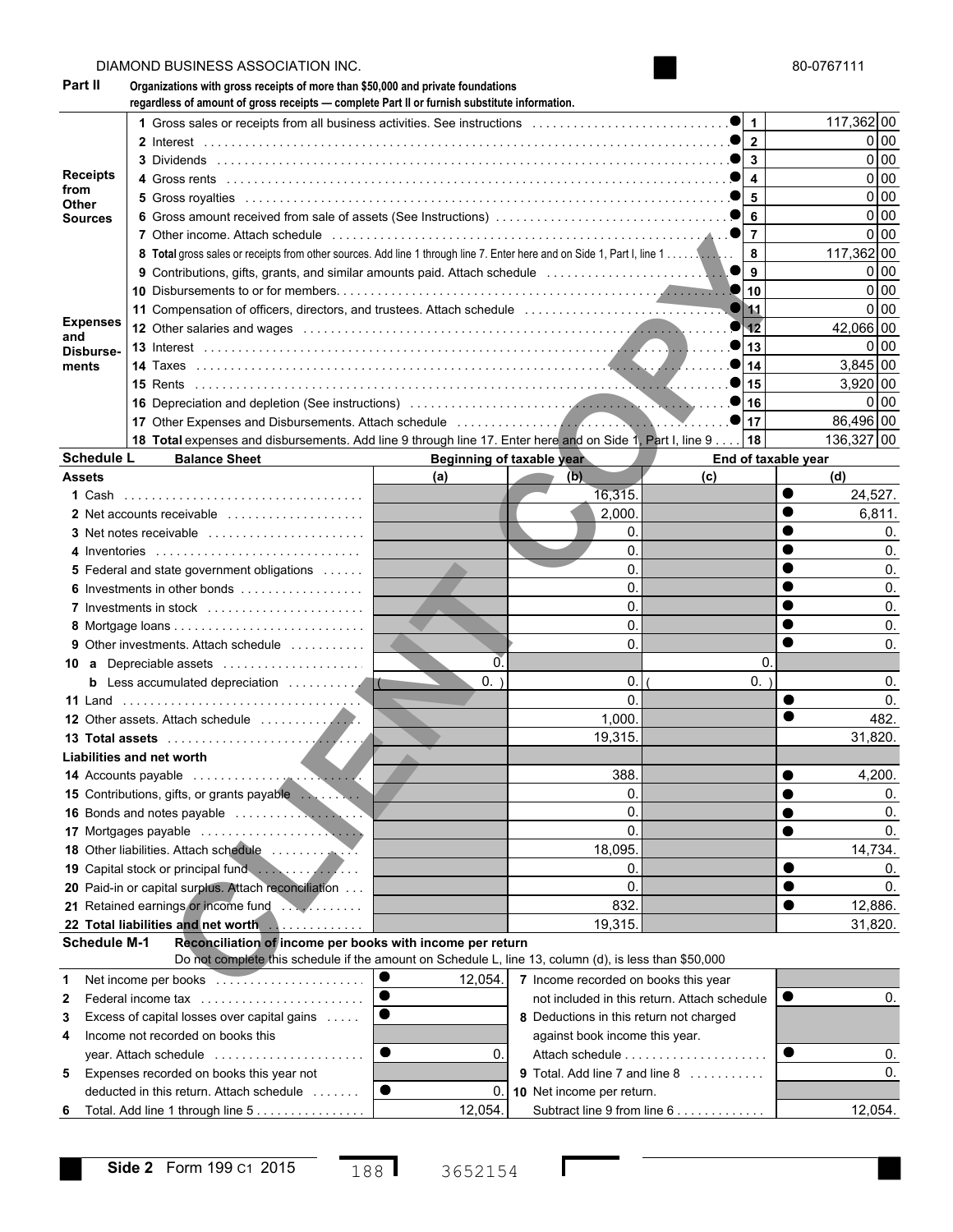| <b>TAXABLE YEAR</b>      |                                                                                                                                                                                                                                                                                                                                                                                                                                                                                                                                                                                                                                                                                                                                                                                                                                                                                                                                                                                                                                                                                                                                                                                                                                                                                                                                                                                 | <b>California e-file Return Authorization for</b>               |                    |                                       |                                                               |                                | <b>FORM</b>                   |
|--------------------------|---------------------------------------------------------------------------------------------------------------------------------------------------------------------------------------------------------------------------------------------------------------------------------------------------------------------------------------------------------------------------------------------------------------------------------------------------------------------------------------------------------------------------------------------------------------------------------------------------------------------------------------------------------------------------------------------------------------------------------------------------------------------------------------------------------------------------------------------------------------------------------------------------------------------------------------------------------------------------------------------------------------------------------------------------------------------------------------------------------------------------------------------------------------------------------------------------------------------------------------------------------------------------------------------------------------------------------------------------------------------------------|-----------------------------------------------------------------|--------------------|---------------------------------------|---------------------------------------------------------------|--------------------------------|-------------------------------|
| 2015                     | <b>Exempt Organizations</b>                                                                                                                                                                                                                                                                                                                                                                                                                                                                                                                                                                                                                                                                                                                                                                                                                                                                                                                                                                                                                                                                                                                                                                                                                                                                                                                                                     |                                                                 |                    |                                       |                                                               |                                | 8453-EO                       |
| Exempt Organization name | DIAMOND BUSINESS ASSOCIATION INC.                                                                                                                                                                                                                                                                                                                                                                                                                                                                                                                                                                                                                                                                                                                                                                                                                                                                                                                                                                                                                                                                                                                                                                                                                                                                                                                                               |                                                                 |                    |                                       | Identifying number<br>80-0767111                              |                                |                               |
| Part I                   | Electronic Return Information (whole dollars only)                                                                                                                                                                                                                                                                                                                                                                                                                                                                                                                                                                                                                                                                                                                                                                                                                                                                                                                                                                                                                                                                                                                                                                                                                                                                                                                              |                                                                 |                    |                                       |                                                               |                                |                               |
| 1<br>2<br>3              |                                                                                                                                                                                                                                                                                                                                                                                                                                                                                                                                                                                                                                                                                                                                                                                                                                                                                                                                                                                                                                                                                                                                                                                                                                                                                                                                                                                 |                                                                 |                    |                                       |                                                               |                                | 148,381<br>148,381<br>136,327 |
| Part II                  | Settle Your Account Electronically for Taxable Year 2015                                                                                                                                                                                                                                                                                                                                                                                                                                                                                                                                                                                                                                                                                                                                                                                                                                                                                                                                                                                                                                                                                                                                                                                                                                                                                                                        |                                                                 |                    |                                       |                                                               |                                |                               |
| 4                        | Electronic funds withdrawal                                                                                                                                                                                                                                                                                                                                                                                                                                                                                                                                                                                                                                                                                                                                                                                                                                                                                                                                                                                                                                                                                                                                                                                                                                                                                                                                                     | 4a Amount                                                       | $\overline{0}$     | 4b Withdrawal date (mm/dd/yyyy)       |                                                               |                                |                               |
| Part III                 | Banking Information (Have you verified the exempt organization's banking information?).                                                                                                                                                                                                                                                                                                                                                                                                                                                                                                                                                                                                                                                                                                                                                                                                                                                                                                                                                                                                                                                                                                                                                                                                                                                                                         |                                                                 |                    |                                       |                                                               |                                |                               |
|                          | Routing number<br>Account number                                                                                                                                                                                                                                                                                                                                                                                                                                                                                                                                                                                                                                                                                                                                                                                                                                                                                                                                                                                                                                                                                                                                                                                                                                                                                                                                                |                                                                 |                    | 7 Type of account:                    | Checking                                                      | Savings                        |                               |
|                          | Part IV Declaration of Officer                                                                                                                                                                                                                                                                                                                                                                                                                                                                                                                                                                                                                                                                                                                                                                                                                                                                                                                                                                                                                                                                                                                                                                                                                                                                                                                                                  |                                                                 |                    |                                       |                                                               |                                |                               |
|                          | I authorize the exempt organization's account to be settled as designated in Part II. If I check Part II, Box 4, I authorize an electronic funds withdrawal for<br>the amount listed on line 4a.                                                                                                                                                                                                                                                                                                                                                                                                                                                                                                                                                                                                                                                                                                                                                                                                                                                                                                                                                                                                                                                                                                                                                                                |                                                                 |                    |                                       |                                                               |                                |                               |
| <b>Sign</b>              | complete. If the exempt organization is filing a balance due return, I understand that if the Franchise Tax Board (FTB) does not receive full and timely<br>payment of the exempt organization's fee liability, the exempt organization will remain liable for the fee liability and all applicable interest and penalties. I<br>authorize the exempt organization return and accompanying schedules and statements be transmitted to the FTB by the ERO, transmitter, or<br>intermediate service provider. If the processing of the exempt organization's return or refund is delayed, I authorize the FTB to disclose<br>to the ERO or intermediate service provider the reason(s) for the delay.                                                                                                                                                                                                                                                                                                                                                                                                                                                                                                                                                                                                                                                                             | 11/15/2016                                                      |                    | PRESIDENT                             |                                                               |                                |                               |
| <b>Here</b>              | Signature of officer                                                                                                                                                                                                                                                                                                                                                                                                                                                                                                                                                                                                                                                                                                                                                                                                                                                                                                                                                                                                                                                                                                                                                                                                                                                                                                                                                            | <b>Date</b>                                                     | Title              |                                       |                                                               |                                |                               |
| Part V                   | Declaration of Electronic Return Originator (ERO) and Paid Preparer. See instructions.                                                                                                                                                                                                                                                                                                                                                                                                                                                                                                                                                                                                                                                                                                                                                                                                                                                                                                                                                                                                                                                                                                                                                                                                                                                                                          |                                                                 |                    |                                       |                                                               |                                |                               |
|                          | I declare that I have reviewed the above exempt organization's return and that the entries on form FTB 8453-EO are complete and correct to the best<br>of my knowledge. (If I am only an intermediate service provider, I understand that I am not responsible for reviewing the exempt organization's return. I<br>declare, however, that form FTB 8453-EO accurately reflects the data on the return.) I have obtained the organization officer's signature on form FTB<br>8453-EO before transmitting this return to the FTB; I have provided the organization officer with a copy of all forms and information that I will file with<br>the FTB, and I have followed all other requirements described in FTB Pub. 1345, 2015 e-file Handbook for Authorized e-file Providers. I will keep form<br>FTB 8453-EO on file for four years from the due date of the return or four years from the date the exempt organization return is filed, whichever is<br>later, and I will make a copy available to the FTB upon request. If I am also the paid preparer, under penalties of perjury, I declare that I have examined<br>the above exempt organization's return and accompanying schedules and statements, and to the best of my knowledge and belief, they are true,<br>correct, and complete. I make this declaration based on all information of which I have knowledge. |                                                                 |                    |                                       |                                                               |                                |                               |
| <b>ERO</b>               | ERO's-<br>signature                                                                                                                                                                                                                                                                                                                                                                                                                                                                                                                                                                                                                                                                                                                                                                                                                                                                                                                                                                                                                                                                                                                                                                                                                                                                                                                                                             |                                                                 | Date<br>11/15/2016 | Check if<br>also paid<br>preparer $X$ | Check<br>if self-<br>$emploved$ $\overline{X}$<br><b>FEIN</b> | <b>ERO's PTIN</b><br>P01317557 |                               |
| Must<br>Sign             | Firm's name (or yours<br>if self-employed)<br>and address                                                                                                                                                                                                                                                                                                                                                                                                                                                                                                                                                                                                                                                                                                                                                                                                                                                                                                                                                                                                                                                                                                                                                                                                                                                                                                                       | D. GARCIA, CPA<br>ANDRES<br>39TH STREET<br>4417<br>SAN DIEGO CA |                    |                                       | 46-1669541<br>ZIP code<br>92116                               |                                |                               |
|                          | Under penalties of perjury, I declare that I have examined the above organization's return and accompanying schedules and statements, and to the<br>best of my knowledge and belief, they are true, correct, and complete. I make this declaration based on all information of which I have knowledge.                                                                                                                                                                                                                                                                                                                                                                                                                                                                                                                                                                                                                                                                                                                                                                                                                                                                                                                                                                                                                                                                          |                                                                 |                    |                                       |                                                               |                                |                               |
|                          |                                                                                                                                                                                                                                                                                                                                                                                                                                                                                                                                                                                                                                                                                                                                                                                                                                                                                                                                                                                                                                                                                                                                                                                                                                                                                                                                                                                 |                                                                 |                    |                                       |                                                               |                                |                               |

| Paid<br><b>Preparer</b> | Paid<br>preparer's<br>signature |                   | Date<br>11/15/2016 | Check<br>if self-<br>$\frac{1}{2}$ r seir-<br>employed $\overline{X}$ | Paid preparer's PTIN<br>P01317557 |
|-------------------------|---------------------------------|-------------------|--------------------|-----------------------------------------------------------------------|-----------------------------------|
| <b>Must</b>             | Firm's name (or yours           | GARCIA,<br>ANDRES | CPA                | <b>FEIN</b><br>46-1669541                                             |                                   |
|                         | and address                     | DIEGO CA<br>SAN   |                    |                                                                       | ZIP code<br>92116                 |
| Sign                    | if self-employed)               | 39TH STREET       |                    |                                                                       |                                   |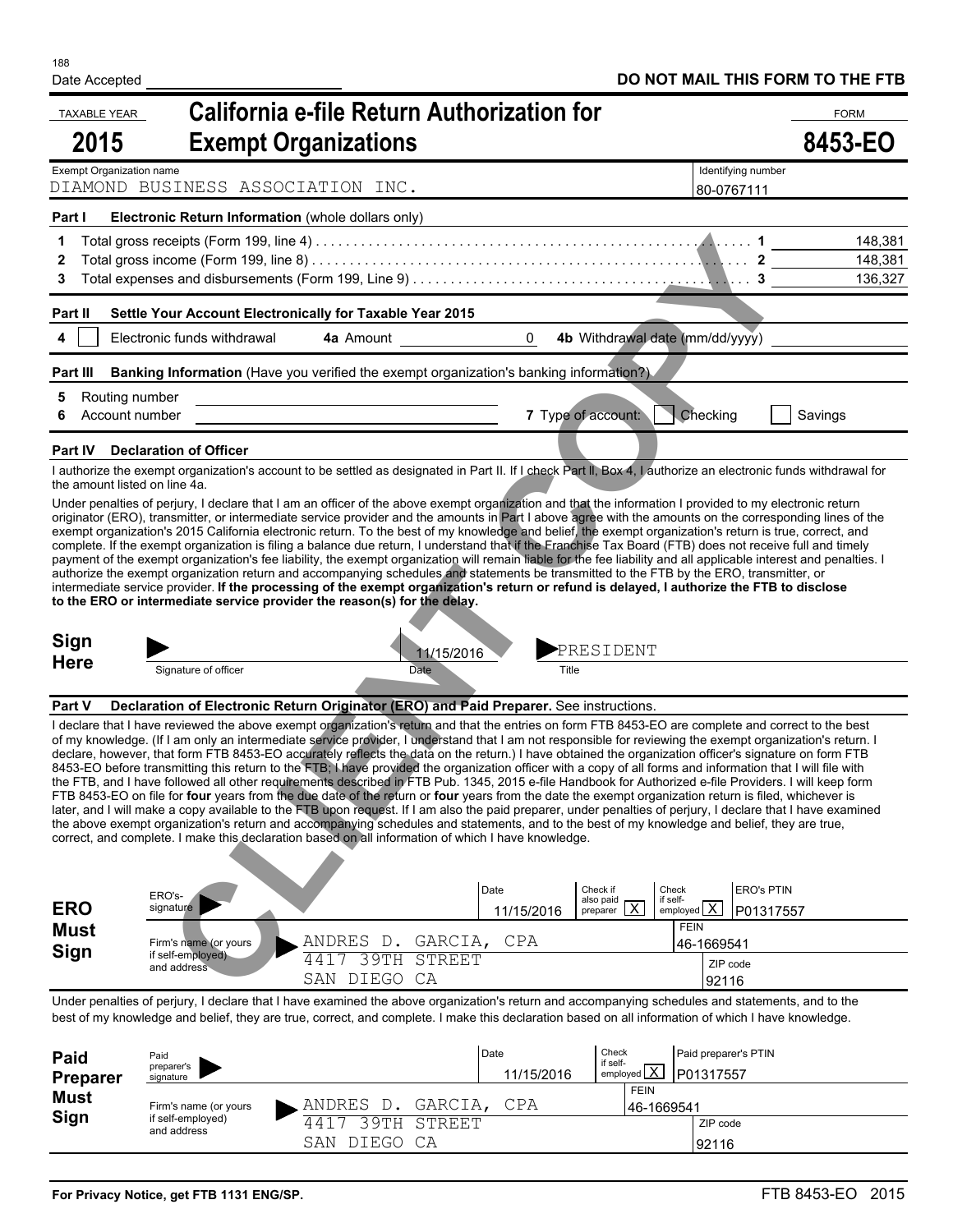# **Line 17, Part II (CA 199) - Other Deductions**

|                                                             | 701        |  |
|-------------------------------------------------------------|------------|--|
|                                                             |            |  |
|                                                             | 9.305      |  |
|                                                             | 14.501     |  |
|                                                             |            |  |
|                                                             | <b>200</b> |  |
|                                                             |            |  |
|                                                             | 2.748      |  |
|                                                             |            |  |
| 10 PROGRAM SERVICES; BANNER DESIGN & OUTREACH AND PROMOTION | 52.384     |  |
| 11 DUES/SUBSCRIPTIONS.; INSURANCE; TELEPHONE;               | 6.657      |  |
|                                                             | 86.496     |  |
|                                                             |            |  |

## **Line 12, Sch L (CA 199) - Other Assets**

|             |                 | Beginning<br>1,000 | End |
|-------------|-----------------|--------------------|-----|
| $\mathbf 1$ | <b>DEPOSITS</b> |                    | 482 |
|             |                 |                    |     |
|             |                 |                    |     |
|             |                 |                    |     |
|             |                 |                    |     |
|             |                 |                    |     |
|             |                 |                    |     |
|             |                 |                    |     |
|             |                 |                    |     |
| 10          | Total           | 1.000              |     |

## **Line 18, Sch L (CA 199) - Other Liabilities**

|                                                       |         |                  | 52,384           |
|-------------------------------------------------------|---------|------------------|------------------|
| 11 DUES/SUBSCRIPTIONS.; INSURANCE; TELEPHONE;         |         | 11               | 6,657            |
| 12 Total                                              |         | 12               | 86,496           |
|                                                       |         |                  |                  |
|                                                       |         |                  |                  |
|                                                       |         |                  |                  |
| Line 12, Sch L (CA 199) - Other Assets                |         | <b>Beginning</b> | End              |
| <b>DEPOSITS</b>                                       |         | 1,000            | 482              |
|                                                       | 2       |                  |                  |
|                                                       | 3       |                  |                  |
|                                                       | 4       |                  |                  |
|                                                       | 5       |                  |                  |
|                                                       | 6       |                  |                  |
|                                                       | 8       |                  |                  |
|                                                       | 9       |                  |                  |
| 10 Total<br>and a state of the state of the           | 10      |                  |                  |
|                                                       |         |                  |                  |
| Line 18, Sch L (CA 199) - Other Liabilities           |         | 1,000            | 482              |
|                                                       |         | Beginning        | End of           |
|                                                       |         | of Year          | Year             |
|                                                       | 1       | 0                |                  |
|                                                       | 2       | 16,535           |                  |
|                                                       |         | 1,560            | 0<br>14,734<br>0 |
|                                                       | 5       |                  |                  |
|                                                       |         |                  |                  |
|                                                       |         |                  |                  |
|                                                       | 8       |                  |                  |
| <b>DEFERRED REVENUE</b><br>DUE TO OFFICER<br>10 Total | 9<br>10 | 18,095           | 14,734           |